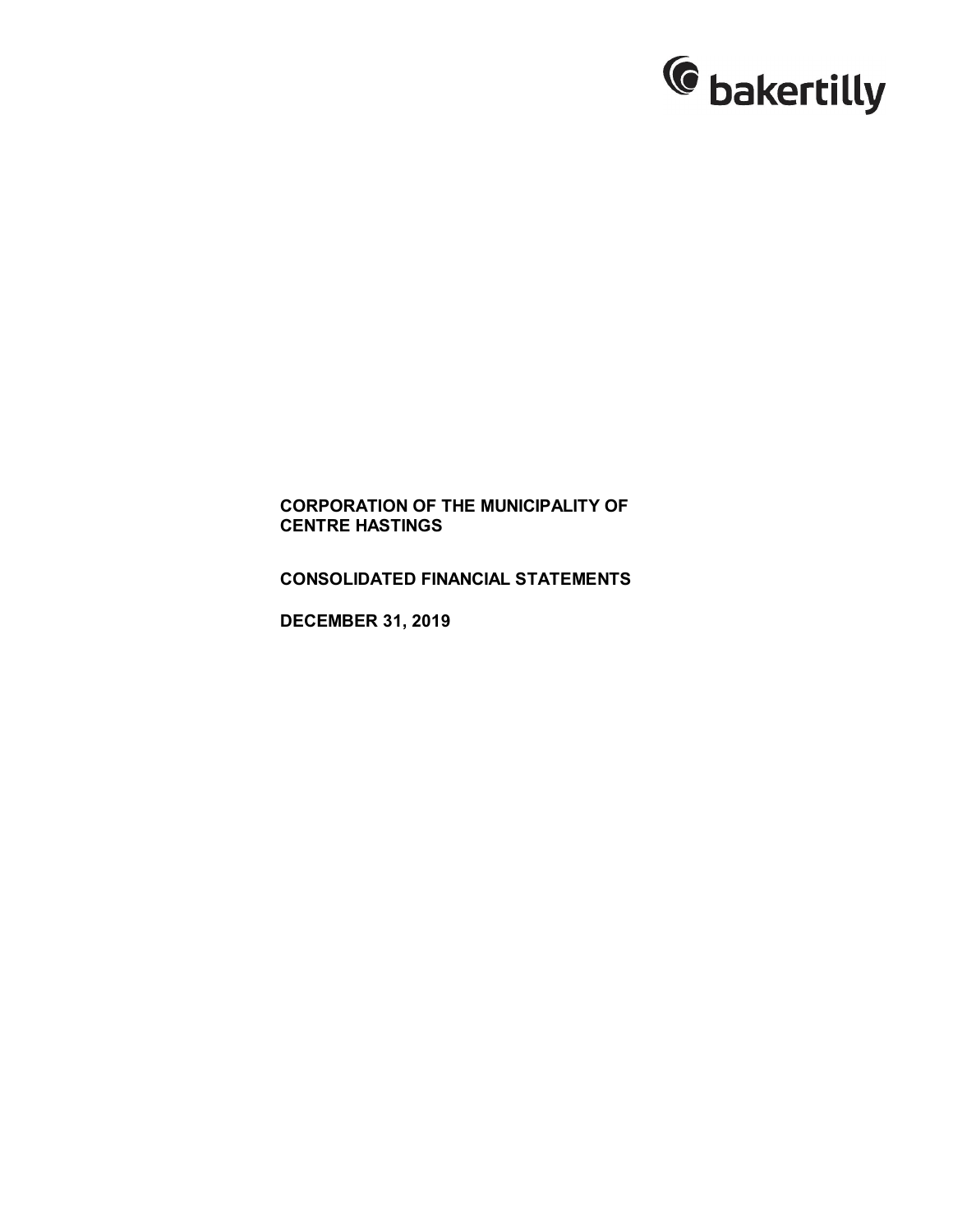

Page

### **CORPORATION OF THE MUNICIPALITY OF CENTRE HASTINGS**

### **CONSOLIDATED FINANCIAL STATEMENTS**

**DECEMBER 31, 2019**

### **TABLE OF CONTENTS**

|                                                 | Number    |
|-------------------------------------------------|-----------|
| <b>MANAGEMENT REPORT</b>                        |           |
| <b>INDEPENDENT AUDITOR'S REPORT</b>             |           |
| <b>CONSOLIDATED FINANCIAL STATEMENTS</b>        |           |
| <b>Statement of Financial Position</b>          | 1         |
| Statement of Operations and Accumulated Surplus | 2         |
| Statement of Change in Net Financial Assets     | 3         |
| <b>Statement of Cash Flows</b>                  | 4         |
| Notes to the Financial Statements               | $5 - 16$  |
| Schedule of Tangible Capital Assets             | 17        |
| <b>Schedules of Segment Disclosure</b>          | $18 - 19$ |
| <b>TRUST FUNDS</b>                              |           |
| Independent Auditor's Report                    | 20        |
| <b>Statement of Financial Position</b>          | 22        |
| <b>Statement of Continuity</b>                  | 23        |
| Notes to the Financial Statements               | 24        |
| <b>LOCAL BOARD</b>                              |           |
| Centre Hastings Public Library Board            | $25 - 35$ |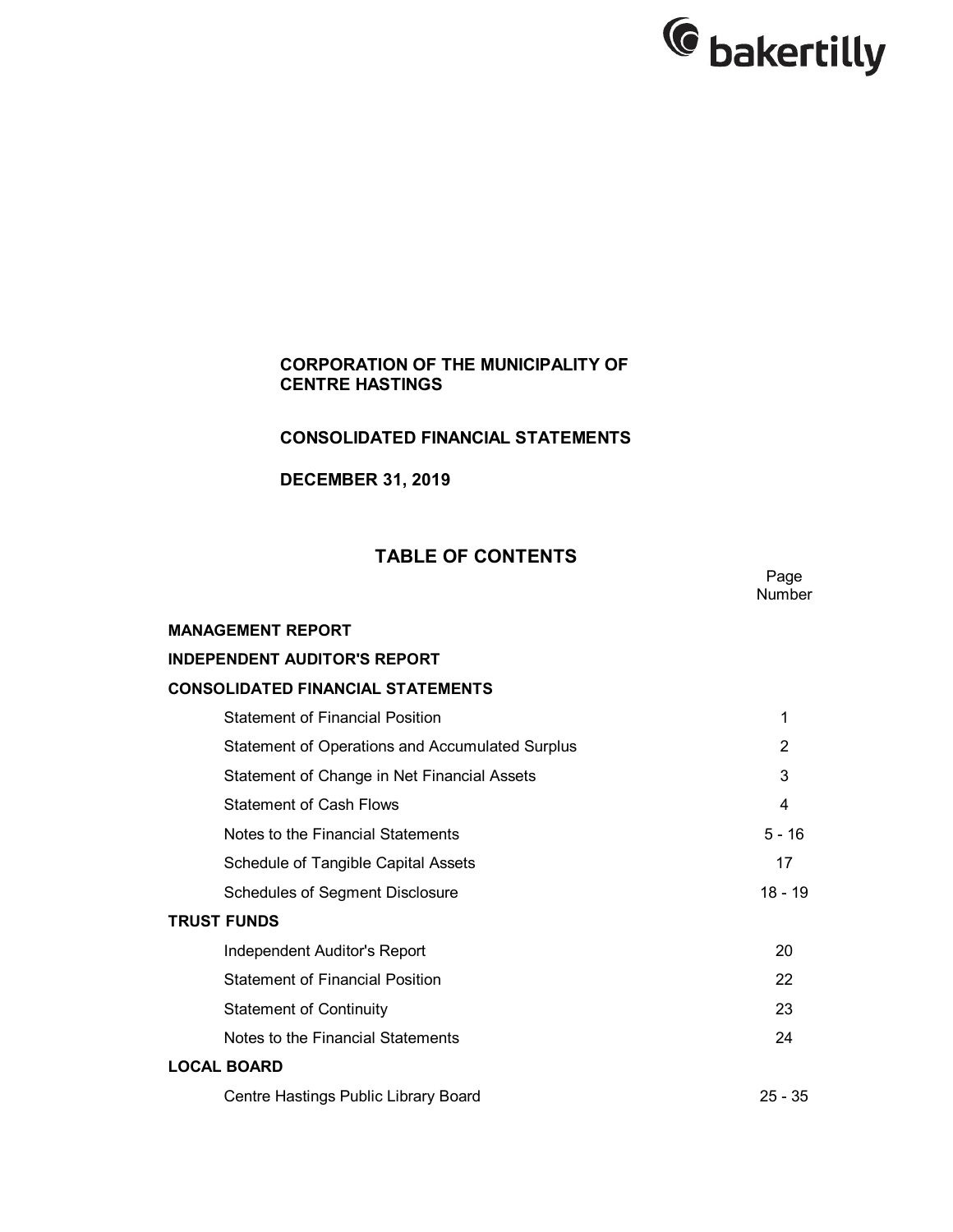

7 FURNACE ST., BOX 900 MADOC, ON K0K 2K0 www.centrehastings.com

PHONE: 613-473-4030 **FAX:** 613-473-5444

### **CORPORATION OF THE MUNICIPALITY OF CENTRE HASTINGS**

For The Year Ended December 31, 2019

#### **MANAGEMENT REPORT**

The accompanying consolidated financial statements of the Corporation of the Municipality of Centre Hastings are the responsibility of management and have been approved by Council.

The consolidated financial statements have been prepared by management in accordance with Canadian Public Sector Accounting Standards. Financial statements are not precise since they include certain amounts based on estimates and judgements. When alternative accounting methods exist, management has chosen those it deems most appropriate in the circumstances, in order to ensure that the financial statements are presented fairly, in all material respects.

The Municipality maintains systems of internal accounting and administrative controls of high quality. consistent with reasonable cost. Such systems are designed to provide reasonable assurance that the financial information is relevant, reliable and accurate and the Municipality's assets are appropriately accounted for and adequately safeguarded.

The Municipality's Council is responsible for ensuring that management fulfills its responsibilities for financial reporting and is ultimately responsible for reviewing and approving financial statements.

Council reviews and approves the Municipality's financial statements for issuance to the members of Council, inhabitants and ratepayers of the Corporation of the Municipality of Centre Hastings. Council meets periodically with management, as well as the external auditor, to discuss internal controls over the financial reporting process, auditing matters and financial reporting issues, to satisfy themselves that each party is properly discharging their responsibilities and to review the financial statements and the independent auditor's report.

The consolidated financial statements have been audited by Baker Tilly KDN LLP in accordance with Canadian generally accepted auditing standards on behalf of the Municipality. Baker Tilly KDN LLP has full and free access to Council.

September 23, 2020

Mayor

Treasurer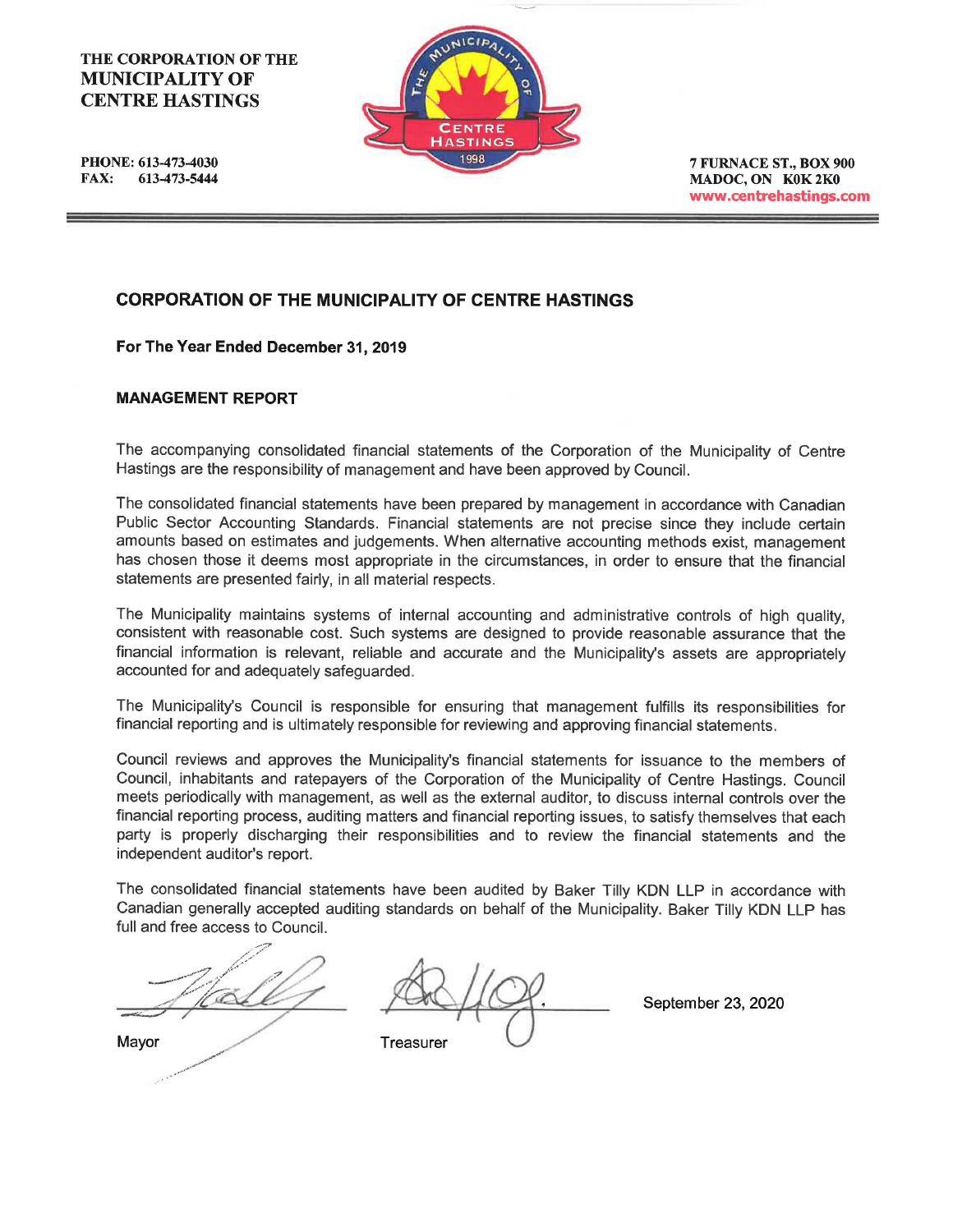

### **Baker Tilly KDN LLP**

272 Charlotte St. Peterborough, ON Canada K9J 2V4

**T: (705) 742-3418 F: (705) 742-9775**

**www.bakertilly.ca**

#### **INDEPENDENT AUDITOR'S REPORT**

#### **To the Members of Council, Inhabitants and Ratepayers of the Corporation of the Municipality of Centre Hastings**

#### *Opinion*

We have audited the consolidated financial statements of the Corporation of the Municipality of Centre Hastings and its local board (the Municipality), which comprise the consolidated statement of financial position as at December 31, 2019, the consolidated statements of operations and accumulated surplus, change in net financial assets and cash flows for the year then ended, and notes to the consolidated financial statements, including a summary of significant accounting policies.

In our opinion, the accompanying consolidated financial statements present fairly, in all material respects, the consolidated financial position of the Municipality as at December 31, 2019, and the results of its consolidated operations and its consolidated cash flows for the year then ended in accordance with Canadian Public Sector Accounting Standards.

#### *Basis for Opinion*

We conducted our audit in accordance with Canadian generally accepted auditing standards. Our responsibilities under those standards are further described in the Auditor's Responsibilities for the Audit of the Consolidated Financial Statements section of our report. We are independent of the Municipality in accordance with the ethical requirements that are relevant to our audit of the consolidated financial statements in Canada, and we have fulfilled our other ethical responsibilities in accordance with these requirements. We believe that the audit evidence we have obtained is sufficient and appropriate to provide a basis for our opinion.

#### *Responsibilities of Management and Those Charged with Governance for the Consolidated Financial Statements*

Management is responsible for the preparation and fair presentation of the consolidated financial statements in accordance with Canadian Public Sector Accounting Standards, and for such internal control as management determines is necessary to enable the preparation of consolidated financial statements that are free from material misstatement, whether due to fraud or error.

In preparing the consolidated financial statements, management is responsible for assessing the Municipality's ability to continue as a going concern, disclosing, as applicable, matters related to going concern and using the going concern basis of accounting unless management either intends to liquidate the Municipality or to cease operations, or has no realistic alternative but to do so.

Those charged with governance are responsible for overseeing the Municipality's financial reporting process.

#### ASSURANCE · TAX · ADVISORY

Baker Tilly KDN LLP is a member of Baker Tilly Canada Cooperative, which is a member of the global network of Baker Tilly International Limited. All members of Baker Tilly Canada Cooperative and Baker Tilly International Limited are separate and independent legal entities.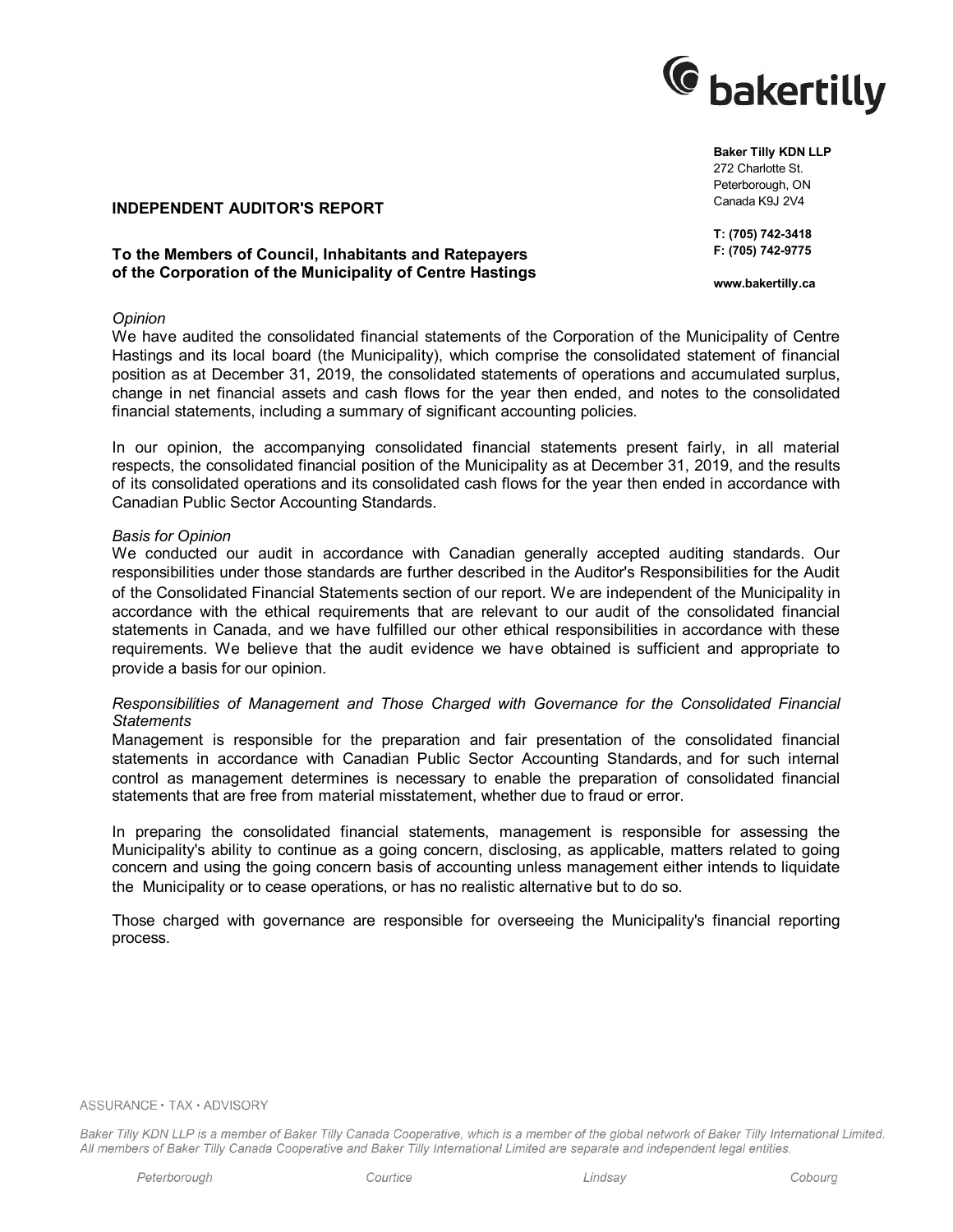

#### *Auditor's Responsibilities for the Audit of the Consolidated Financial Statements*

Our objectives are to obtain reasonable assurance about whether the consolidated financial statements as a whole are free from material misstatement, whether due to fraud or error, and to issue an auditor's report that includes our opinion. Reasonable assurance is a high level of assurance, but is not a guarantee that an audit conducted in accordance with Canadian generally accepted auditing standards will always detect a material misstatement when it exists. Misstatements can arise from fraud or error and are considered material if, individually or in the aggregate, they could reasonably be expected to influence the economic decisions of users taken on the basis of these consolidated financial statements.

As part of an audit in accordance with Canadian generally accepted auditing standards, we exercise professional judgment and maintain professional skepticism throughout the audit. We also:

- Identify and assess the risks of material misstatement of the consolidated financial statements, whether due to fraud or error, design and perform audit procedures responsive to those risks, and obtain audit evidence that is sufficient and appropriate to provide a basis for our opinion. The risk of not detecting a material misstatement resulting from fraud is higher than for one resulting from error, as fraud may involve collusion, forgery, intentional omissions, misrepresentations, or the override of internal control.
- Obtain an understanding of internal control relevant to the audit in order to design audit procedures that are appropriate in the circumstances, but not for the purpose of expressing an opinion on the effectiveness of the Municipality's internal control.
- Evaluate the appropriateness of accounting policies used and the reasonableness of accounting estimates and related disclosures made by management.
- Conclude on the appropriateness of management's use of the going concern basis of accounting and, based on the audit evidence obtained, whether a material uncertainty exists related to events or conditions that may cast significant doubt on the Municipality's ability to continue as a going concern. If we conclude that a material uncertainty exists, we are required to draw attention in our auditor's report to the related disclosures in the consolidated financial statements or, if such disclosures are inadequate, to modify our opinion. Our conclusions are based on the audit evidence obtained up to the date of our auditor's report. However, future events or conditions may cause the Municipality to cease to continue as a going concern.
- Evaluate the overall presentation, structure and content of the consolidated financial statements, including the disclosures, and whether the consolidated financial statements represent the underlying transactions and events in a manner that achieves fair presentation.
- Obtain sufficient appropriate audit evidence regarding the consolidated financial information of the entities or business activities within the Municipality to express an opinion on the consolidated financial statements. We are responsible for the direction, supervision and performance of the group audit. We remain solely responsible for our audit opinion.

We communicate with those charged with governance regarding, among other matters, the planned scope and timing of the audit and significant audit findings, including any significant deficiencies in internal control that we identify during our audit.

# *Baker Tilly KDN LLP*

Chartered Professional Accountants Licensed Public Accountants

Peterborough, Ontario September 30, 2020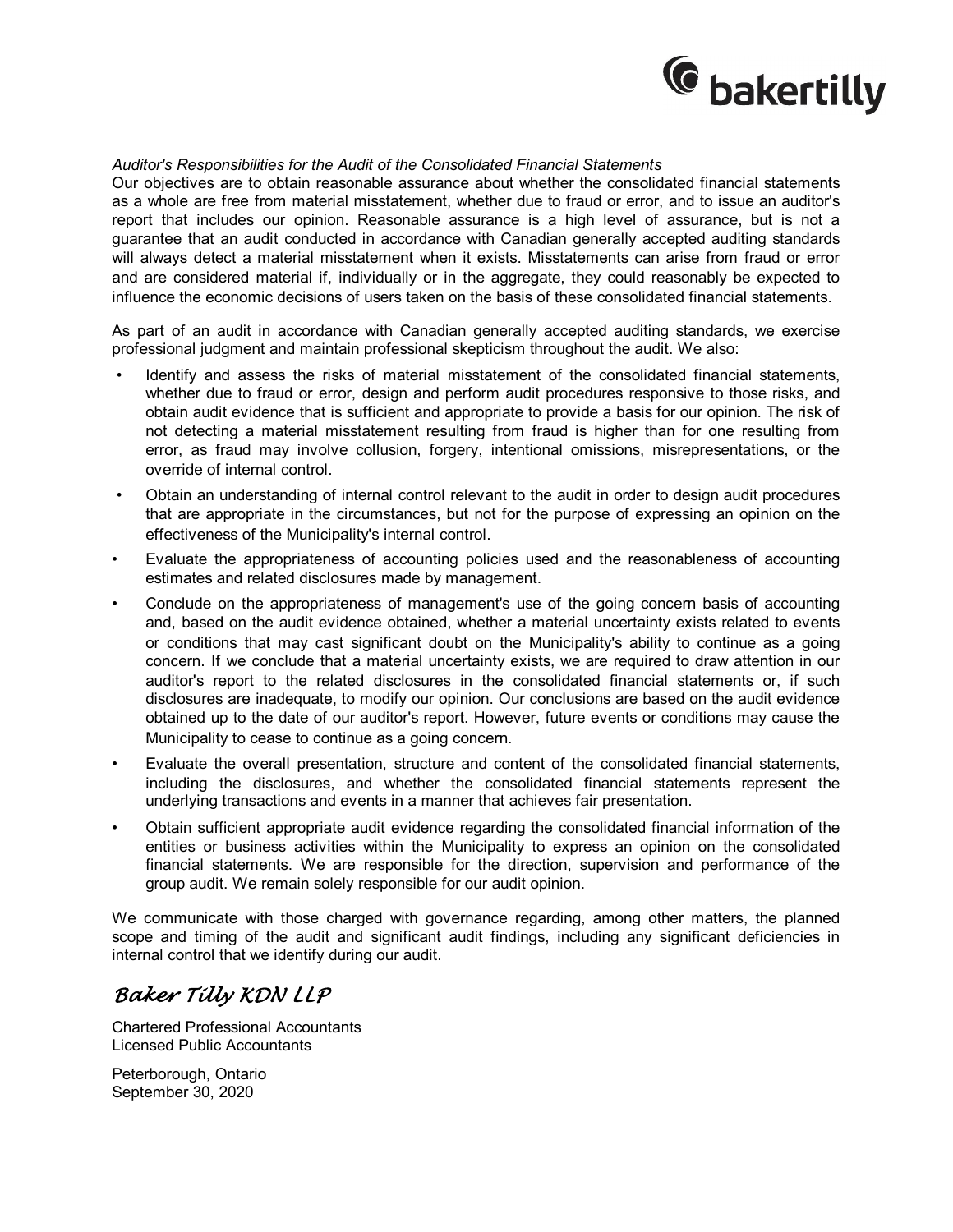

### **CONSOLIDATED STATEMENT OF FINANCIAL POSITION At December 31, 2019**

|                                                      | 2019       | 2018       |
|------------------------------------------------------|------------|------------|
|                                                      | \$         | \$         |
| <b>FINANCIAL ASSETS</b>                              |            |            |
| Cash                                                 | 2,930,774  | 3,692,782  |
| Investments (note 4)                                 | 886,724    | 896,399    |
| Accounts receivable                                  | 1,180,837  | 462,978    |
| Taxes receivable                                     | 746,132    | 839,597    |
| <b>TOTAL FINANCIAL ASSETS</b>                        | 5,744,467  | 5,891,756  |
|                                                      |            |            |
| <b>LIABILITIES</b>                                   |            |            |
| Accounts payable and accrued liabilities             | 1,639,426  | 1,436,106  |
| Deferred revenue - obligatory reserve funds (note 7) | 384,413    | 217,108    |
| Deferred revenue - other (note 8)                    | 51,888     | 409,951    |
| Long term debt (note 9)                              | 804,294    | 935,821    |
| Landfill closure and post-closure liability (note 6) | 164,000    | 176,000    |
| <b>TOTAL LIABILITIES</b>                             | 3,044,021  | 3,174,986  |
| <b>NET FINANCIAL ASSETS</b>                          | 2,700,446  | 2,716,770  |
| <b>NON-FINANCIAL ASSETS</b>                          |            |            |
| Tangible capital assets (note 10)                    | 26,987,243 | 24,928,727 |
| <b>ACCUMULATED SURPLUS (note 11)</b>                 | 29,687,689 | 27,645,497 |

*The accompanying notes are an integral part of these financial statements*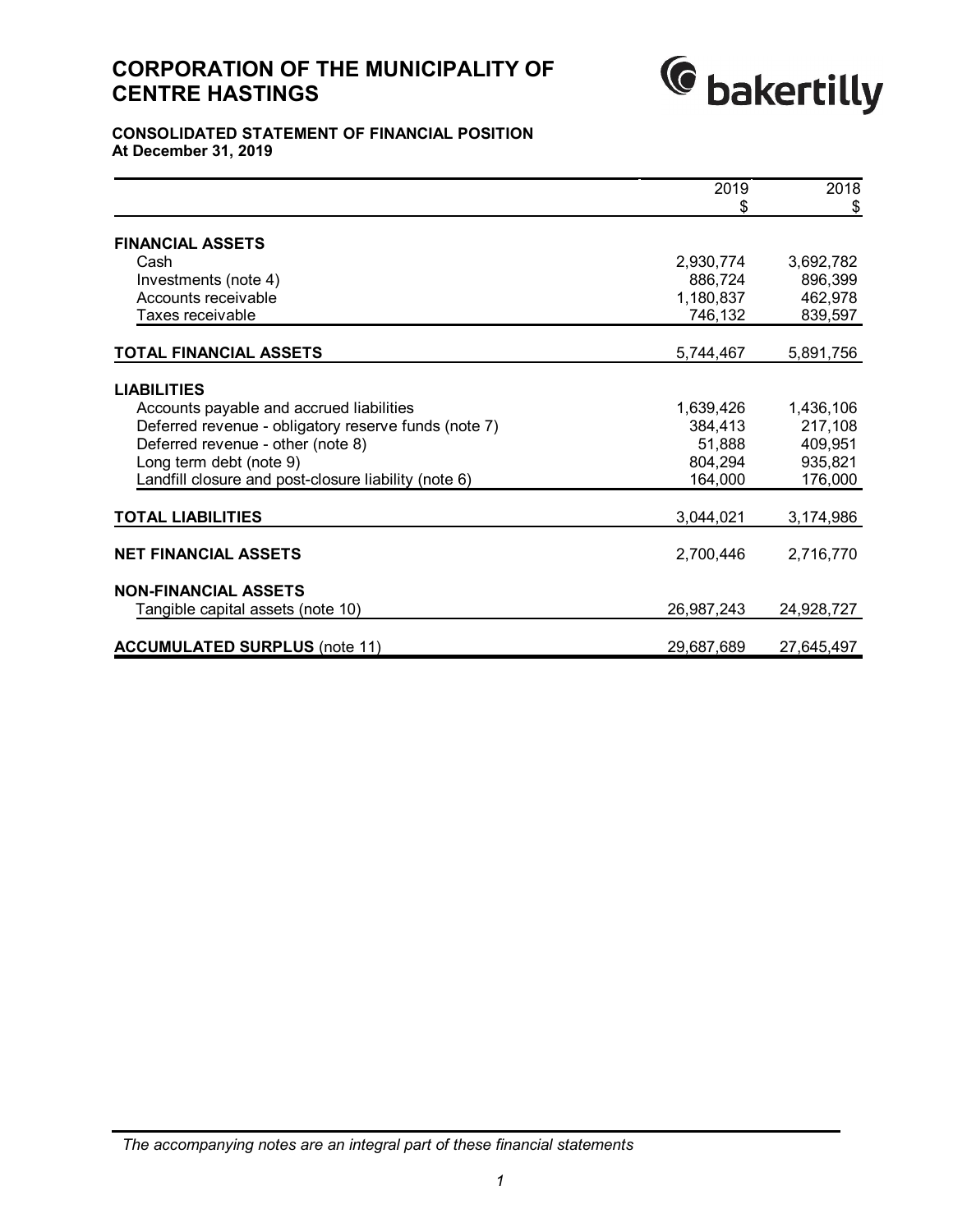

### **CONSOLIDATED STATEMENT OF OPERATIONS AND ACCUMULATED SURPLUS For the Year Ended December 31, 2019**

|                                                | <b>Budget</b>      | Actual     | Actual     |
|------------------------------------------------|--------------------|------------|------------|
|                                                | 2019               | 2019       | 2018       |
|                                                | \$.<br>(Unaudited) | \$         | \$         |
|                                                |                    |            |            |
| <b>REVENUES</b>                                |                    |            |            |
| Property taxation                              | 4,456,994          | 4,510,842  | 4,187,457  |
| User charges                                   | 1,479,650          | 1,482,649  | 1,440,730  |
| Government of Canada                           | 4,500              | 6,580      | 29,580     |
| Province of Ontario                            | 4,380,561          | 3,468,540  | 2,008,883  |
| Other municipalities                           | 212,086            | 214,417    | 209,616    |
| Penalties and interest on taxes                | 114,500            | 135,762    | 129,566    |
| Investment income                              | 86,225             | 93,761     | 87,104     |
| Donations                                      | 22,755             | 48,603     | 54,714     |
| Other                                          | 204,570            | 160,791    | 1,405      |
| Development charges earned                     | 100,000            | 100,000    | 39,946     |
| Parkland fees earned                           |                    |            | 37,547     |
| Federal gas tax earned                         | 485,694            | 405,219    | 326,096    |
| <b>TOTAL REVENUES</b>                          | 11,547,535         | 10,627,164 | 8,552,644  |
| <b>EXPENSES</b>                                |                    |            |            |
| General government                             | 938,060            | 983,742    | 806,750    |
| <b>Protection services</b>                     | 1,569,169          | 1,567,068  | 1,563,959  |
| <b>Transportation services</b>                 | 3,104,696          | 2,880,156  | 2,653,696  |
| <b>Environmental services</b>                  | 1,484,074          | 1,343,551  | 1,580,139  |
| <b>Health services</b>                         | 336,363            | 308,491    | 339,854    |
| Recreation and cultural services               | 1,241,248          | 1,253,764  | 1,335,648  |
| Planning and development                       | 275,554            | 248,200    | 183,826    |
|                                                |                    |            |            |
| <b>TOTAL EXPENSES</b>                          | 8,949,164          | 8,584,972  | 8,463,872  |
| <b>ANNUAL SURPLUS</b>                          | 2,598,371          | 2,042,192  | 88,772     |
| <b>ACCUMULATED SURPLUS</b> - beginning of year |                    | 27,645,497 | 27,556,725 |
| <b>ACCUMULATED SURPLUS - end of year</b>       |                    | 29,687,689 | 27,645,497 |

 *The accompanying notes are an integral part of these financial statements*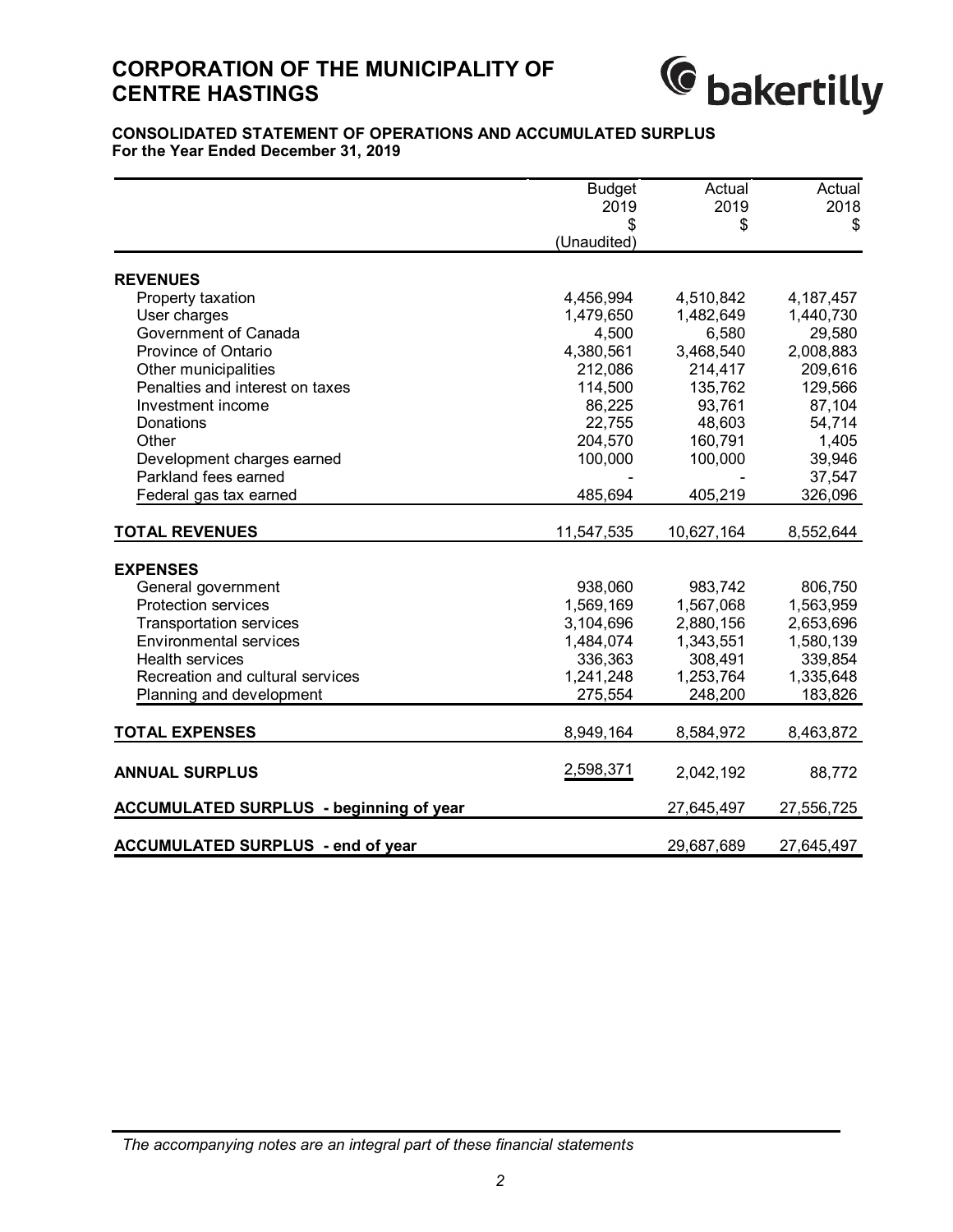

### **CONSOLIDATED STATEMENT OF CHANGE IN NET FINANCIAL ASSETS For the Year Ended December 31, 2019**

|                                                    | <b>Budget</b><br>2019<br>S | Actual<br>2019<br>\$ | Actual<br>2018<br>\$ |
|----------------------------------------------------|----------------------------|----------------------|----------------------|
|                                                    | (Unaudited)                |                      |                      |
| <b>ANNUAL SURPLUS</b>                              | 2,598,371                  | 2,042,192            | 88,772               |
| Amortization of tangible capital assets            | 1,503,146                  | 1,655,224            | 1,503,146            |
| Purchase of tangible capital assets                | (5,519,269)                | (3,886,774)          | (1,695,494)          |
| (Gain) loss on disposal of tangible capital assets | (1,000)                    | 173,034              |                      |
| DECREASE IN NET FINANCIAL ASSETS                   | (1, 418, 752)              | (16, 324)            | (103, 576)           |
| NET FINANCIAL ASSETS - beginning of year           | 2,716,770                  | 2,716,770            | 2,820,346            |
| NET FINANCIAL ASSETS - end of year                 | 1,298,018                  | 2,700,446            | 2,716,770            |

*The accompanying notes are an integral part of these financial statements*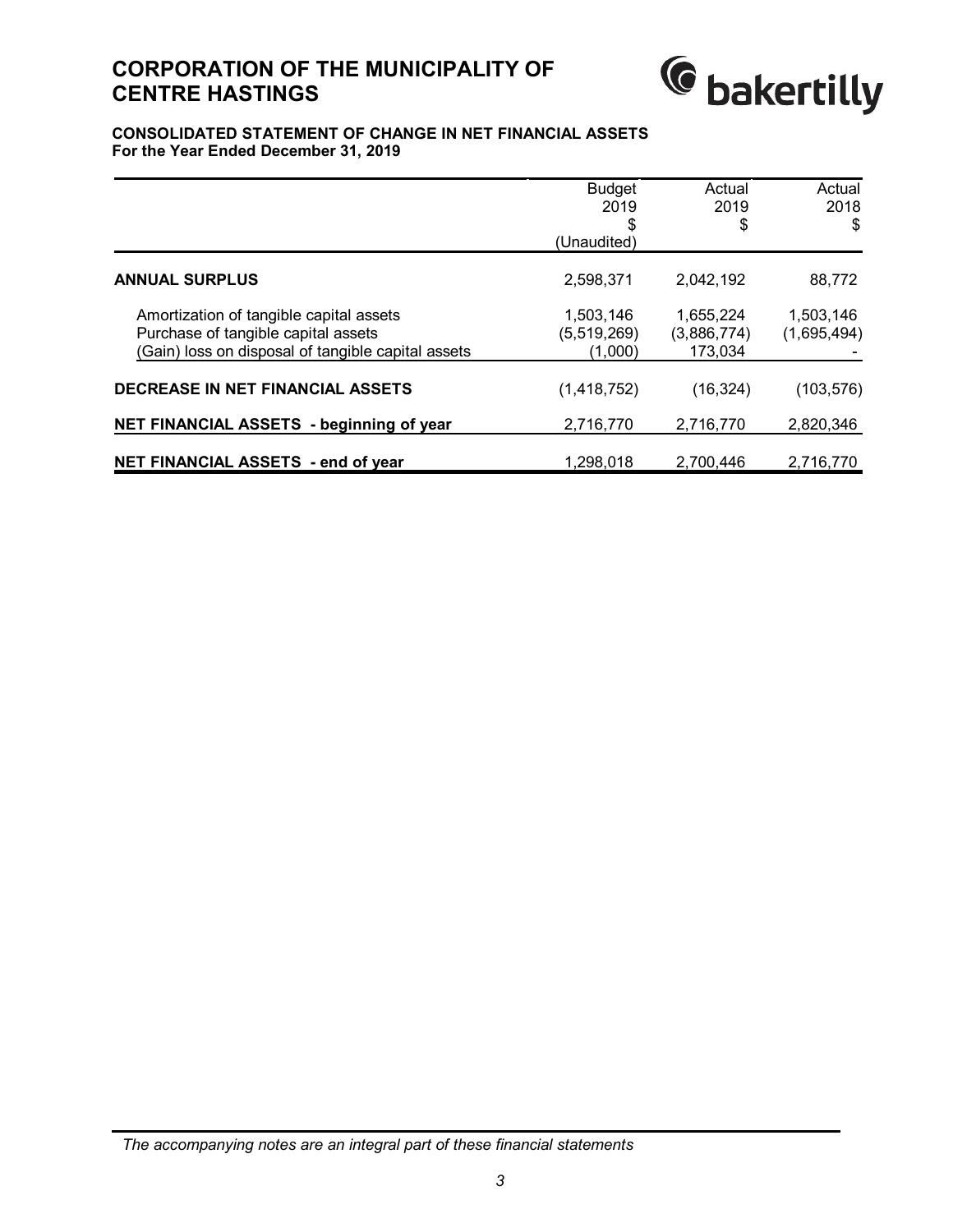

**CONSOLIDATED STATEMENT OF CASH FLOWS For the Year Ended December 31, 2019**

|                                                       | 2019        | 2018        |
|-------------------------------------------------------|-------------|-------------|
|                                                       | \$          | \$          |
| <b>CASH PROVIDED BY (USED IN)</b>                     |             |             |
| <b>OPERATING ACTIVITIES</b>                           |             |             |
| Annual surplus                                        | 2,042,192   | 88,772      |
| Items not involving cash                              |             |             |
| Amortization of tangible capital assets               | 1,655,224   | 1,503,146   |
| Loss on disposal of tangible capital assets           | 173,034     |             |
| Change in landfill closure and post-closure liability | (12,000)    | 8,000       |
| Change in non-cash assets and liabilities             |             |             |
| Accounts receivable                                   | (717, 859)  | 276,755     |
| Taxes receivable                                      | 93,465      | (33, 656)   |
| Accounts payable and accrued liabilities              | 203,320     | 253,209     |
| Deferred revenue - obligatory reserve funds           | 167,305     | (29, 657)   |
| Deferred revenue - other                              | (358,063)   | 171,349     |
|                                                       |             |             |
| Net change in cash from operating activities          | 3,246,618   | 2,237,918   |
| <b>CAPITAL ACTIVITIES</b>                             |             |             |
| Purchase of tangible capital assets                   | (3,886,774) | (1,695,494) |
|                                                       |             |             |
| <b>INVESTING ACTIVITIES</b>                           |             |             |
| Purchase of investments                               | (199, 325)  | (73,097)    |
| Proceeds on disposal of investments                   | 209,000     | 78,352      |
| Net change in cash from investing activities          | 9,675       | 5,255       |
|                                                       |             |             |
| <b>FINANCING ACTIVITIES</b>                           |             |             |
| Debt principal repayments                             | (131, 527)  | (125, 971)  |
|                                                       |             |             |
| <b>NET CHANGE IN CASH</b>                             | (762,008)   | 421,708     |
| CASH - beginning of year                              | 3,692,782   | 3,271,074   |
| CASH - end of year                                    | 2,930,774   | 3,692,782   |
|                                                       |             |             |

 *The accompanying notes are an integral part of these financial statements*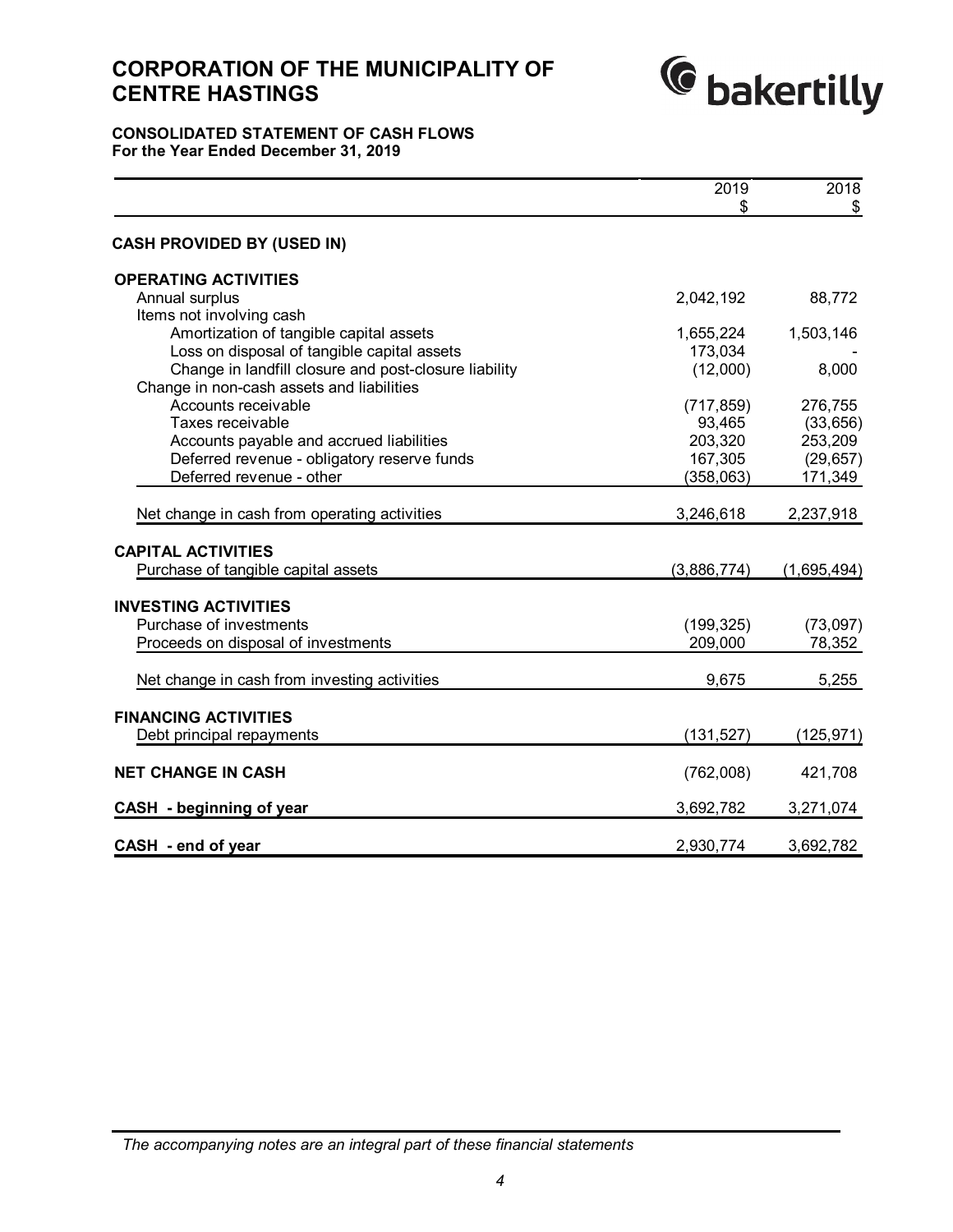

#### **NOTES TO THE CONSOLIDATED FINANCIAL STATEMENTS For the Year Ended December 31, 2019**

The Municipality of Centre Hastings is a lower tier municipality in the Province of Ontario, Canada. It conducts its operations guided by the provisions of provincial statutes such as the Municipal Act, Municipal Affairs Act and related legislation.

#### **1. SIGNIFICANT ACCOUNTING POLICIES**

These consolidated financial statements have been prepared in accordance with the standards in the Chartered Professional Accountants Canada Public Sector Accounting (PSA) Handbook. Significant aspects of the accounting policies are as follows:

(a) Reporting entity

These consolidated financial statements reflect the assets, liabilities, revenues and expenses and accumulated surplus of the reporting entity.

The reporting entity is comprised of all organizations, committees and local boards accountable for the administration of their financial affairs and resources to the Municipality and which are owned and controlled by the Municipality. These consolidated financial statements include:

• Centre Hastings Public Library Board

All interfund assets and liabilities and revenues and expenses are eliminated.

(b) Tangible capital assets

Tangible capital assets are recorded at cost which includes all amounts that are directly attributable to acquisition, construction, development or betterment of the asset. The cost, less residual value, if any, of tangible capital assets is amortized on a straight-line basis, over the expected useful life of the asset, as follows:

| Land improvements             | $15-20$ years |
|-------------------------------|---------------|
| <b>Buildings</b>              | 40-60 years   |
| <b>Buildings improvements</b> | $20-30$ years |
| Machinery and equipment       | 3-20 years    |
| Vehicles                      | 8-10 years    |
| Roads and bridges             | 7-50 years    |
| Water and sewer               | 40-50 years   |

Tangible capital assets received as contributions are recorded at their fair value at the date of receipt and are also recorded as revenue.

Tangible capital assets categorized as assets under construction are not amortized until they are put into service.

(c) Non-financial assets

Tangible capital and other non-financial assets are accounted for as assets by the Municipality because they can be used to provide services in future periods. These assets do not normally provide resources to discharge the liabilities of the Municipality unless they are sold.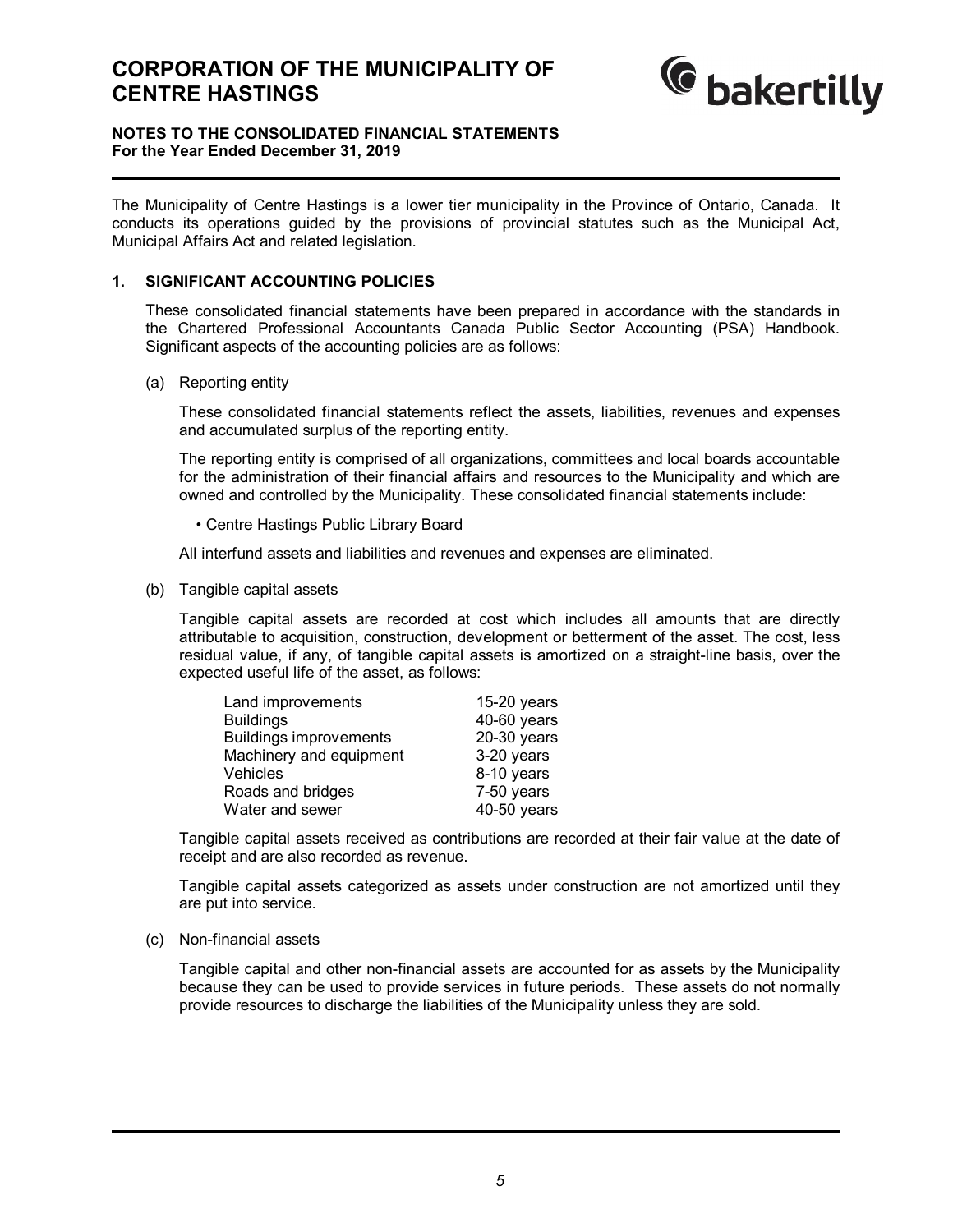

#### **NOTES TO THE CONSOLIDATED FINANCIAL STATEMENTS For the Year Ended December 31, 2019**

#### **1. SIGNIFICANT ACCOUNTING POLICIES, continued**

(d) Recognition of revenues and expenses

Revenues and expenses are reported on the accrual basis of accounting. The accrual basis of accounting recognizes revenues in the period in which the transactions or events occurred that give rise to the revenue; expenses are recognized in the period the goods or services are acquired and a legal liability is incurred or transfers are due.

#### **Taxation**

Property tax billings are prepared by the Municipality based on assessment rolls issued by the Municipal Property Assessment Corporation (MPAC) and in accordance with the provisions of the Municipal Act, 2001. The Municipality's Council establishes the tax rates annually, incorporating amounts to be raised for local services, and amounts the Municipality is required to collect on behalf of the County and School Boards. From time to time property assessments are adjusted by MPAC through the reconsideration process or by the Assessment Review Board through the appeal process. Additional assessments, referred to as supplementary and omitted assessment can also be issued by MPAC in accordance with the Assessment Act. These adjustments and additional assessments are reported in the financial statements when amounts can be reasonably determined.

The Municipality is entitled to collect interest and penalties on overdue taxes. These revenues are recorded in the period the interest and penalties are levied.

#### Government funding

Government funding is recognized in the financial statements as revenues in the period in which events giving rise to the transfers occur, providing the transfers are authorized, any eligibility criteria have been met, and reasonable estimates of the amounts can be made.

#### Other revenue

User charges are recognized as revenue in the year the goods and services are provided, with the exception of building permits that are recognized when the permits are issued.

Investment income is recorded when earned.

Federal gas tax, development charges and parkland fees are recognized in the period in which the related expenditures are recorded.

(e) Trust funds

Trust funds and their related operations administered by the Municipality are not included in these consolidated financial statements but are reported on separately on the Trust Funds Statement of Continuity and Statement of Financial Position.

(f) Reserves

Certain amounts, as approved by Council, are set aside in reserves for future operating and capital purposes. Transfers to and/or from reserves are an adjustment to the reserves when approved.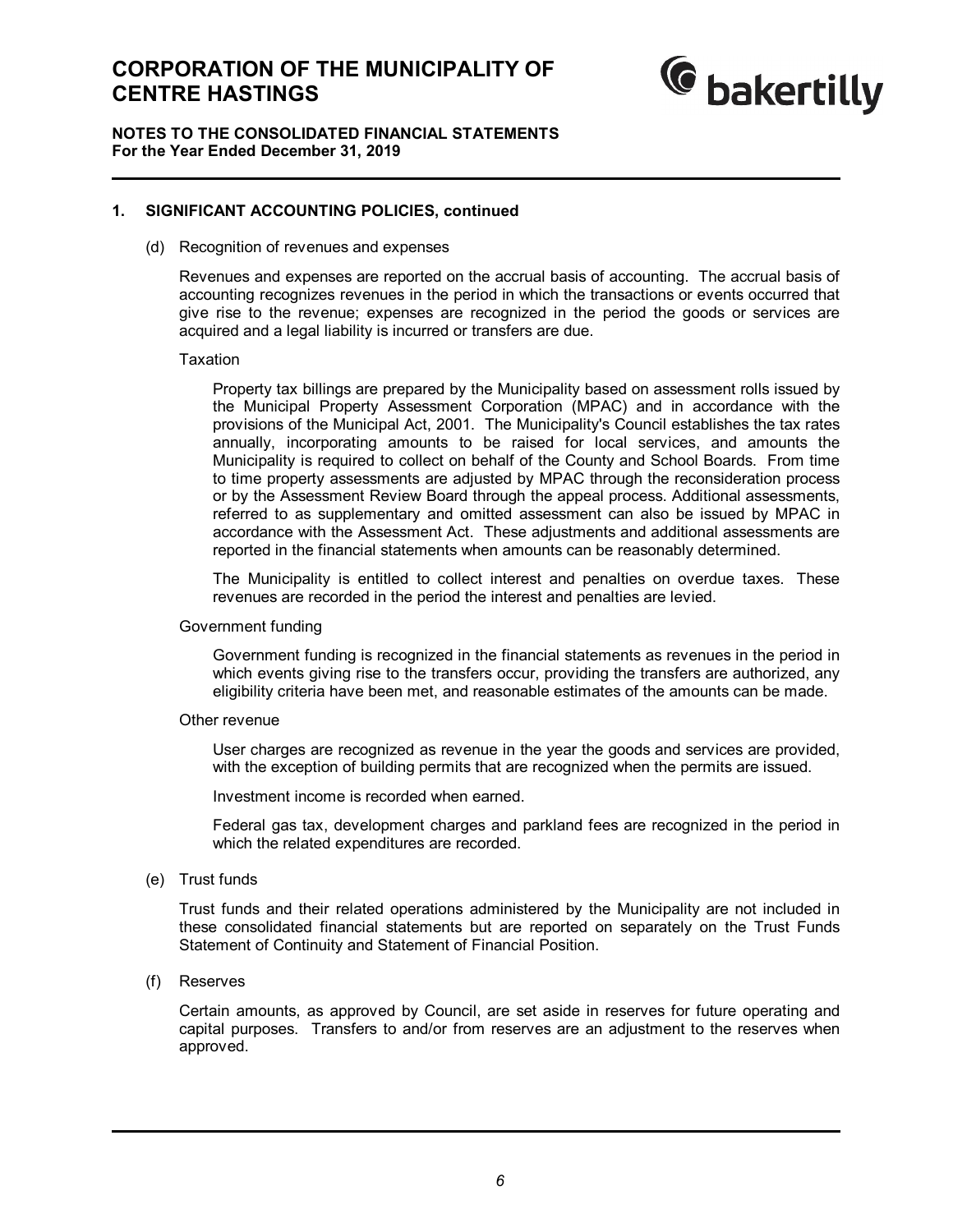

#### **NOTES TO THE CONSOLIDATED FINANCIAL STATEMENTS For the Year Ended December 31, 2019**

#### **1. SIGNIFICANT ACCOUNTING POLICIES, continued**

(g) Deferred revenue

Deferred revenue represents grants, user charges and fees which have been collected but for which the related services have yet to be performed. These amounts will be recognized as revenues in the fiscal year the services are performed.

(h) Use of estimates

Certain items recognized in the consolidated financial statements are subject to measurement uncertainty. The recognized amounts of such items are based on the Municipality's best information and judgment. By their nature, these estimates are subject to measurement uncertainty and the effect on the consolidated financial statements or changes in such estimates in future periods could be significant. The Municipality's significant estimates include:

- The amounts recorded for landfill closure and post-closure care depend on estimates of usage, remaining life and capacity. The provision for future closure and post-closure costs also depends on estimates of such costs; and
- The amounts recorded for amortization and opening costs of tangible capital assets are based on estimates of useful life, residual values and valuation rates.

#### **2. OPERATIONS OF SCHOOL BOARDS AND THE COUNTY OF HASTINGS**

During 2019, requisitions were made by the County of Hastings and School Boards requiring the Municipality to collect property taxes and payments in lieu of property taxes on their behalf. The amounts collected and remitted are as follows:

|                                                                | School<br><b>Boards</b> | County    |
|----------------------------------------------------------------|-------------------------|-----------|
| Property taxes and payments in lieu requisitioned and remitted | 1,000,969               | 1,363,117 |

These amounts have not been included in the Consolidated Statement of Operations and Accumulated Surplus.

#### **3. CREDIT FACILITY AGREEMENT**

The Municipality has a revolving credit facility agreement with its main financial institution. The amount available at any time is limited to \$900,000 via an operating line of credit. Any balance borrowed will accrue interest at the bank's prime lending rate. Council authorized the temporary borrowing limit by By-law 2019-03. At December 31, 2019 there was no balance outstanding (2018 - \$Nil).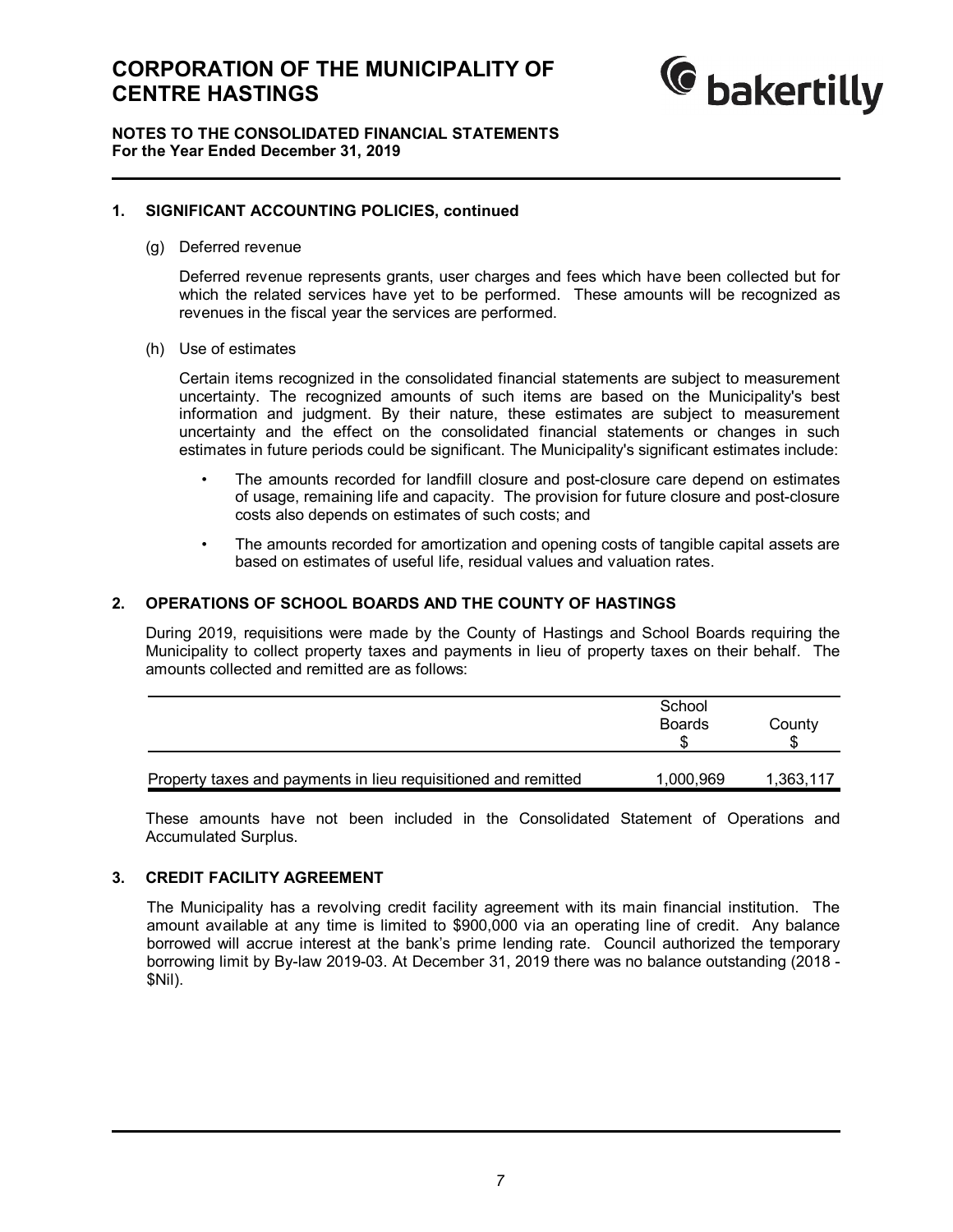

#### **NOTES TO THE CONSOLIDATED FINANCIAL STATEMENTS For the Year Ended December 31, 2019**

#### **4. INVESTMENTS**

Investments, recorded at cost, consist of the following:

|                                                                            | Market<br>Value | Cost<br>2019<br>\$ | Cost<br>2018<br>\$ |
|----------------------------------------------------------------------------|-----------------|--------------------|--------------------|
| <b>BMO Nesbitt Burns</b><br>Cash<br>Fixed income bonds with interest rates | 11,367          | 11,367             | 16,406             |
| between 1.00% and 3.75%; maturing from<br>2020 to 2028                     | 880,212         | 875,357            | 879,993            |
|                                                                            | 891,579         | 886,724            | 896,399            |

#### **5. PENSION AGREEMENTS**

Certain employees of the Municipality are eligible members of the Ontario Municipal Employees Retirement System (OMERS), a multi-employer pension plan.

The Actuarial Opinion contained in the 2019 Annual Report disclosed total actuarial liabilities of \$107,687 million in respect of benefits accrued for service with actuarial assets of \$104,290 million indicating an actuarial deficit of \$3,397 million. Because OMERS is a multi-employer plan, any pension plan surpluses or deficits are a joint responsibility of Ontario municipal organizations and their employees. As a result, the Municipality does not recognize any share of the OMERS pension surplus or deficit.

The Municipality's required contributions to OMERS in 2019 were \$145,144 (2018 - \$140,546).

### **6. LANDFILL CLOSURE AND POST-CLOSURE LIABILITY**

The estimated liability for landfill closure and post-closure costs for the one site the Municipality operates is \$164,000 (2018 - \$176,000). The closure costs include final cover, vegetation and additional monitoring wells. Post-closure costs include monitoring, maintenance of control systems and consulting fees for 25 years after the site is closed. The Municipality has a landfill reserve of \$385,860 (2018 - \$385,860) and the remaining landfill closure and post-closure liability, if any, will be funded from taxation. There are no specific assets designated for settling this liability.

The reported liability is based upon estimates and assumptions with respect to events extending over the remaining life of the landfill. The Municipality's practice is to cover the landfill cells as they are utilized with material from other Municipal properties. The remaining capacity of the landfill site is estimated at 140,260 m3 (2018 - 141,450 m3) which is 44.0% (2018 - 44.3%) of the site's total capacity. The total discounted future cash flows for closure and post-closure cost is estimated at \$292,524 (2018 - \$316,565) as at December 31, 2019 using a discount rate of 3.5% and an inflation rate of 2%. The landfill is expected to reach its capacity in 2107 based upon the average recent fill rate.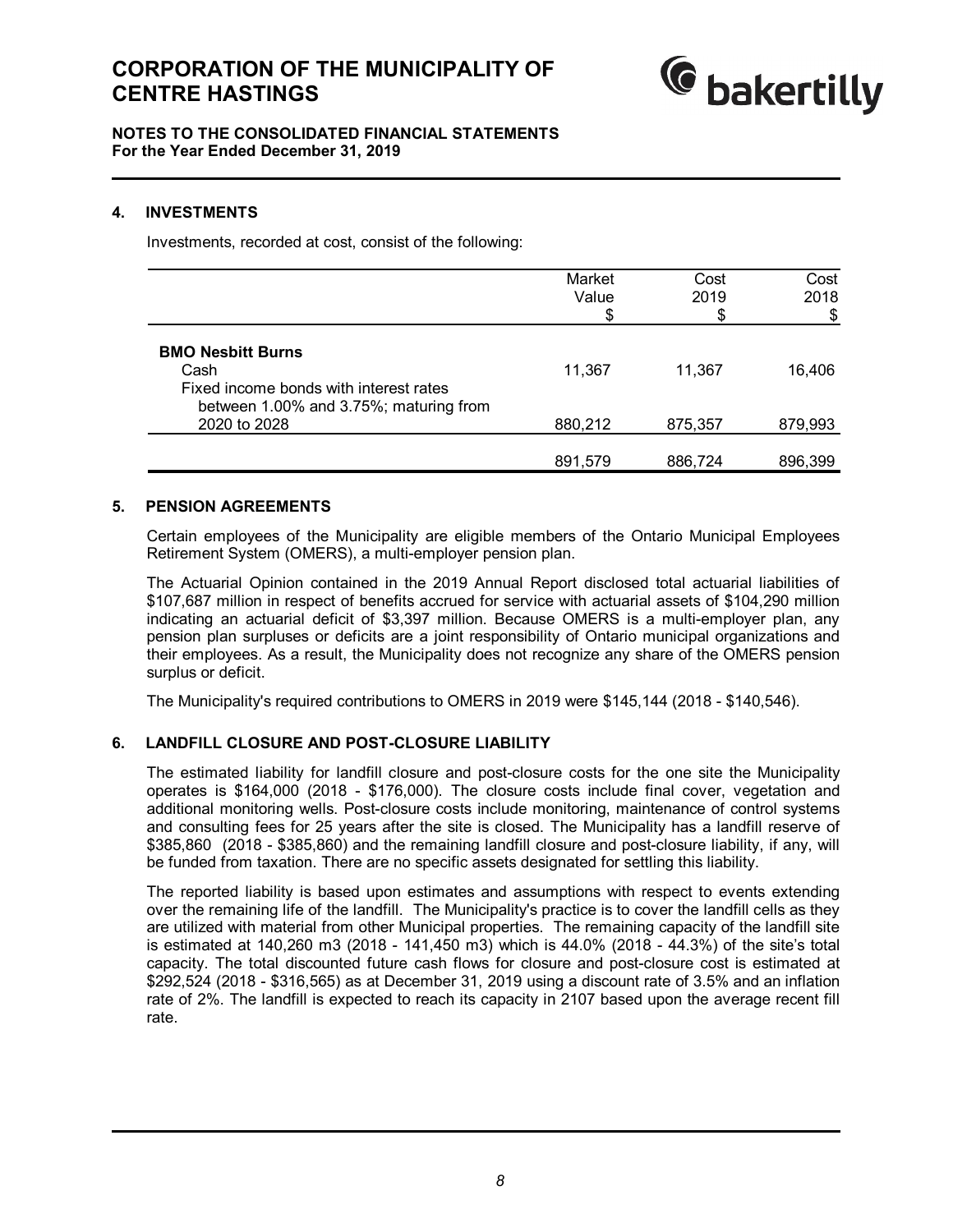

#### **NOTES TO THE CONSOLIDATED FINANCIAL STATEMENTS For the Year Ended December 31, 2019**

#### **7. DEFERRED REVENUE - OBLIGATORY RESERVE FUNDS**

A requirement of the Chartered Professional Accountants Canada Public Sector Accounting Handbook, is that obligatory reserve funds be reported as deferred revenue. This requirement is in place as legislation and external agreements restrict how these funds may be used and under certain circumstances these funds may possibly be refunded. The balances in the obligatory reserve funds of the Municipality are summarized below:

|                     | 2019    | 2018    |
|---------------------|---------|---------|
|                     | S       | \$      |
| Parkland fees       | 32,999  | 8,999   |
| Development charges | 168,351 | 207,852 |
| Federal gas tax     | 183,063 | 257     |
|                     |         |         |
|                     | 384,413 | 217,108 |

The continuity of deferred revenue - obligatory reserve funds is as follows:

|                              | 2019    | 2018    |
|------------------------------|---------|---------|
|                              | S       | \$      |
| Balance - beginning of year  | 217,108 | 246,765 |
| Add amounts received:        |         |         |
| Development charges          | 60,498  | 88,432  |
| Parkland fees                | 24,000  | 9,000   |
| Federal gas tax              | 584,438 | 276,243 |
| Interest                     | 3,588   | 257     |
|                              |         |         |
|                              | 672,524 | 373,932 |
| Less transfer to operations: |         |         |
| Development charges earned   | 100,000 | 39,946  |
| Parkland fees                |         | 37,547  |
| Federal gas tax earned       | 405,219 | 326,096 |
|                              |         |         |
|                              | 505,219 | 403,589 |
|                              |         |         |
| Balance - end of year        | 384,413 | 217,108 |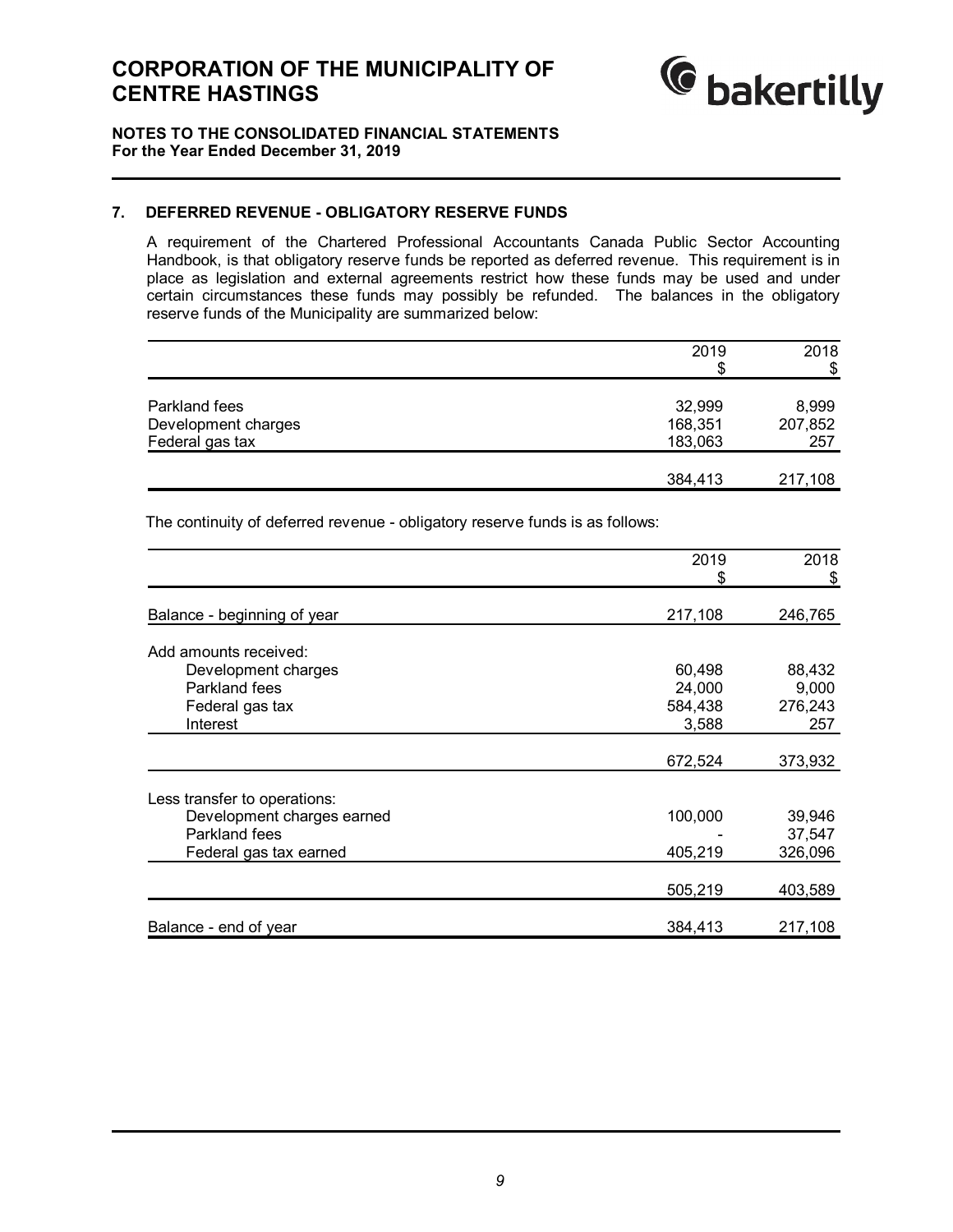

#### **NOTES TO THE CONSOLIDATED FINANCIAL STATEMENTS For the Year Ended December 31, 2019**

#### **8. DEFERRED REVENUE - OTHER**

Included in deferred revenue - other are the following amounts:

|                                                           | 2019    | 2018    |
|-----------------------------------------------------------|---------|---------|
|                                                           | \$      | \$      |
| Ontario Cannabis Legalization Implementation Fund         | 15,000  |         |
| <b>Connecting Link</b>                                    |         | 347,552 |
| <b>AMO Downtown Revitalization</b>                        | 30,357  | 41,869  |
| Other                                                     | 6,531   | 20,530  |
|                                                           | 51,888  | 409,951 |
| The continuity of deferred revenue - other is as follows: |         |         |
|                                                           | 2019    | 2018    |
|                                                           | \$      | \$      |
| Balance - beginning of year                               | 409,951 | 238,602 |
| Add amounts received:                                     |         |         |
| Ontario Cannabis Legalization Implementation Fund         | 15,000  |         |
| <b>Connecting Link</b>                                    |         | 369,186 |
| <b>AMO Downtown Revitalization</b>                        |         | 41,869  |
| Other                                                     | 3,280   | 20,530  |
|                                                           | 18,280  | 431,585 |
| Less transfer to operations:                              |         |         |
| OCIF funds earned                                         |         | 190,263 |
| <b>AMO Downtown Revitalization</b>                        | 11,512  |         |
| SWP funds earned                                          |         | 36,156  |
| Connecting Link funds earned                              | 347,552 | 21,634  |
| Other                                                     | 17,279  | 12,183  |
|                                                           | 376,343 | 260,236 |
| Balance - end of year                                     | 51,888  | 409,951 |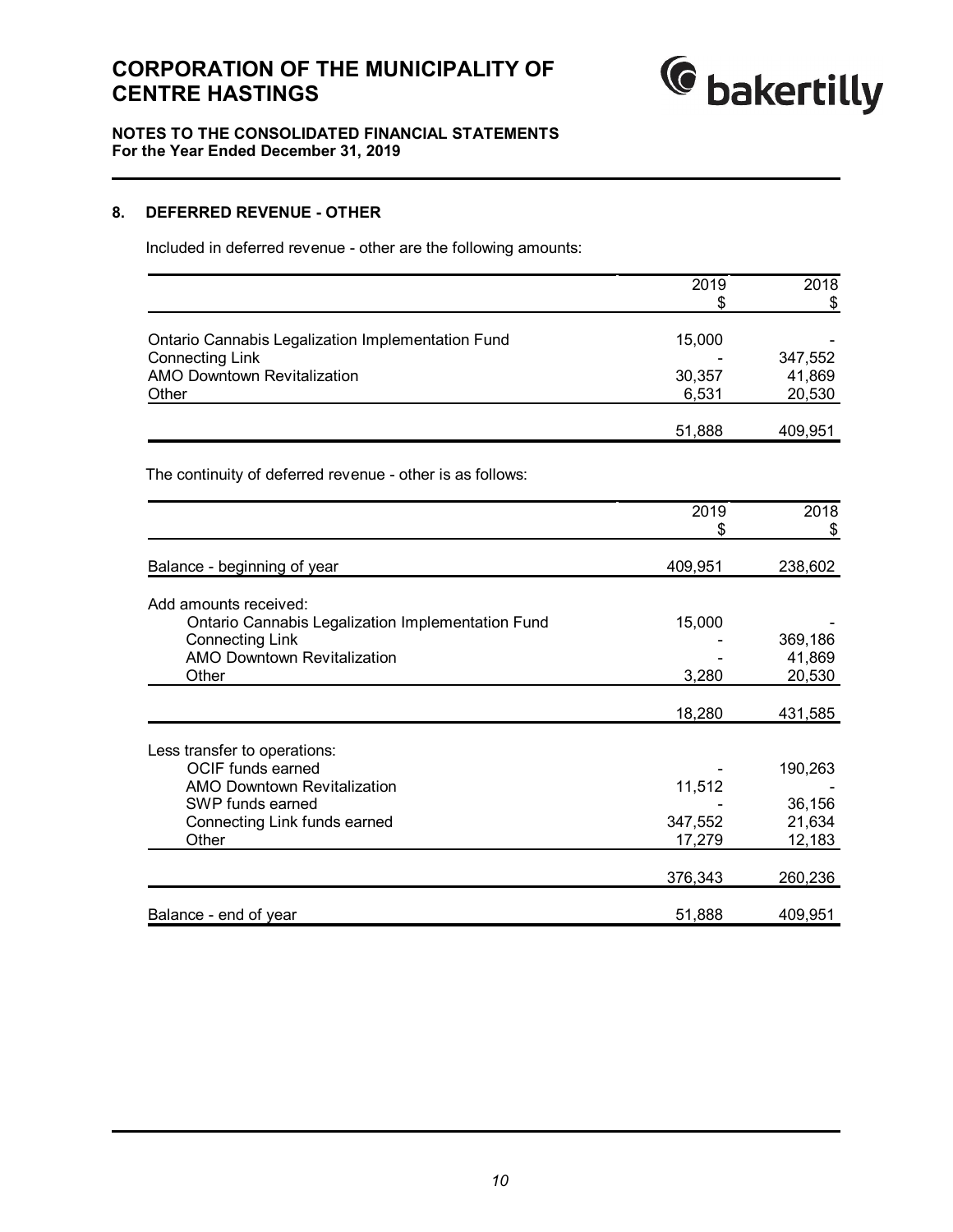

#### **NOTES TO THE CONSOLIDATED FINANCIAL STATEMENTS For the Year Ended December 31, 2019**

#### **9. LONG TERM DEBT**

(a) The balance of long term debt reported on the Consolidated Statement of Financial Position is made up of the following:

|                                                                                                                                                                                                                                                                                                                             | 2019<br>\$ | 2018<br>\$ |
|-----------------------------------------------------------------------------------------------------------------------------------------------------------------------------------------------------------------------------------------------------------------------------------------------------------------------------|------------|------------|
| Loan from Community Futures Development Corporation to assist<br>in the construction of the medical centre. The loan is repayable, by<br>the Municipality, in monthly principal and interest instalments of<br>\$1,855, with interest at 2.85% per annum, due February 1, 2020.<br>Secured by Tri-Area Medical Centre land. | 87.385     | 106.868    |
| Debenture from Ontario Infrastructure Projects Corporation,<br>repayable in blended semi-annual instalments of \$74,571 with<br>interest at 4.63% per annum, due May 20, 2025. Secured by the<br>Tri-Area Medical Centre building.                                                                                          | 716,909    | 828,953    |
|                                                                                                                                                                                                                                                                                                                             | 804.294    | 935.821    |

- (b) The long term debt in (a) issued in the name of the Municipality have been approved by by-law. The annual principal and interest payments required to service these liabilities are within the annual debt repayment limit prescribed by the Ministry of Municipal Affairs and Housing.
- (c) Interest paid during the year on long term debt amounted to \$39,874 (2018 \$45,431).
- (d) The long term debt reported in (a) of this note is repayable as follows:

|      | Principal | Interest | Total   |
|------|-----------|----------|---------|
|      | \$        | \$       | \$      |
| 2020 | 204,676   | 34,068   | 238,744 |
| 2021 | 122,785   | 26,357   | 149,142 |
| 2022 | 128,536   | 20,606   | 149,142 |
| 2023 | 134,556   | 14,586   | 149,142 |
| 2024 | 140,858   | 8,284    | 149,142 |
| 2025 | 72,883    | 1,687    | 74,570  |
|      |           |          |         |
|      | 804,294   | 105,588  | 909,882 |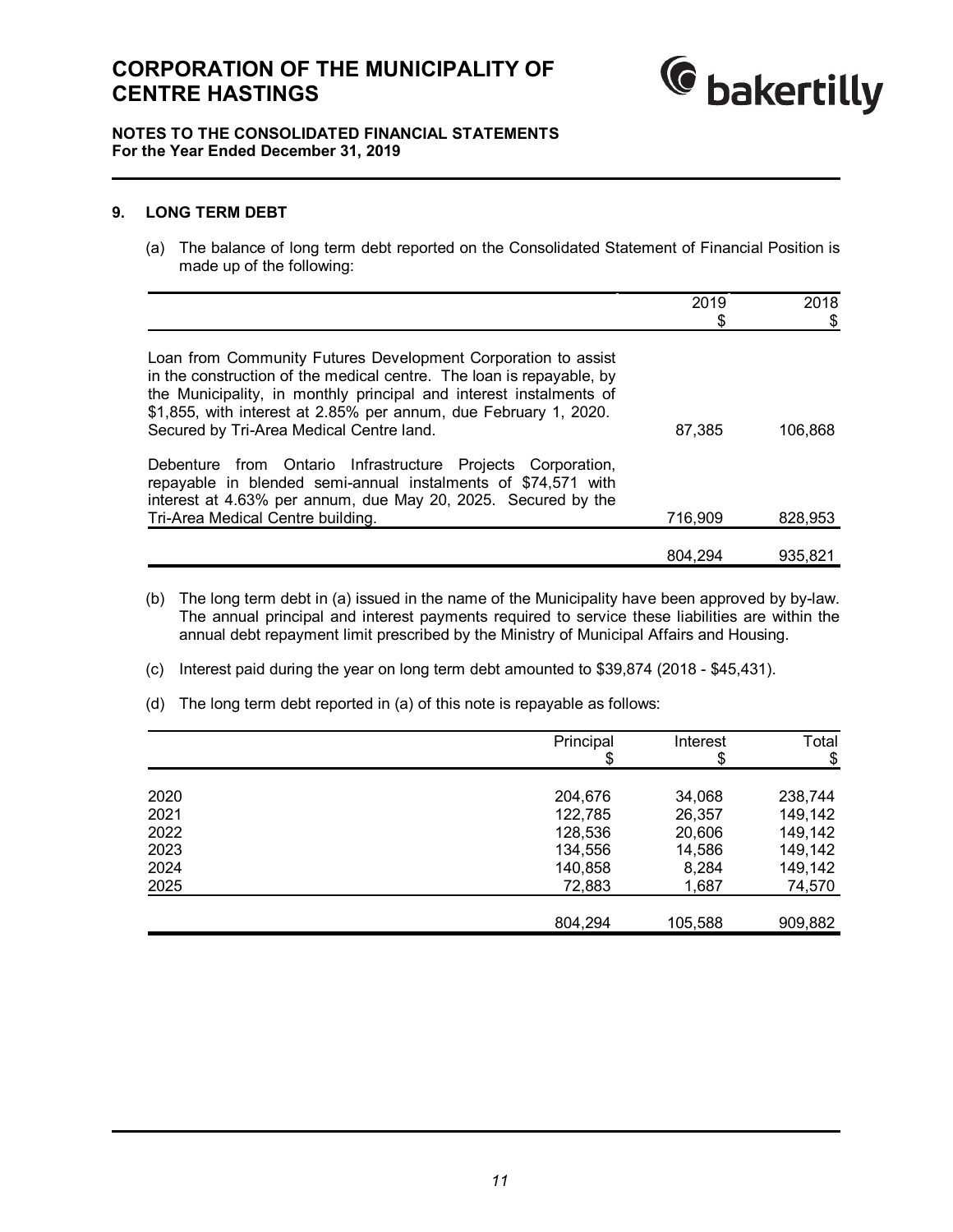

#### **NOTES TO THE CONSOLIDATED FINANCIAL STATEMENTS For the Year Ended December 31, 2019**

#### **10. TANGIBLE CAPITAL ASSETS**

The net book value of the Municipality's tangible capital assets are:

|                                     | 2019       | 2018       |
|-------------------------------------|------------|------------|
|                                     | S          | \$         |
| General                             |            |            |
| Land and land improvements          | 1,184,109  | 1,223,461  |
| Buildings and building improvements | 5,961,770  | 6,037,888  |
| Machinery and equipment             | 678,790    | 654,121    |
| Vehicles                            | 919,229    | 1,068,693  |
| Infrastructure                      |            |            |
| Roads and bridges                   | 12,239,802 | 10,950,787 |
| Water and sewer                     | 3,409,581  | 3,266,421  |
|                                     | 24,393,281 | 23,201,371 |
| Assets under construction           | 2,593,962  | 1,727,356  |
|                                     | 26,987,243 | 24.928.727 |

For additional information, see the Consolidated Schedule of Tangible Capital Assets.

During the year there were no write-downs of assets (2018 - \$Nil) and no interest capitalized (2018 - \$Nil).

The allocation of tangible capital assets by segment is as follows:

|                                  | 2019       | 2018       |
|----------------------------------|------------|------------|
|                                  | \$         | \$         |
|                                  |            |            |
| General government               | 589,053    | 603,180    |
| <b>Protection services</b>       | 880,987    | 758,673    |
| Transportation services          | 13,045,827 | 12,579,470 |
| <b>Environmental services</b>    | 5,999,289  | 4,442,053  |
| <b>Health services</b>           | 3,242,341  | 3,266,079  |
| Recreation and cultural services | 3,069,056  | 3,132,073  |
| Planning and development         | 160,690    | 147,199    |
|                                  |            |            |
|                                  | 26,987,243 | 24,928,727 |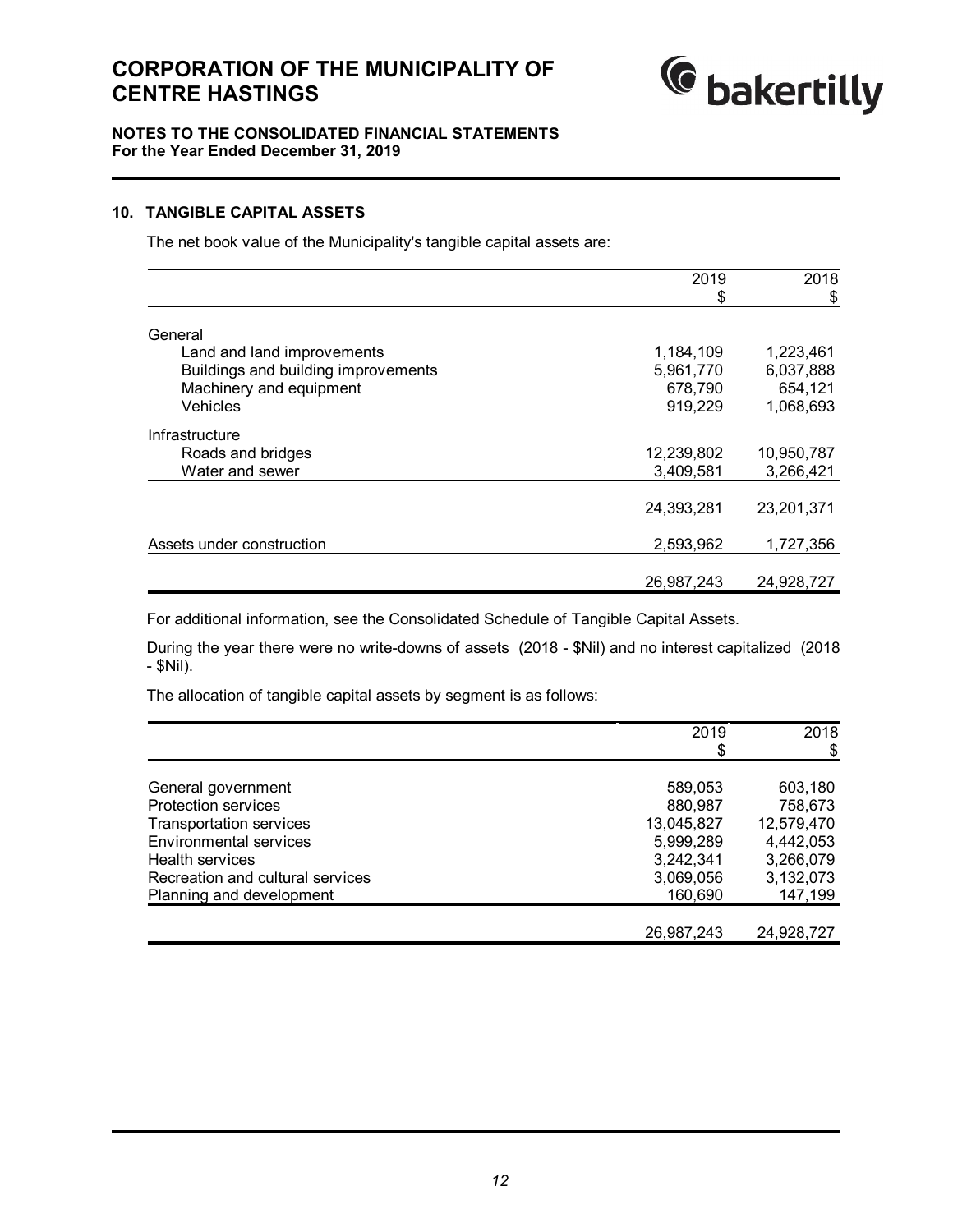

### **NOTES TO THE CONSOLIDATED FINANCIAL STATEMENTS For the Year Ended December 31, 2019**

#### **11. ACCUMULATED SURPLUS**

(a) Accumulated surplus consists of the following:

|                                                  | 2019        | 2018          |
|--------------------------------------------------|-------------|---------------|
|                                                  | \$          | \$            |
| <b>Surplus/(Deficit)</b>                         |             |               |
| Unfunded landfill closure and post-closure costs | (164,000)   | (176,000)     |
| Centre Hastings Public Library Board             | 31,409      | 24,480        |
|                                                  | (132, 591)  | (151, 520)    |
|                                                  |             |               |
| <b>Invested In Capital Assets</b>                |             |               |
| Tangible capital assets - net book value         | 26,987,243  | 24,928,727    |
| Long term debt                                   | (804, 294)  | (935, 821)    |
| Unfunded capital - see part (b) below            | (2,016,303) | (1, 194, 066) |
|                                                  | 24,166,646  | 22,798,840    |
| <b>Surplus</b>                                   | 24,034,055  | 22,647,320    |
|                                                  |             |               |
| <b>Reserves</b>                                  |             |               |
| Working fund                                     | 1,413,016   | 863,812       |
| General capital                                  | 687,175     | 687,175       |
| <b>Emergency measures</b>                        | 15,415      | 12,915        |
| Fire capital                                     | 133,594     | 193,900       |
| Roads capital                                    | 321,939     | 112,896       |
| OMERS - past service                             | 4,512       | 4,512         |
| Recreation                                       | 169,093     | 168,809       |
| Landfill                                         | 385,860     | 385,860       |
| Arena                                            | 78,963      | 52,463        |
| Whytock recreation                               | 28,324      | 28,324        |
| Septage                                          | 1,145,000   | 1,145,000     |
| Waste disposal equipment                         | 45,319      | 45,319        |
| <b>Nesbitt Burns</b>                             | 886,724     | 896,399       |
| Hydro sale                                       | 35,251      | 11,251        |
| Tax write-off                                    | 171,400     | 171,400       |
| Cemeteries                                       | 20,393      | 25,393        |
| Water and sewer                                  | 101,644     | 187,737       |
| Medical centre                                   | 5.012       | 5,012         |
| Election                                         | 5,000       |               |
| <b>Total Reserves</b>                            | 5,653,634   | 4,998,177     |
|                                                  | 29,687,689  | 27,645,497    |
|                                                  |             |               |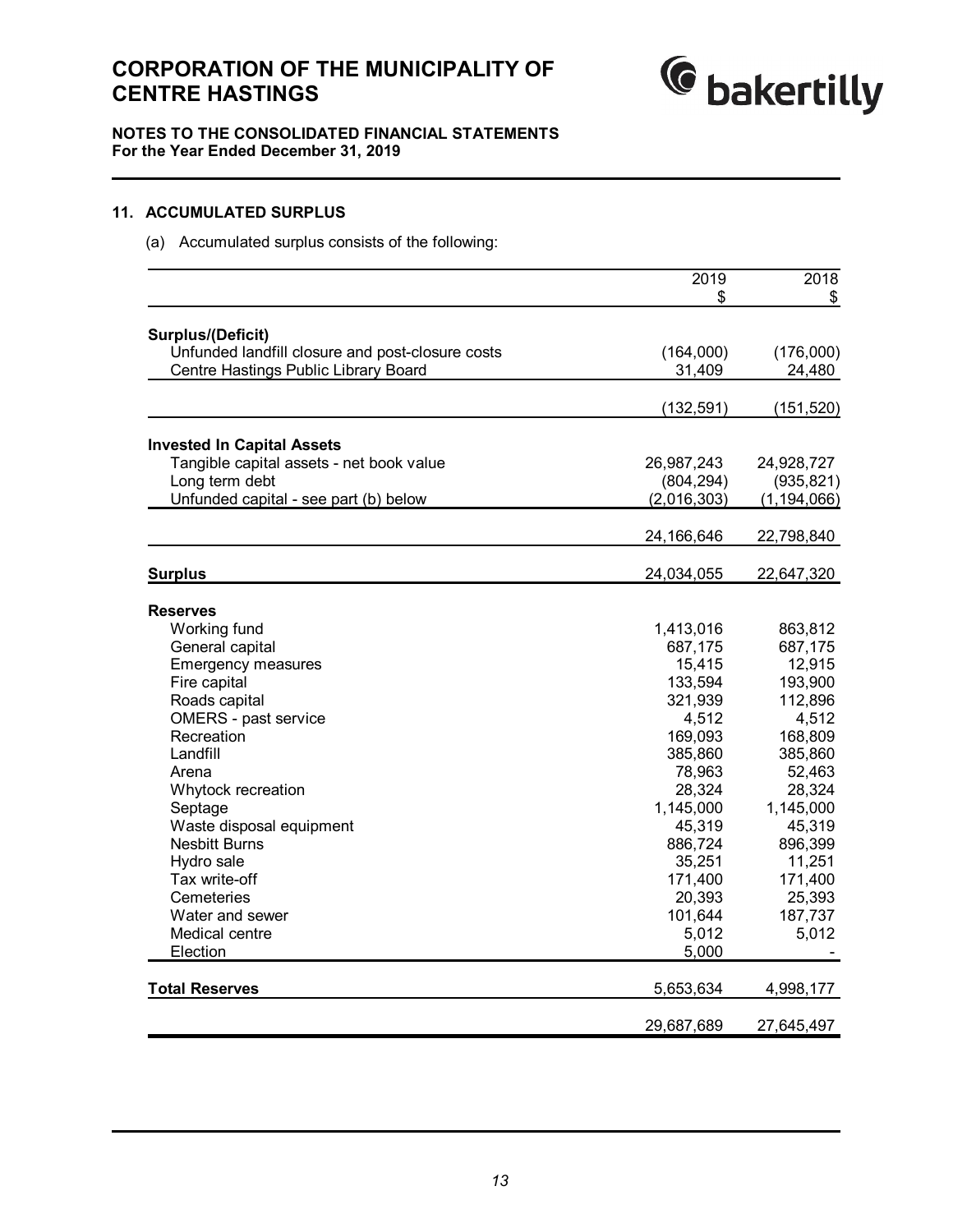

#### **NOTES TO THE CONSOLIDATED FINANCIAL STATEMENTS For the Year Ended December 31, 2019**

#### **11. ACCUMULATED SURPLUS, continued**

(b) Unfunded capital consists of the following:

|                                 | 2019        | 2018          |
|---------------------------------|-------------|---------------|
|                                 |             |               |
| <b>Medical Centre</b>           | (414, 467)  | (414, 467)    |
| Fire department truck chassis   | (90, 988)   | (90, 988)     |
| Playground and recreation areas | (4,500)     | (32,000)      |
| Splash pad                      | (162,100)   | (162, 100)    |
| Community arts building         | (154, 200)  | (154, 200)    |
| Roads                           | (183, 933)  | (246, 420)    |
| New water source                | (1,006,115) | (93, 891)     |
|                                 | (2,016,303) | (1, 194, 066) |

### **12. EXPENSES BY OBJECT**

The expenses for the year reported on the Consolidated Statement of Operations and Accumulated Surplus by object are as follows:

|                                                    | <b>Budget</b><br>2019 | Actual<br>2019 | Actual<br>2018 |
|----------------------------------------------------|-----------------------|----------------|----------------|
|                                                    | \$<br>(Unaudited)     | \$             | \$             |
| Salaries and benefits                              | 3,044,960             | 2,942,811      | 2,770,081      |
| Interest charges                                   | 39,874                | 39,874         | 45,431         |
| <b>Materials</b>                                   | 2,834,947             | 2,331,012      | 2,600,134      |
| Contracted services                                | 1,421,592             | 1,342,800      | 1,454,932      |
| Rents and financial                                | 45.070                | 39,877         | 29,965         |
| External transfers                                 | 60.575                | 60.340         | 60,183         |
| Amortization                                       | 1,503,146             | 1,655,224      | 1,503,146      |
| Loss (gain) on disposal of tangible capital assets | (1,000)               | 173,034        |                |
|                                                    |                       |                |                |
|                                                    | 8,949,164             | 8,584,972      | 8,463,872      |

### **13. TRUST FUNDS**

Trust funds administered by the Municipality amounting to \$154,673 (2018 - \$152,952) have not been included in the Consolidated Statement of Financial Position nor have their operations been included in the Consolidated Statement of Operations and Accumulated Surplus. As such balances are held in trust by the Municipality for the benefit of others, they are not presented as part of the Municipality's financial position or operations.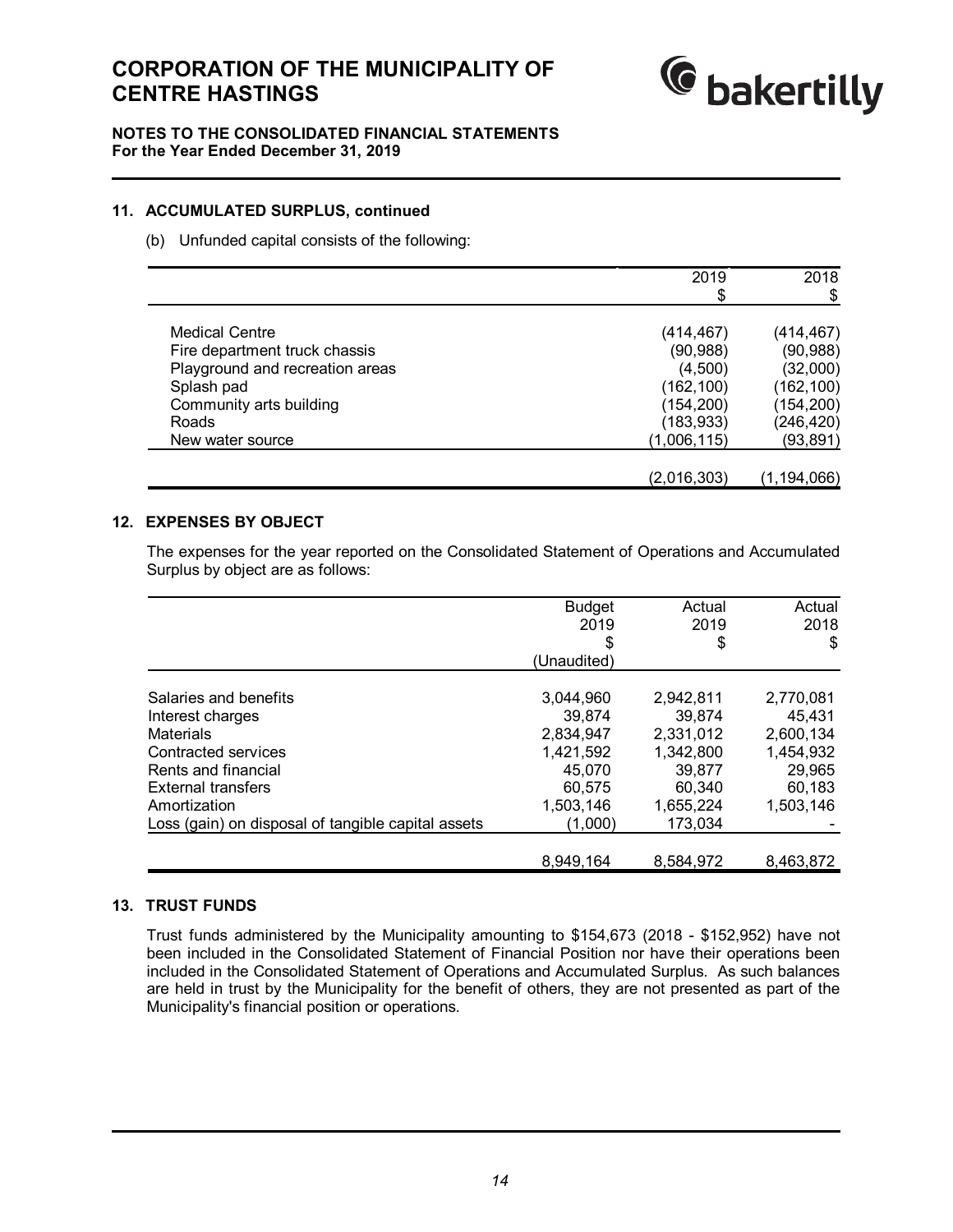

#### **NOTES TO THE CONSOLIDATED FINANCIAL STATEMENTS For the Year Ended December 31, 2019**

#### **14. BUDGET FIGURES**

The budget, approved by the Municipality, for 2019 is reflected on the Consolidated Statement of Operations and Accumulated Surplus and the Consolidated Statement of Change in Net Financial Assets. The budget established for capital investment in tangible capital assets are on a projectoriented basis, the costs of which may be carried out over one or more years and, therefore, may not be comparable with current year's actual amounts. Budget figures have been reclassified for the purposes of these financial statements to comply with PSA reporting requirements. Budget figures are not subject to audit.

#### **15. CONTINGENT LIABILITIES**

The Municipality, in the course of its operations, has been named in several lawsuits the outcomes of which are indeterminable at this time. No amounts in connection with these items have been reflected in these financial statements.

#### **16. SEGMENTED INFORMATION**

The Municipality of Centre Hastings is a municipal government organization that provides a range of services to its residents. Municipality services are reported by function and their activities are separately disclosed in the segmented information.

For each reported segment, revenues and expenses represent both amounts that are directly attributable to the segment and amounts that are allocated on a reasonable basis. Certain allocation methodologies are employed in the preparation of segmented financial information. Taxation, payments-in-lieu of taxes and certain unconditional government transfers are apportioned based on each segment's net requirements.

The accounting policies used in these segments are consistent with those followed in the preparation of the consolidated financial statements as disclosed in Note 1. For additional information see the Consolidated Schedule of Segment Disclosure.

#### **General Government**

General government consists of the activities of Council and general financial and administrative management of the Municipality and its programs and services.

#### **Protection Services**

Protection services include police, fire, conservation authority and protective inspection and control.

#### **Transportation Services**

The activities of the transportation function include construction and maintenance of the Municipality's roads and bridges, winter control and street lighting.

#### **Water and Sewer**

This function is responsible for providing water and sewer services to the Municipality.

#### **Other Environmental Services**

This function is responsible for providing waste collection, waste disposal and recycling services to ratepayers.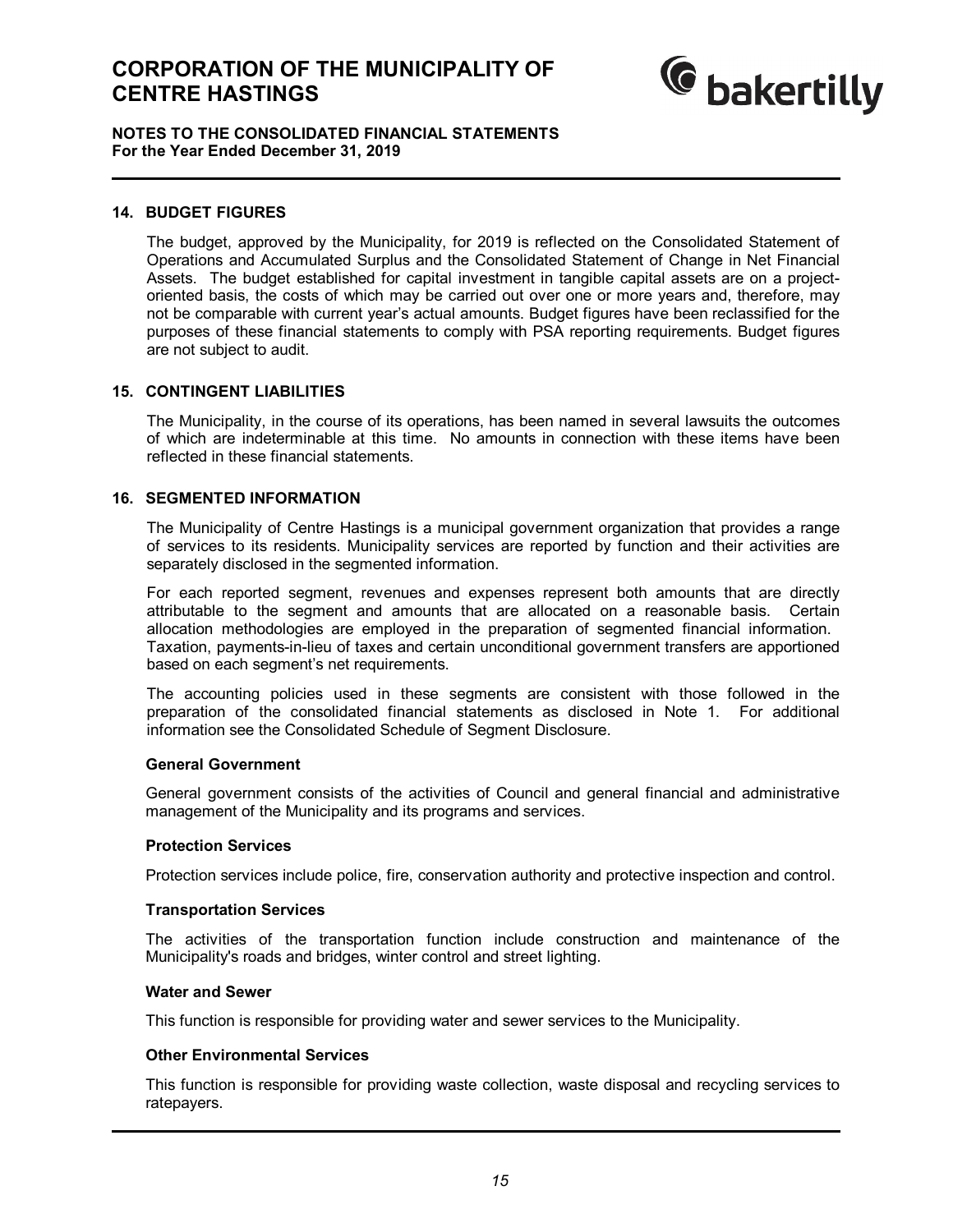

#### **NOTES TO THE CONSOLIDATED FINANCIAL STATEMENTS For the Year Ended December 31, 2019**

#### **16. SEGMENTED INFORMATION, continued**

#### **Health Services**

The health services function consists of cemeteries, ambulance base and external transfers to the local medical centre.

#### **Recreation and Cultural Services**

The recreation and cultural services function provides indoor and outdoor recreational facilities and programs and library services.

#### **Planning and Development**

The planning and development services function manages commercial, industrial and residential development within the Municipality.

#### **17. SUBSEQUENT EVENTS**

Subsequent to December 31, 2019, the COVID-19 outbreak was declared a pandemic by the World Health Organization and has had a significant financial, market and social impact.

At the time of approval of these financial statements, the Municipality has experienced the following indicators of financial implications and undertaken the following activities in relation to the COVID-19 pandemic:

- Temporarily closed most facilities for walk-in access;
- Property tax due dates were deferred;
- Working from home requirements were set up temporarily for those able to do so;
- Reduced revenues from user charges;

- Additional costs for enhanced facility cleaning and acquisition of personal protective equipment; and

- Additional costs for retrofitting offices and facilities in preparation for reopening to the public.

The Municipality plans to mitigate any additional operating costs with cost savings in other budget areas and tight controls over operating expenses.

At this time these factors present uncertainty over future cash flows, may cause significant changes to the assets or liabilities in subsequent years and may have a significant impact on future operations.

### **18. COMPARATIVE FIGURES**

Certain comparative figures were restated, where required, to conform with the current year presentation.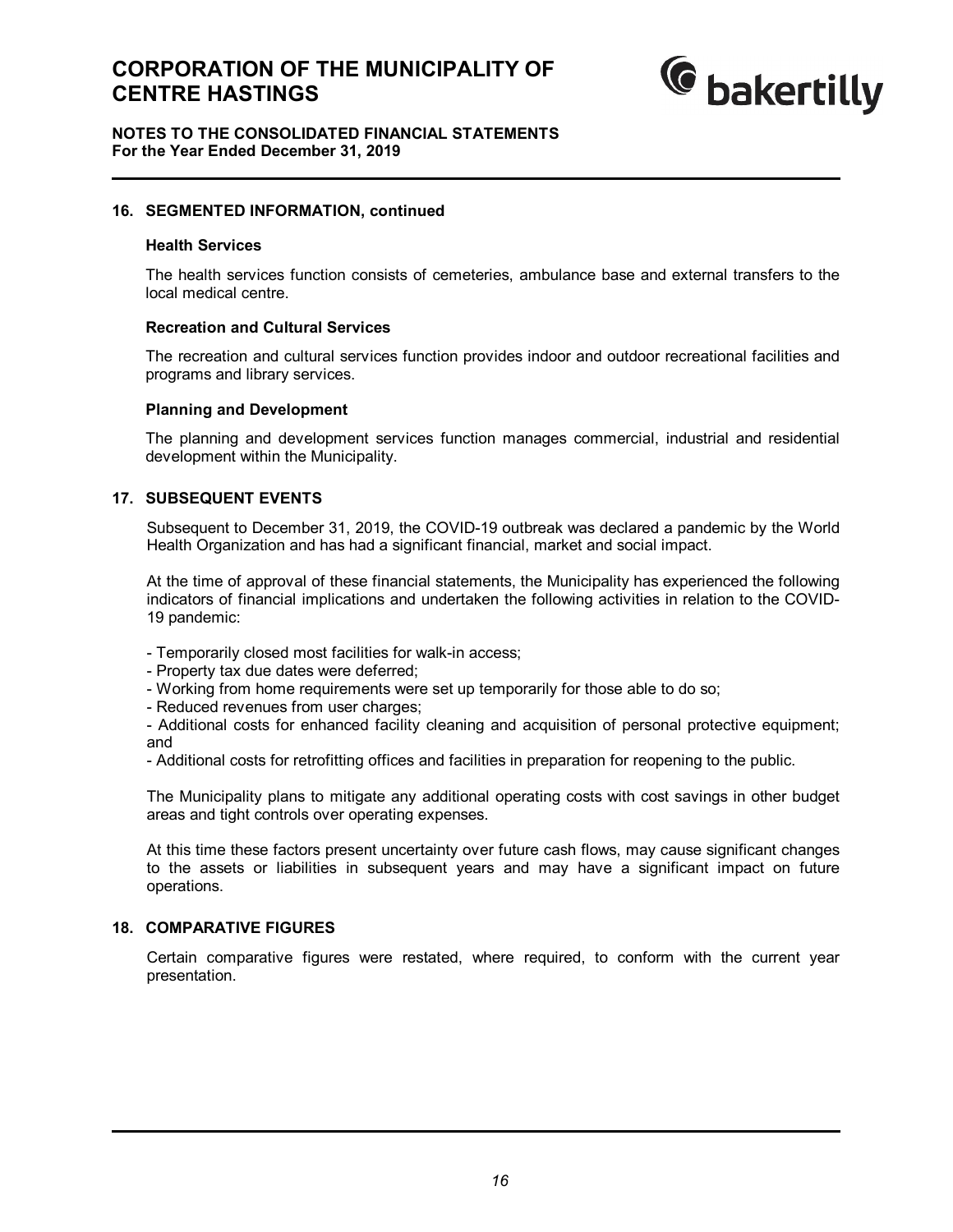

#### **CONSOLIDATED SCHEDULE OF TANGIBLE CAPITAL ASSETS For the Year Ended December 31, 2019**

|                                                            |                                     | General                                                 |                               |                          | Infrastructure              |                          |                                    |              |
|------------------------------------------------------------|-------------------------------------|---------------------------------------------------------|-------------------------------|--------------------------|-----------------------------|--------------------------|------------------------------------|--------------|
|                                                            | Land and Land<br>Improvements<br>S. | <b>Buildings and</b><br><b>Building</b><br>Improvements | Machinery<br>and<br>Equipment | Vehicles<br>\$           | Roads and<br><b>Bridges</b> | Water and<br>Sewer<br>\$ | Assets Under<br>Construction<br>\$ | Totals<br>\$ |
| <b>COST</b>                                                |                                     |                                                         |                               |                          |                             |                          |                                    |              |
| Balance, beginning of year                                 | 1,742,851                           | 8,345,530                                               | 1,711,370                     | 2,295,991                | 43,328,259                  | 4,734,346                | 1,727,356                          | 63,885,703   |
| Add: additions during the year                             | 13,491                              | 92,863                                                  | 127,885                       | $\blacksquare$           | 1,773,312                   | 232,480                  | 1,646,743                          | 3,886,774    |
| Less: disposals during the year                            |                                     |                                                         | 6,835                         | $\overline{\phantom{0}}$ | 856,576                     | 27,106                   |                                    | 890,517      |
| Internal transfers                                         |                                     |                                                         |                               |                          | 780,137                     |                          | (780, 137)                         |              |
| Balance, end of year                                       | 1,756,342                           | 8,438,393                                               | 1,832,420                     | 2,295,991                | 45,025,132                  | 4,939,720                | 2,593,962                          | 66,881,960   |
| <b>ACCUMULATED AMORTIZATION</b>                            |                                     |                                                         |                               |                          |                             |                          |                                    |              |
| Balance, beginning of year                                 | 519,390                             | 2,307,642                                               | 1,057,249                     | 1,227,298                | 32,377,472                  | 1,467,925                | $\blacksquare$                     | 38,956,976   |
| Add: additions during the year                             | 52,843                              | 168,981                                                 | 103,216                       | 149,464                  | 1,100,311                   | 80,409                   | $\overline{\phantom{a}}$           | 1,655,224    |
| Less: disposals during the year                            |                                     |                                                         | 6,835                         |                          | 692,453                     | 18,195                   |                                    | 717,483      |
| Balance, end of year                                       | 572,233                             | 2,476,623                                               | 1,153,630                     | 1,376,762                | 32,785,330                  | 1,530,139                |                                    | 39,894,717   |
| <b>NET BOOK VALUE OF TANGIBLE</b><br><b>CAPITAL ASSETS</b> | 1,184,109                           | 5,961,770                                               | 678,790                       | 919,229                  | 12,239,802                  | 3,409,581                | 2,593,962                          | 26,987,243   |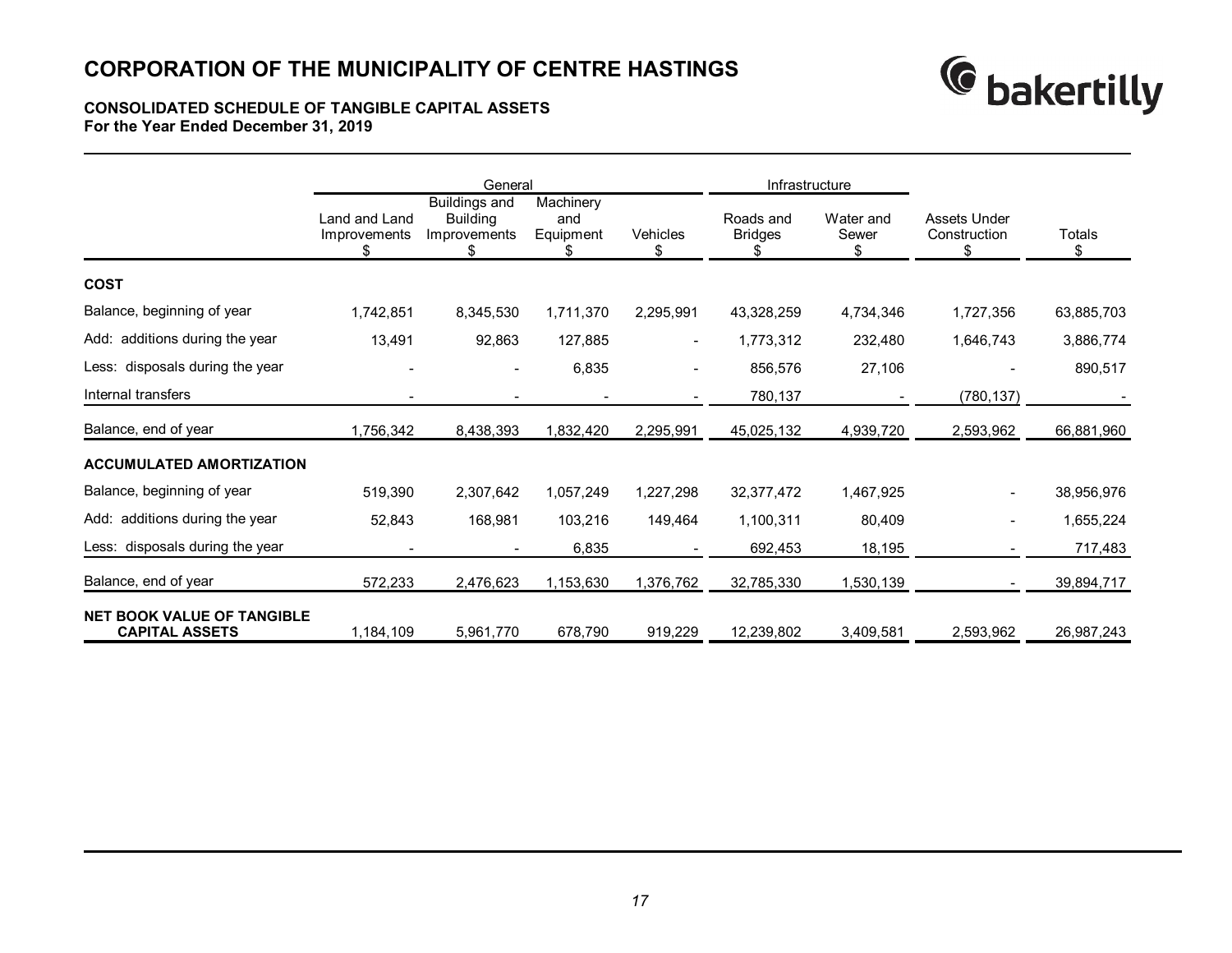

#### **CONSOLIDATED SCHEDULE OF SEGMENT DISCLOSURE For the Year Ended December 31, 2019**

|                                     | General<br>Government<br>\$ | Protection<br>Services<br>\$ | Transportation<br>Services<br>\$ | Water and<br>Sewer<br>\$ | Other<br>Environmental<br>Services<br>\$ | Health<br>Services<br>\$ | Recreation<br>and Cultural<br>Services<br>\$ | Planning and<br>\$ | Development Consolidated<br>\$ |
|-------------------------------------|-----------------------------|------------------------------|----------------------------------|--------------------------|------------------------------------------|--------------------------|----------------------------------------------|--------------------|--------------------------------|
| <b>Revenues</b>                     |                             |                              |                                  |                          |                                          |                          |                                              |                    |                                |
| Property taxation                   |                             | $\overline{\phantom{a}}$     | 2,888,510                        | $\sim$                   | 466,625                                  | 100,775                  | 847,877                                      | 207,055            | 4,510,842                      |
| User charges                        | 90,461                      | 105,710                      | 11,424                           | 790,836                  | 61,804                                   | 156,760                  | 241,529                                      | 24,125             | 1,482,649                      |
| Government transfers - operating    | 601,318                     | 1,456,414                    | 101,786                          | 14,957                   |                                          |                          | 16,082                                       |                    | 2,190,557                      |
| Government transfers - capital      |                             |                              | 850,835                          | 432,048                  |                                          |                          | 1,680                                        |                    | 1,284,563                      |
| Other municipalities                |                             |                              |                                  |                          | 26,886                                   | 64,251                   | 123,280                                      |                    | 214,417                        |
| Penalties and interest on taxes     | 135.762                     |                              |                                  |                          |                                          |                          |                                              |                    | 135,762                        |
| Investment income                   | 91,536                      |                              |                                  |                          |                                          | 2,225                    |                                              |                    | 93,761                         |
| Donations                           |                             | 18,037                       |                                  |                          |                                          | 200                      | 26,926                                       | 3,440              | 48,603                         |
| Other                               |                             | $\overline{\phantom{a}}$     | 106,663                          |                          |                                          | 10,547                   | 40,859                                       | 2,722              | 160,791                        |
| Developer contributions earned      |                             | $\blacksquare$               | 100.000                          |                          |                                          |                          |                                              |                    | 100,000                        |
| Federal gas tax earned              |                             |                              | 405,219                          |                          |                                          |                          |                                              |                    | 405,219                        |
| <b>Total revenues</b>               | 919,077                     | 1,580,161                    | 4,464,437                        | 1,237,841                | 555,315                                  | 334,758                  | 1,298,233                                    | 237,342            | 10,627,164                     |
| <b>Expenses</b>                     |                             |                              |                                  |                          |                                          |                          |                                              |                    |                                |
| Salaries and benefits               | 629,458                     | 376,468                      | 618,714                          | 276,361                  | 211,808                                  | 23,319                   | 642,550                                      | 164,133            | 2,942,811                      |
| Interest charges                    | $\overline{\phantom{a}}$    |                              |                                  |                          | $\overline{\phantom{a}}$                 | 39,874                   |                                              |                    | 39,874                         |
| <b>Materials</b>                    | 301,915                     | 195,666                      | 798,998                          | 163,604                  | 191.474                                  | 161,499                  | 433,789                                      | 84,067             | 2,331,012                      |
| Contracted services                 | 7,156                       | 852,112                      | 86,918                           | 203,466                  | 185,094                                  |                          | 8,054                                        |                    | 1,342,800                      |
| Rents and financial                 | 28,587                      |                              | 11,290                           |                          |                                          |                          |                                              |                    | 39,877                         |
| <b>External transfers</b>           | 2,500                       | 55,120                       |                                  |                          |                                          | 2,720                    |                                              |                    | 60,340                         |
| Amortization                        | 14,126                      | 87,702                       | 1,191,202                        | 89,469                   | 22,275                                   | 81,079                   | 169,371                                      |                    | 1,655,224                      |
| Loss (gain) on disposal of tangible |                             |                              |                                  |                          |                                          |                          |                                              |                    |                                |
| capital assets                      |                             |                              | 173,034                          |                          |                                          |                          |                                              |                    | 173,034                        |
| <b>Total expenses</b>               | 983,742                     | 1,567,068                    | 2,880,156                        | 732,900                  | 610,651                                  | 308,491                  | 1,253,764                                    | 248,200            | 8,584,972                      |
| Net surplus/(deficit)               | (64, 665)                   | 13,093                       | 1,584,281                        | 504,941                  | (55, 336)                                | 26,267                   | 44,469                                       | (10, 858)          | 2,042,192                      |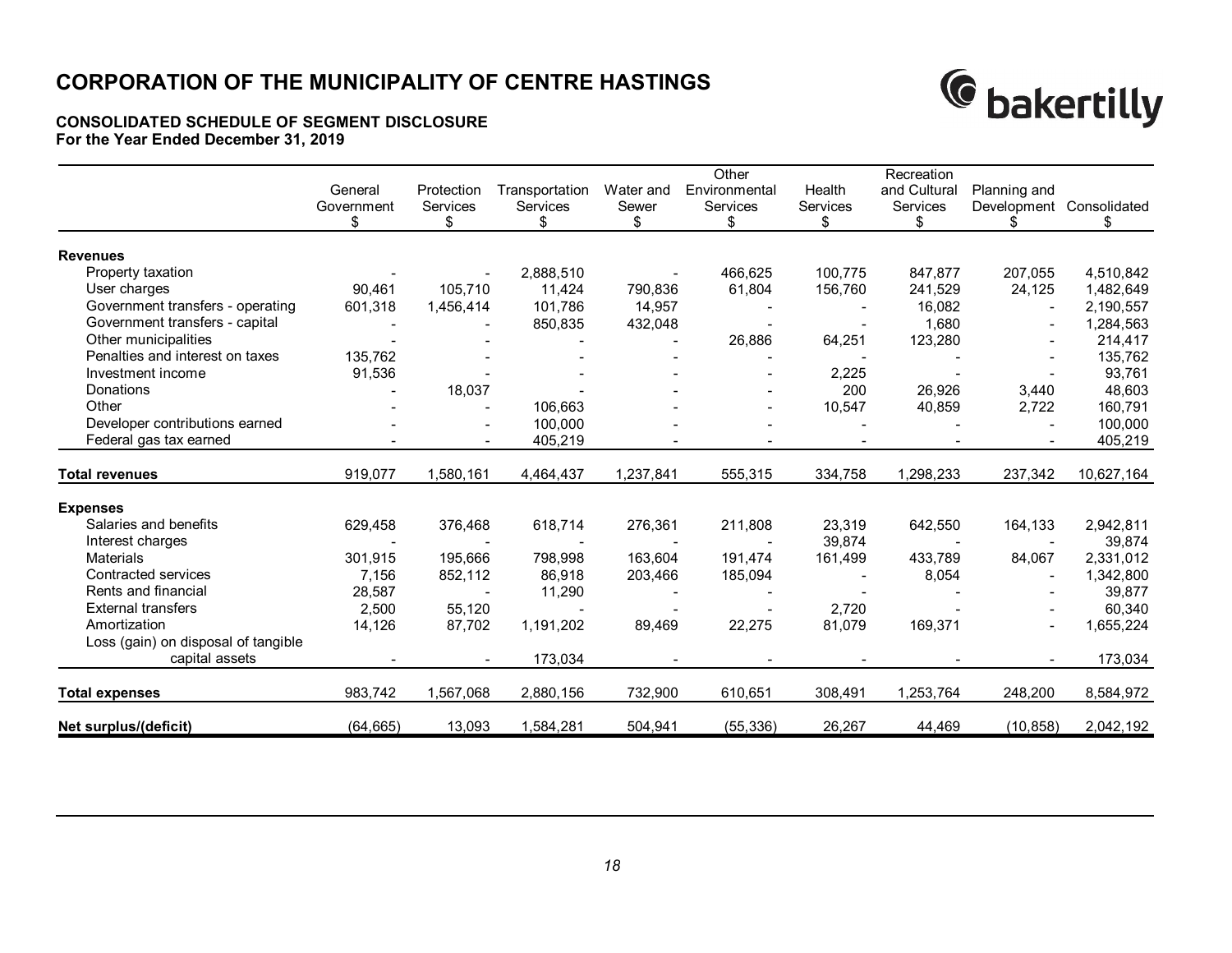

#### **CONSOLIDATED SCHEDULE OF SEGMENT DISCLOSURE For the Year Ended December 31, 2018**

|                                                         | General<br>Government<br>\$ | Protection<br>Services<br>\$ | Transportation<br><b>Services</b><br>\$ | Water and<br>Sewer<br>\$ | Other<br>Environmental<br>Services<br>\$ | Health<br>Services<br>\$ | Recreation<br>and Cultural<br><b>Services</b><br>\$ | Planning and<br>\$ | Development Consolidated<br>\$ |
|---------------------------------------------------------|-----------------------------|------------------------------|-----------------------------------------|--------------------------|------------------------------------------|--------------------------|-----------------------------------------------------|--------------------|--------------------------------|
|                                                         |                             |                              |                                         |                          |                                          |                          |                                                     |                    |                                |
| <b>Revenues</b><br>Property taxation                    | 762,137                     | 71,338                       | 1,832,503                               |                          | 234,791                                  | 166,073                  | 913,156                                             | 207,459            | 4,187,457                      |
|                                                         |                             | 130,317                      |                                         |                          |                                          |                          |                                                     |                    | 1,440,730                      |
| User charges<br>Government transfers - operating        | 73,955                      |                              | 2,960                                   | 761,723                  | 63,424                                   | 157,528                  | 225,014<br>18,684                                   | 25,809             |                                |
|                                                         | 23,000                      | 1,527,566                    |                                         | 111,156                  |                                          | 2,333                    |                                                     |                    | 1,682,739                      |
| Government transfers - capital                          |                             |                              | 163,782                                 | 190,262                  | $\blacksquare$                           |                          | 1,680                                               |                    | 355,724                        |
| Other municipalities<br>Penalties and interest on taxes |                             |                              |                                         |                          | 25,484                                   | 63,691                   | 120,441                                             |                    | 209,616                        |
|                                                         | 129,566                     |                              |                                         |                          |                                          |                          |                                                     |                    | 129,566                        |
| Investment income                                       | 84,873                      |                              |                                         |                          |                                          | 2,225                    | 6                                                   |                    | 87,104                         |
| Donations                                               |                             |                              |                                         |                          |                                          |                          | 15,487                                              | 39,227             | 54,714                         |
| Other                                                   | 100                         |                              |                                         |                          |                                          |                          | 1,305                                               |                    | 1,405                          |
| Developer contributions earned                          |                             |                              | 39,946                                  |                          |                                          |                          |                                                     |                    | 39,946                         |
| Parkland fees earned                                    |                             |                              |                                         |                          |                                          |                          | 37,547                                              |                    | 37,547                         |
| Federal gas tax earned                                  |                             |                              | 326,096                                 |                          |                                          |                          |                                                     |                    | 326,096                        |
| <b>Total revenues</b>                                   | 1,073,631                   | 1,729,221                    | 2,365,287                               | 1,063,141                | 323,699                                  | 391,850                  | 1,333,320                                           | 272,495            | 8,552,644                      |
| <b>Expenses</b>                                         |                             |                              |                                         |                          |                                          |                          |                                                     |                    |                                |
| Salaries and benefits                                   | 555,224                     | 363,064                      | 692,995                                 | 198,215                  | 204,317                                  | 26,514                   | 604,823                                             | 124,929            | 2,770,081                      |
| Interest charges                                        |                             |                              |                                         |                          |                                          | 45,431                   | $\blacksquare$                                      |                    | 45,431                         |
| Materials                                               | 218,706                     | 171.768                      | 760,186                                 | 541,588                  | 96,284                                   | 188,850                  | 565,125                                             | 57.627             | 2,600,134                      |
| Contracted services                                     |                             | 888,361                      | 127,482                                 | 218,573                  | 213,484                                  |                          | 5,762                                               | 1,270              | 1,454,932                      |
| Rents and financial                                     | 8,234                       |                              | 21,731                                  |                          |                                          |                          |                                                     |                    | 29,965                         |
| <b>External transfers</b>                               | 5,050                       | 54,133                       |                                         |                          |                                          | 1,000                    |                                                     |                    | 60,183                         |
| Amortization                                            | 19,536                      | 86,633                       | 1,051,302                               | 85,403                   | 22,275                                   | 78,059                   | 159,938                                             |                    | 1,503,146                      |
| <b>Total expenses</b>                                   | 806,750                     | 1,563,959                    | 2,653,696                               | 1,043,779                | 536,360                                  | 339,854                  | 1,335,648                                           | 183,826            | 8,463,872                      |
| Net surplus/(deficit)                                   | 266,881                     | 165,262                      | (288, 409)                              | 19,362                   | (212, 661)                               | 51,996                   | (2,328)                                             | 88,669             | 88,772                         |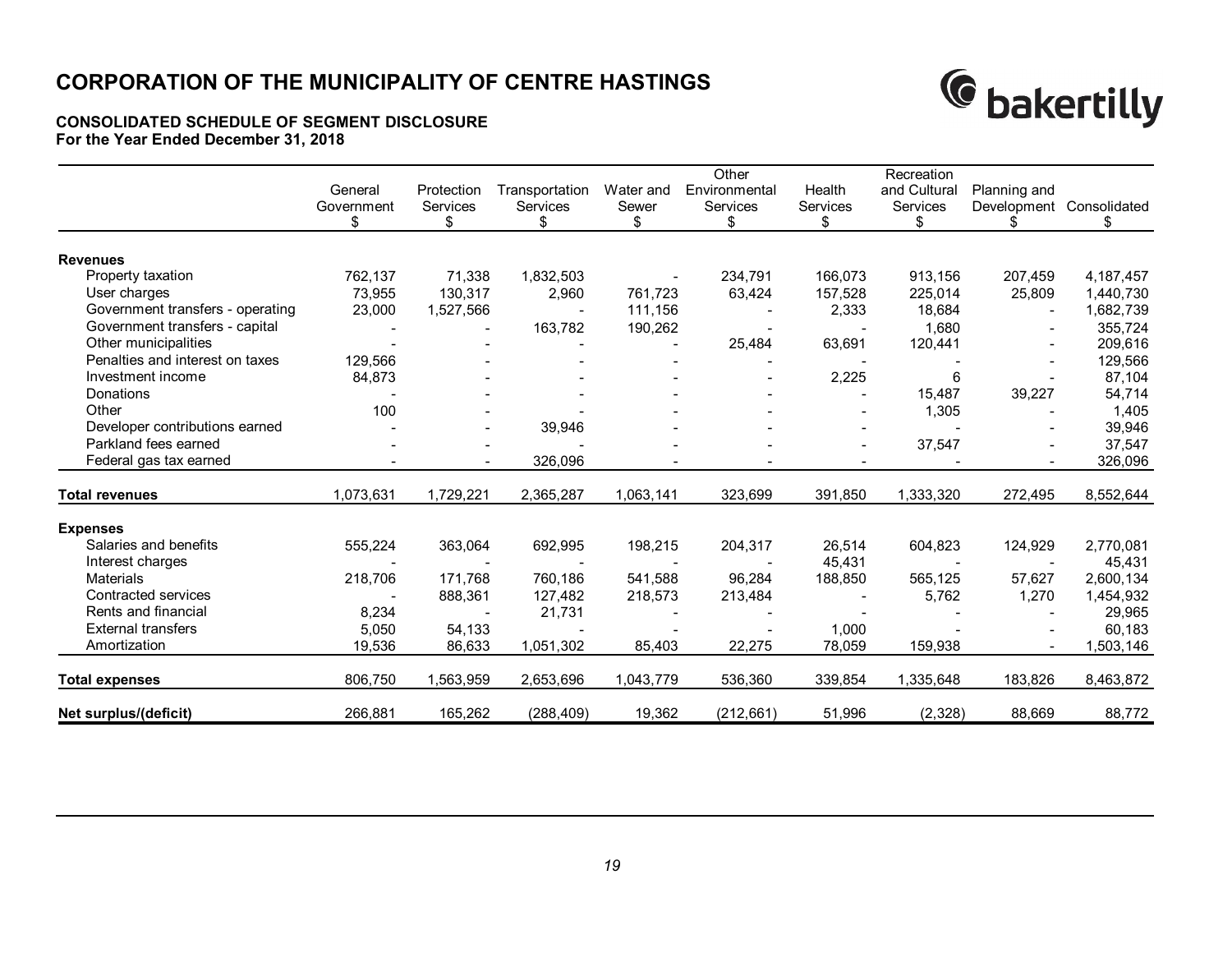

### **Baker Tilly KDN LLP**

272 Charlotte St. Peterborough, ON Canada K9J 2V4

**T: (705) 742-3418 F: (705) 742-9775**

**www.bakertilly.ca**

### **INDEPENDENT AUDITOR'S REPORT**

#### **To the Members of Council, Inhabitants and Ratepayers of the Corporation of the Municipality of Centre Hastings**

#### *Opinion*

We have audited the financial statements of the Trust Funds of the Corporation of the Municipality of Centre Hastings (the Trust Funds), which comprise the statement of financial position as at December 31, 2019, the statement of continuity for the year then ended, and notes to the financial statements, including a summary of significant accounting policies.

In our opinion, the accompanying financial statements present fairly, in all material respects, the financial position of the Trust Funds as at December 31, 2019, and the continuity of the Trust Funds for the year then ended in accordance with Canadian Public Sector Accounting Standards.

#### *Basis for Opinion*

We conducted our audit in accordance with Canadian generally accepted auditing standards. Our responsibilities under those standards are further described in the Auditor's Responsibilities for the Audit of the Financial Statements section of our report. We are independent of the Trust Funds in accordance with the ethical requirements that are relevant to our audit of the financial statements in Canada, and we have fulfilled our other ethical responsibilities in accordance with these requirements. We believe that the audit evidence we have obtained is sufficient and appropriate to provide a basis for our opinion.

*Responsibilities of Management and Those Charged with Governance for the Financial Statements* Management is responsible for the preparation and fair presentation of the financial statements in

accordance with Canadian Public Sector Accounting Standards, and for such internal control as management determines is necessary to enable the preparation of financial statements that are free from material misstatement, whether due to fraud or error.

In preparing the financial statements, management is responsible for assessing the Trust Funds' ability to continue as a going concern, disclosing, as applicable, matters related to going concern and using the going concern basis of accounting unless management either intends to liquidate the Trust Funds or to cease operations, or has no realistic alternative but to do so.

Those charged with governance are responsible for overseeing the Trust Funds' financial reporting process.

#### ASSURANCE · TAX · ADVISORY

Baker Tilly KDN LLP is a member of Baker Tilly Canada Cooperative, which is a member of the global network of Baker Tilly International Limited. All members of Baker Tilly Canada Cooperative and Baker Tilly International Limited are separate and independent legal entities.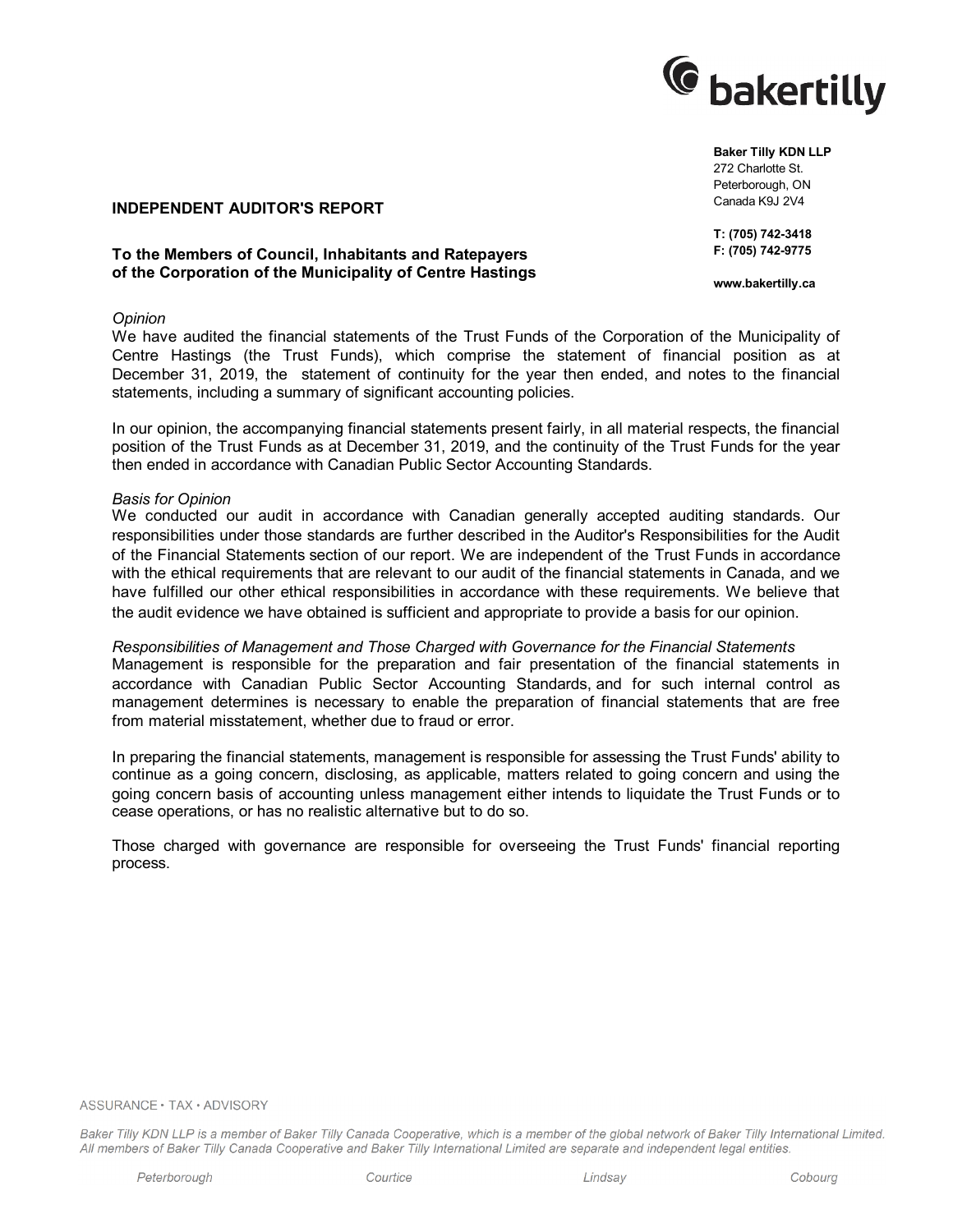

#### *Auditor's Responsibilities for the Audit of the Financial Statements*

Our objectives are to obtain reasonable assurance about whether the financial statements as a whole are free from material misstatement, whether due to fraud or error, and to issue an auditor's report that includes our opinion. Reasonable assurance is a high level of assurance, but is not a guarantee that an audit conducted in accordance with Canadian generally accepted auditing standards will always detect a material misstatement when it exists. Misstatements can arise from fraud or error and are considered material if, individually or in the aggregate, they could reasonably be expected to influence the economic decisions of users taken on the basis of these financial statements.

As part of an audit in accordance with Canadian generally accepted auditing standards, we exercise professional judgment and maintain professional skepticism throughout the audit. We also:

- Identify and assess the risks of material misstatement of the financial statements, whether due to fraud or error, design and perform audit procedures responsive to those risks, and obtain audit evidence that is sufficient and appropriate to provide a basis for our opinion. The risk of not detecting a material misstatement resulting from fraud is higher than for one resulting from error, as fraud may involve collusion, forgery, intentional omissions, misrepresentations, or the override of internal control.
- Obtain an understanding of internal control relevant to the audit in order to design audit procedures that are appropriate in the circumstances, but not for the purpose of expressing an opinion on the effectiveness of the Trust Funds' internal control.
- Evaluate the appropriateness of accounting policies used and the reasonableness of accounting estimates and related disclosures made by management.
- Conclude on the appropriateness of management's use of the going concern basis of accounting and, based on the audit evidence obtained, whether a material uncertainty exists related to events or conditions that may cast significant doubt on the Trust Funds' ability to continue as a going concern. If we conclude that a material uncertainty exists, we are required to draw attention in our auditor's report to the related disclosures in the financial statements or, if such disclosures are inadequate, to modify our opinion. Our conclusions are based on the audit evidence obtained up to the date of our auditor's report. However, future events or conditions may cause the Trust Funds to cease to continue as a going concern.
- Evaluate the overall presentation, structure and content of the financial statements, including the disclosures, and whether the financial statements represent the underlying transactions and events in a manner that achieves fair presentation.

We communicate with those charged with governance regarding, among other matters, the planned scope and timing of the audit and significant audit findings, including any significant deficiencies in internal control that we identify during our audit.

# *Baker Tilly KDN LLP*

Chartered Professional Accountants Licensed Public Accountants

Peterborough, Ontario September 30, 2020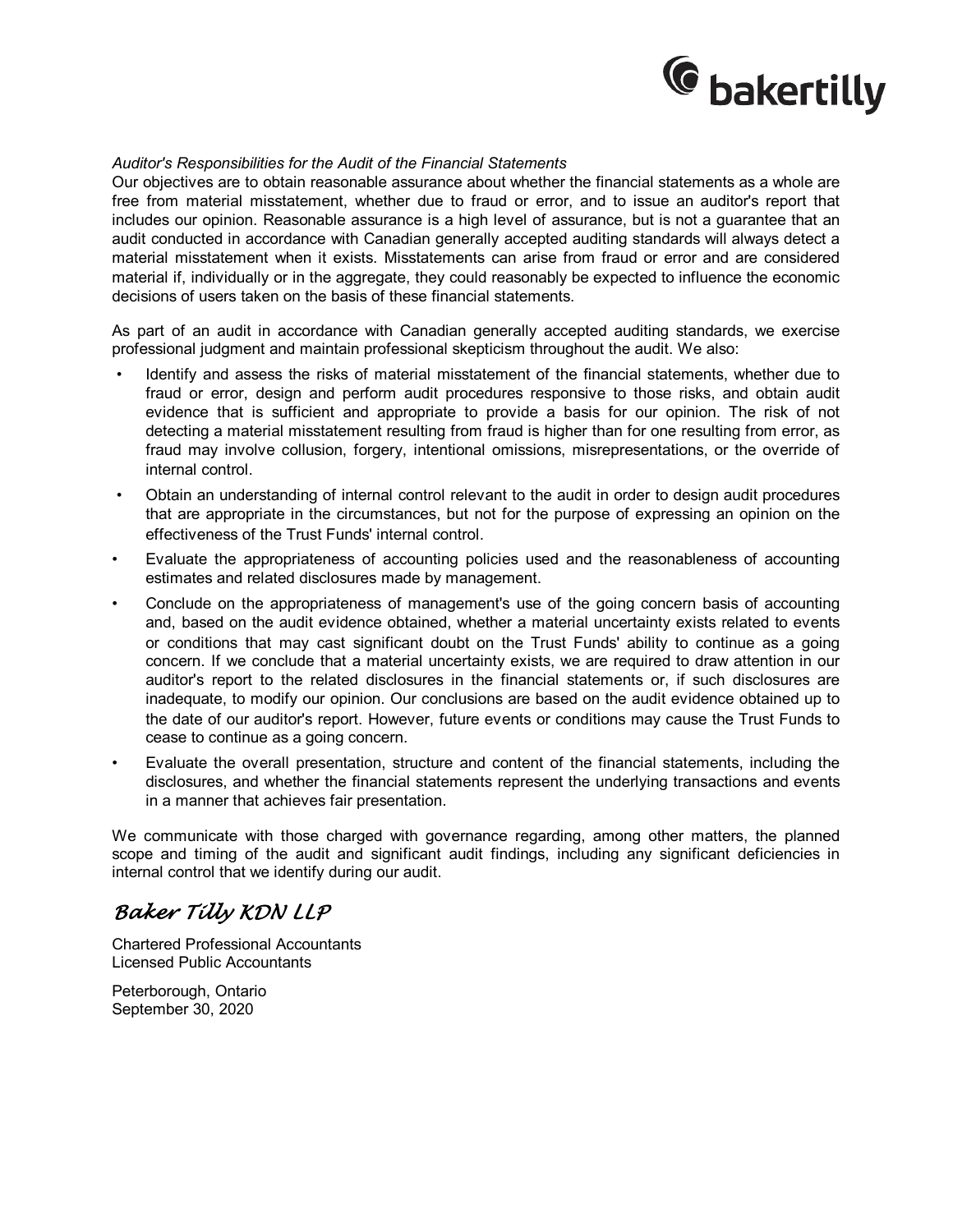

### **TRUST FUNDS STATEMENT OF FINANCIAL POSITION At December 31, 2019**

|                                      | Perpetual |          | 2019    | 2018    |
|--------------------------------------|-----------|----------|---------|---------|
|                                      | Care      | Monument | Total   | Total   |
|                                      | \$        | \$       | \$      | \$      |
| <b>FINANCIAL ASSETS</b>              |           |          |         |         |
| Cash                                 | 191       |          | 191     | 192     |
| Investments (note 2)                 | 153,164   | 7,448    | 160,612 | 158,890 |
|                                      |           |          |         |         |
|                                      | 153,355   | 7,448    | 160,803 | 159,082 |
| <b>LIABILITIES AND FUND BALANCES</b> |           |          |         |         |
| <b>LIABILITIES</b>                   |           |          |         |         |
| Due to Municipality                  | 5,185     | 945      | 6,130   | 6,130   |
| <b>FUND BALANCE</b>                  | 148,170   | 6,503    | 154,673 | 152,952 |
|                                      | 153,355   | 7,448    | 160,803 | 159,082 |

*The accompanying notes are an integral part of these financial statements*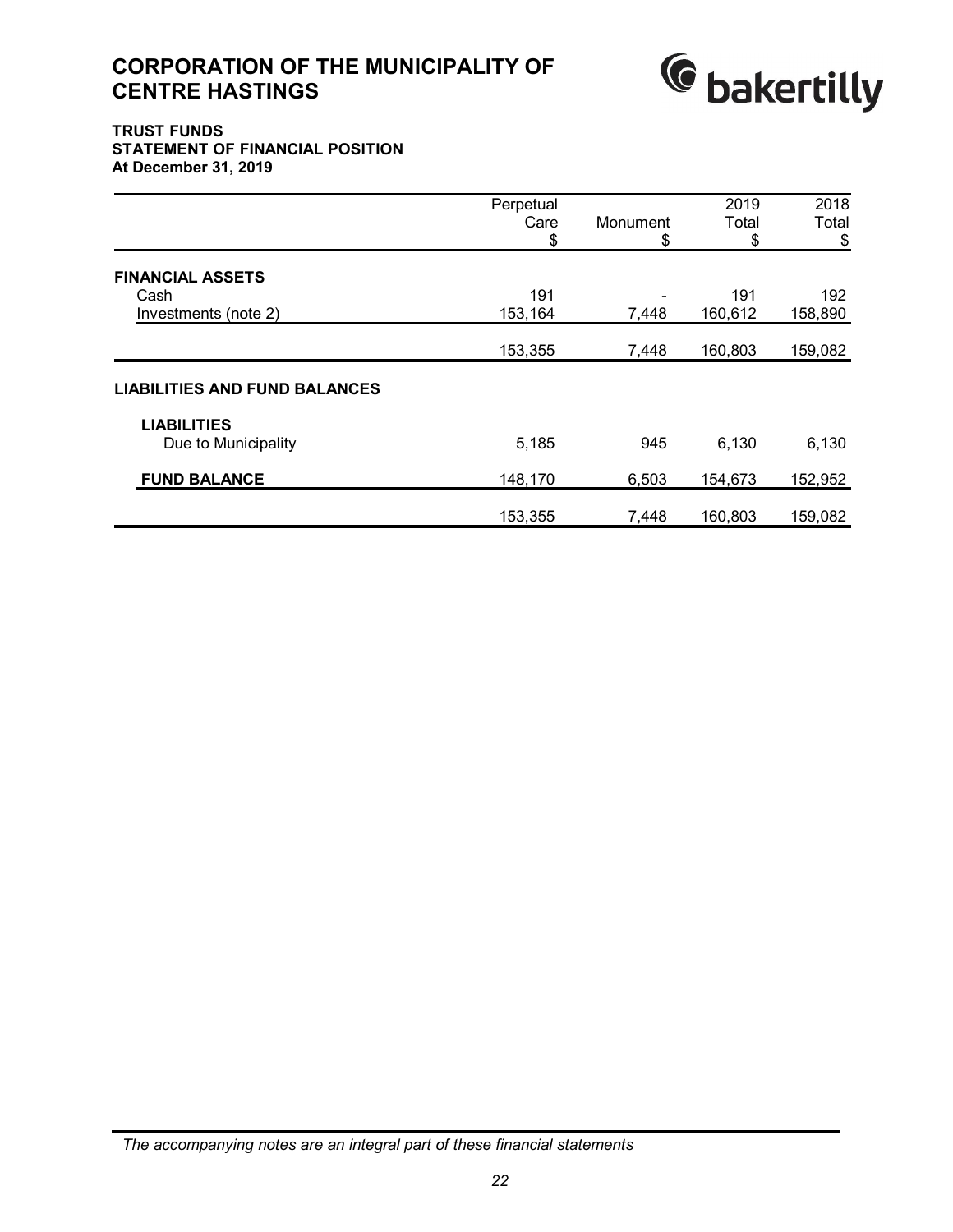

#### **TRUST FUNDS STATEMENT OF CONTINUITY For the Year Ended December 31, 2019**

|                                     | Perpetual |          | 2019    | 2018    |
|-------------------------------------|-----------|----------|---------|---------|
|                                     | Care      | Monument | Total   | Total   |
|                                     | \$        | \$       | \$      | \$      |
| <b>BALANCES</b> - beginning of year | 146,599   | 6,353    | 152,952 | 151,402 |
| <b>RECEIPTS</b>                     |           |          |         |         |
| Investment income                   | 3,753     | 212      | 3,965   | 4,142   |
| <b>Transfer from Municipality</b>   | 1,571     | 150      | 1,721   | 1,550   |
|                                     | 5,324     | 362      | 5,686   | 5,692   |
| <b>EXPENSES</b>                     |           |          |         |         |
| <b>Transfer to Municipality</b>     | 3,322     | 152      | 3.474   | 3,673   |
| <b>Administration fees</b>          | 431       | 60       | 491     | 469     |
|                                     | 3,753     | 212      | 3,965   | 4,142   |
| <b>BALANCES</b> - end of year       | 148,170   | 6,503    | 154,673 | 152,952 |

*The accompanying notes are an integral part of these financial statements*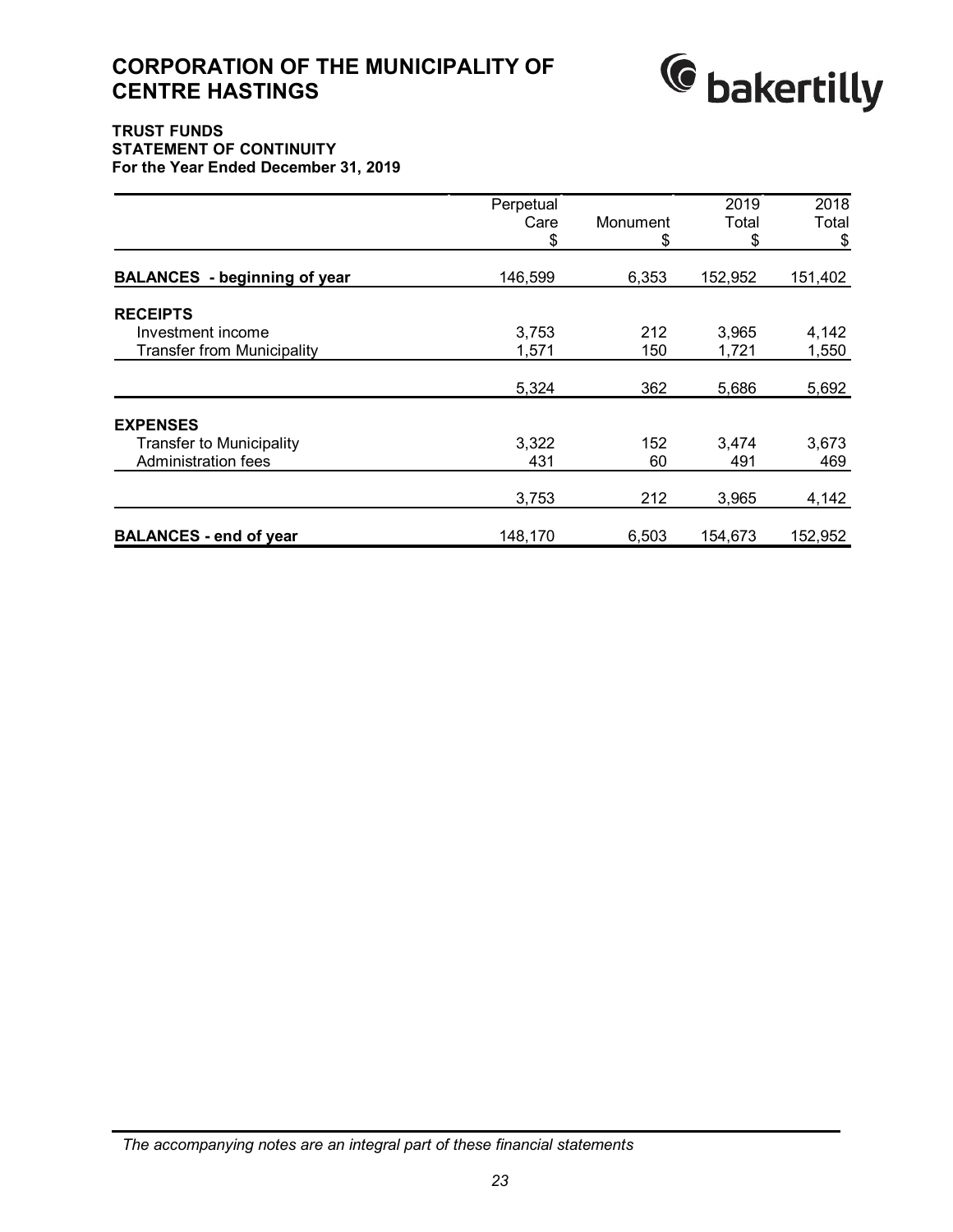

#### **TRUST FUNDS NOTES TO THE FINANCIAL STATEMENTS For the Year Ended December 31, 2019**

#### **1. SIGNIFICANT ACCOUNTING POLICIES**

These financial statements have been prepared in accordance with the standards in the Chartered Professional Accountants Canada Public Sector Accounting (PSA) Handbook.

(a) Basis of Accounting

Revenue and expenses are reported on the accrual basis of accounting which recognizes revenues as they become available and measurable; expenses are recognized as they are incurred and measurable as a result of receipt of goods or services and the creation of a legal obligation to pay.

(b) Use of Estimates

The preparation of financial statements in conformity with Canadian generally accepted accounting principles requires management to make estimates and assumptions. These estimates and assumptions affect the reported amounts of assets and liabilities and disclosure of contingent assets and liabilities at the date of the financial statements, and the reported amounts of revenue and expenses during the period and are based on the Municipality's best information and judgment. Actual results could differ from these estimates.

### **2. INVESTMENTS**

Investments in mutual funds, recorded at cost, consist of the following:

|                     | Market<br>Value  | 2019<br>Cost     | 2018<br>Cost<br>\$. |
|---------------------|------------------|------------------|---------------------|
| Perpetual care fund | 153,673          | 153,164          | 151,594             |
| Monument fund       | 7,423<br>161,096 | 7,448<br>160,612 | 7,296<br>158,890    |

### **3. CARE AND MAINTENANCE FUNDS**

The Perpetual Care Fund administered by the Municipality is funded by the sale of cemetery plots. These funds are invested and earnings derived there from are used to perform perpetual care maintenance to the Municipality's cemeteries. The operations and investments of the Fund are undertaken by the Municipality in accordance with the regulations of the Cemeteries Act.

### **4. CEMETERY MONUMENT FUND**

The Monument Fund administered by the Municipality is funded by the sale of markers and monuments. These funds are invested and earnings derived there from are used to perform maintenance to the markers and monuments in the Municipality's cemeteries. The operations and investments of the Fund are undertaken by the Municipality in accordance with the regulations of the Cemeteries Act.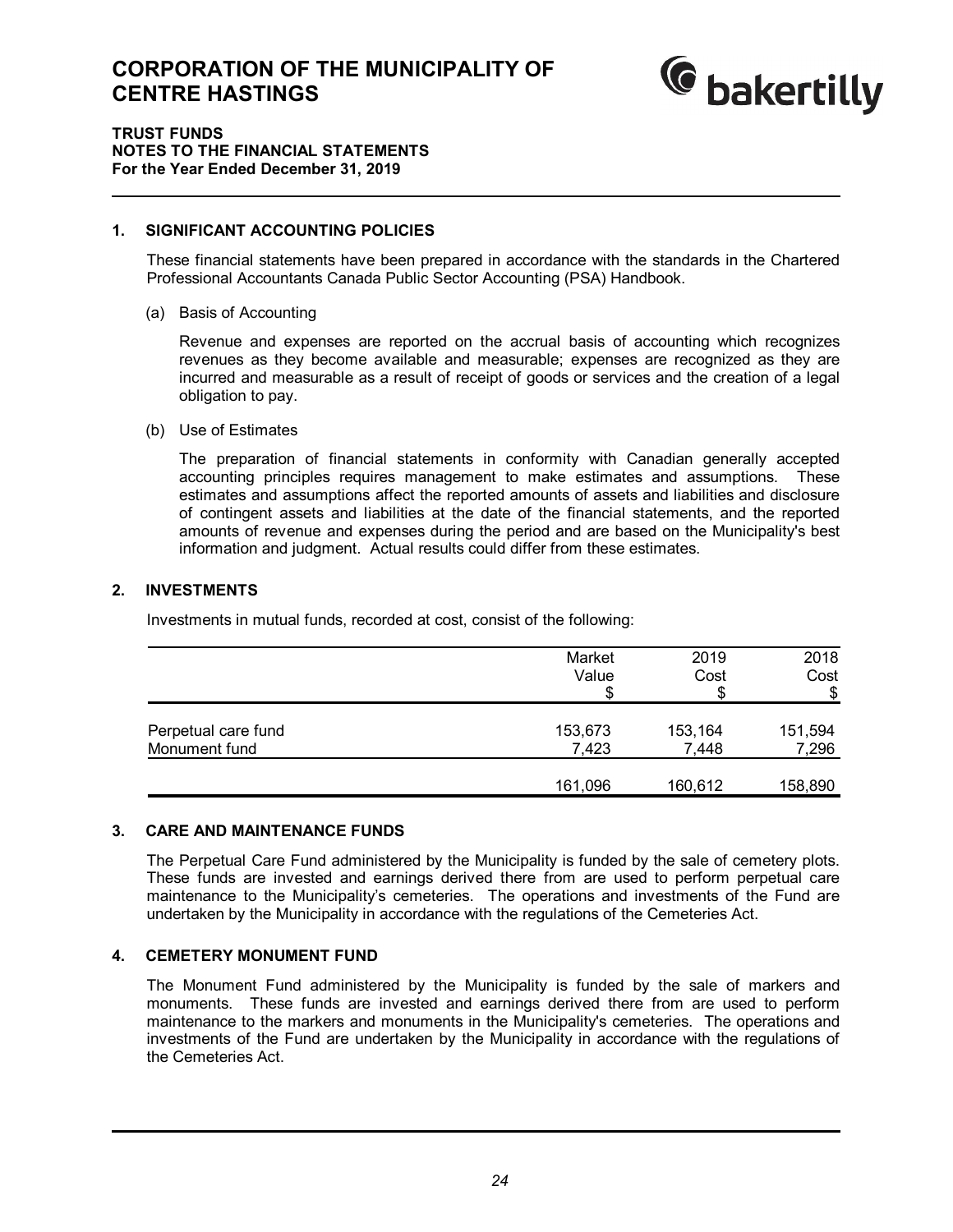

**CENTRE HASTINGS PUBLIC LIBRARY BOARD**

**FINANCIAL STATEMENTS**

**DECEMBER 31, 2019**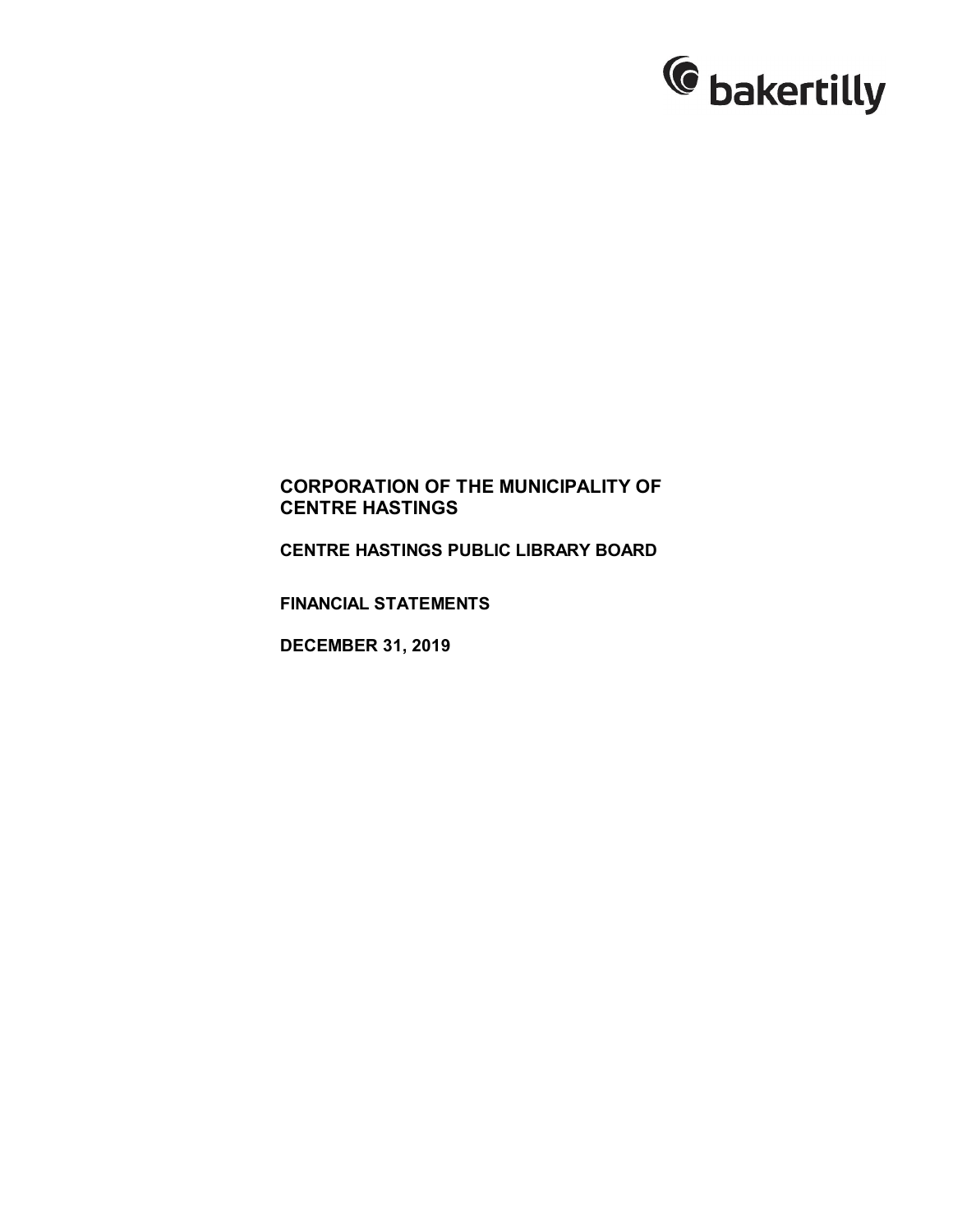

#### **INDEPENDENT AUDITOR'S REPORT**

#### **To the Members of the Centre Hastings Public Library Board, the Members of Council, Inhabitants and Ratepayers of the Corporation of the Municipality of Centre Hastings**

#### *Qualified Opinion*

We have audited the financial statements of the Centre Hastings Public Library Board of the Corporation of the Municipality of Centre Hastings (the Board), which comprise the statement of financial position as at December 31, 2019, the statements of operations and accumulated surplus, change in net financial assets and cash flows for the year then ended, and notes to the financial statements, including a summary of significant accounting policies.

In our opinion, except for the possible effects of the matter described in the Basis for Qualified Opinion section of our report, the accompanying financial statements present fairly, in all material respects, the financial position of the Board as at December 31, 2019, and the results of its operations and cash flows for the year then ended in accordance with Canadian Public Sector Accounting Standards.

#### *Basis for Qualified Opinion*

In common with many Public Library Boards, the Board derives revenue from donations and fundraising, the completeness of which is not susceptible to satisfactory audit verification. Accordingly, verification of these revenues was limited to the amounts recorded in the records of the Board. Therefore, we were not able to determine whether any adjustments might be necessary to donations and fundraising revenue, annual surplus/(deficit), assets and accumulated surplus.

We conducted our audit in accordance with Canadian generally accepted auditing standards. Our responsibilities under those standards are further described in the Auditor's Responsibilities for the Audit of the Financial Statements section of our report. We are independent of the Board in accordance with the ethical requirements that are relevant to our audit of the financial statements in Canada, and we have fulfilled our other ethical responsibilities in accordance with these requirements. We believe that the audit evidence we have obtained is sufficient and appropriate to provide a basis for our qualified opinion.

#### *Responsibilities of Management and Those Charged with Governance for the Financial Statements*

Management is responsible for the preparation and fair presentation of the financial statements in accordance with Canadian Public Sector Accounting Standards, and for such internal control as management determines is necessary to enable the preparation of financial statements that are free from material misstatement, whether due to fraud or error.

In preparing the financial statements, management is responsible for assessing the Board's ability to continue as a going concern, disclosing, as applicable, matters related to going concern and using the going concern basis of accounting unless management either intends to liquidate the Board or to cease operations, or has no realistic alternative but to do so.

Those charged with governance are responsible for overseeing the Board's financial reporting process.

#### ASSURANCE · TAX · ADVISORY

Baker Tilly KDN LLP is a member of Baker Tilly Canada Cooperative, which is a member of the global network of Baker Tilly International Limited. All members of Baker Tilly Canada Cooperative and Baker Tilly International Limited are separate and independent legal entities.

**Baker Tilly KDN LLP** 272 Charlotte St. Peterborough, ON Canada K9J 2V4

**T: (705) 742-3418 F: (705) 742-9775**

**www.bakertilly.ca**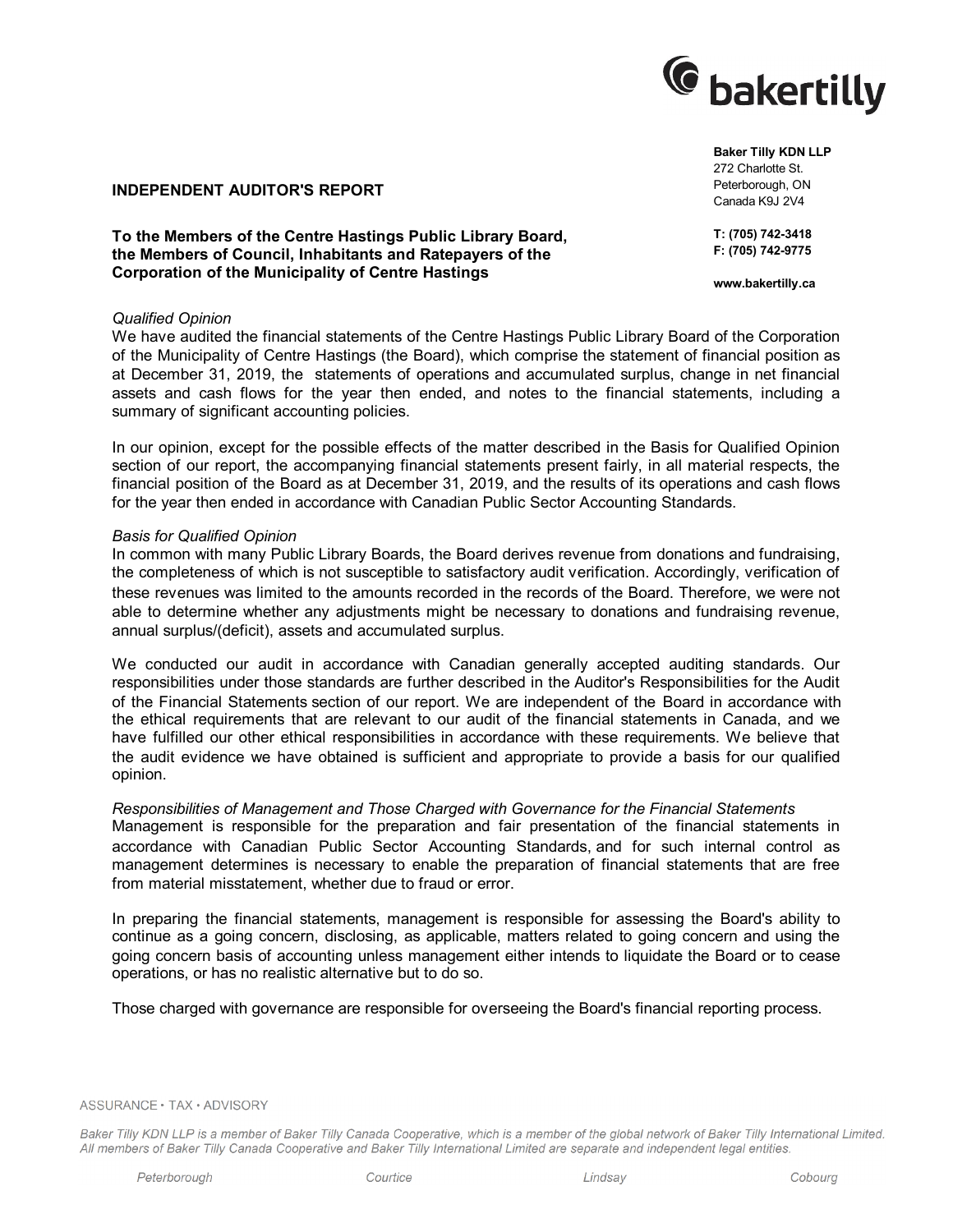

#### *Auditor's Responsibilities for the Audit of the Financial Statements*

Our objectives are to obtain reasonable assurance about whether the financial statements as a whole are free from material misstatement, whether due to fraud or error, and to issue an auditor's report that includes our opinion. Reasonable assurance is a high level of assurance, but is not a guarantee that an audit conducted in accordance with Canadian generally accepted auditing standards will always detect a material misstatement when it exists. Misstatements can arise from fraud or error and are considered material if, individually or in the aggregate, they could reasonably be expected to influence the economic decisions of users taken on the basis of these financial statements.

As part of an audit in accordance with Canadian generally accepted auditing standards, we exercise professional judgment and maintain professional skepticism throughout the audit. We also:

- Identify and assess the risks of material misstatement of the financial statements, whether due to fraud or error, design and perform audit procedures responsive to those risks, and obtain audit evidence that is sufficient and appropriate to provide a basis for our opinion. The risk of not detecting a material misstatement resulting from fraud is higher than for one resulting from error, as fraud may involve collusion, forgery, intentional omissions, misrepresentations, or the override of internal control.
- Obtain an understanding of internal control relevant to the audit in order to design audit procedures that are appropriate in the circumstances, but not for the purpose of expressing an opinion on the effectiveness of the Board's internal control.
- Evaluate the appropriateness of accounting policies used and the reasonableness of accounting estimates and related disclosures made by management.
- Conclude on the appropriateness of management's use of the going concern basis of accounting and, based on the audit evidence obtained, whether a material uncertainty exists related to events or conditions that may cast significant doubt on the Board's ability to continue as a going concern. If we conclude that a material uncertainty exists, we are required to draw attention in our auditor's report to the related disclosures in the financial statements or, if such disclosures are inadequate, to modify our opinion. Our conclusions are based on the audit evidence obtained up to the date of our auditor's report. However, future events or conditions may cause the Board to cease to continue as a going concern.
- Evaluate the overall presentation, structure and content of the financial statements, including the disclosures, and whether the financial statements represent the underlying transactions and events in a manner that achieves fair presentation.

We communicate with those charged with governance regarding, among other matters, the planned scope and timing of the audit and significant audit findings, including any significant deficiencies in internal control that we identify during our audit.

### *Baker Tilly KDN LLP*

Chartered Professional Accountants Licensed Public Accountants

Peterborough, Ontario September 30, 2020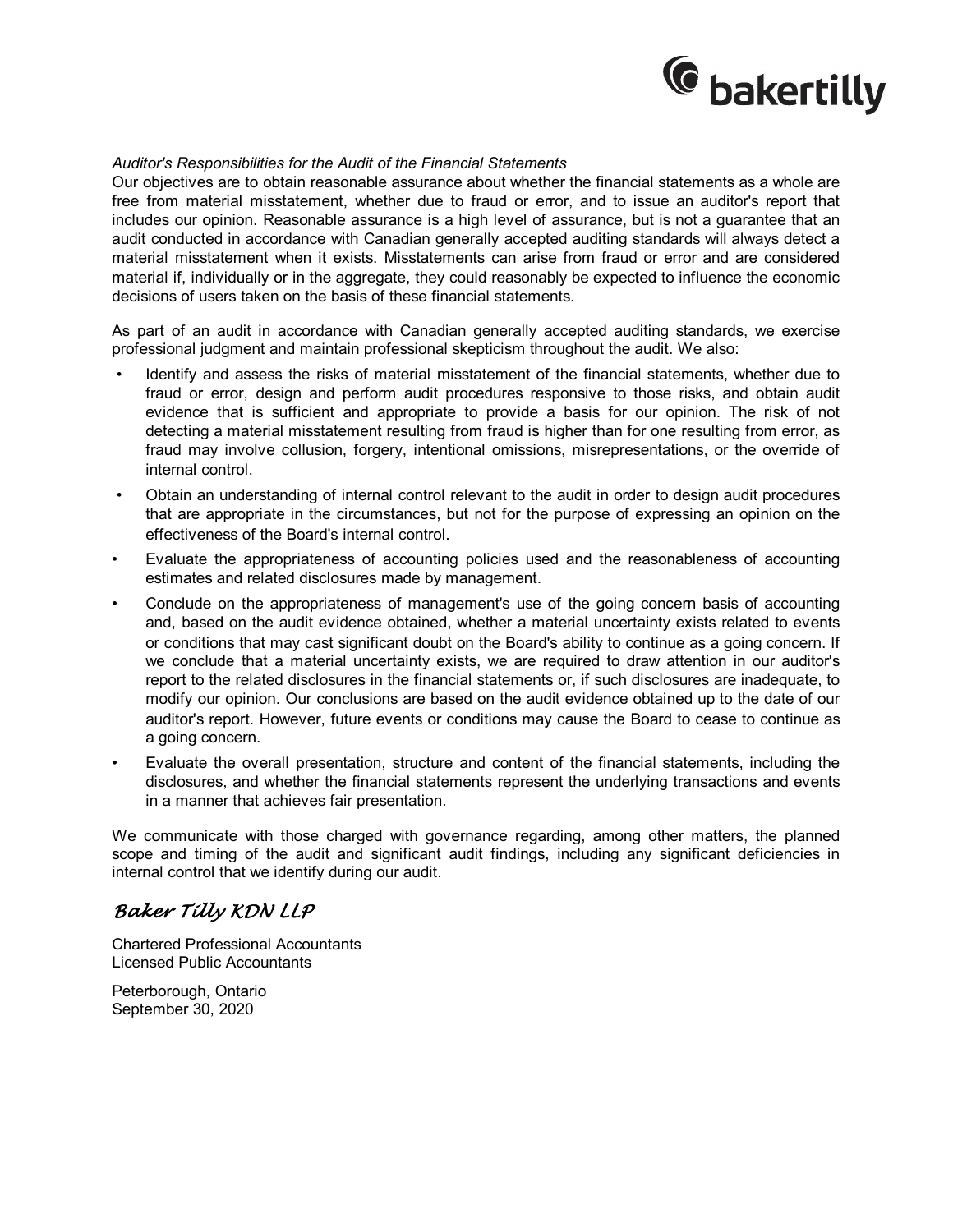

### **CENTRE HASTINGS PUBLIC LIBRARY BOARD STATEMENT OF FINANCIAL POSITION At December 31, 2019**

|                                     | 2019   | 2018   |
|-------------------------------------|--------|--------|
|                                     | \$     | \$     |
| <b>FINANCIAL ASSETS</b>             |        |        |
| Cash                                | 29,985 | 39,786 |
| Accounts receivable                 | 4,810  | 2,653  |
| Due from Municipality               | 135    | 135    |
| <b>TOTAL FINANCIAL ASSETS</b>       | 34,930 | 42,574 |
| <b>LIABILITIES</b>                  |        |        |
| Accounts payable                    | 3,521  | 3,094  |
| Deferred revenue                    |        | 15,000 |
| <b>TOTAL LIABILITIES</b>            | 3,521  | 18,094 |
| <b>NET FINANCIAL ASSETS</b>         | 31,409 | 24,480 |
| <b>NON-FINANCIAL ASSETS</b>         |        |        |
| Tangible capital assets (note 2)    | 58,270 | 43,154 |
| <b>ACCUMULATED SURPLUS (note 3)</b> | 89,679 | 67,634 |

*The accompanying notes are an integral part of these financial statements*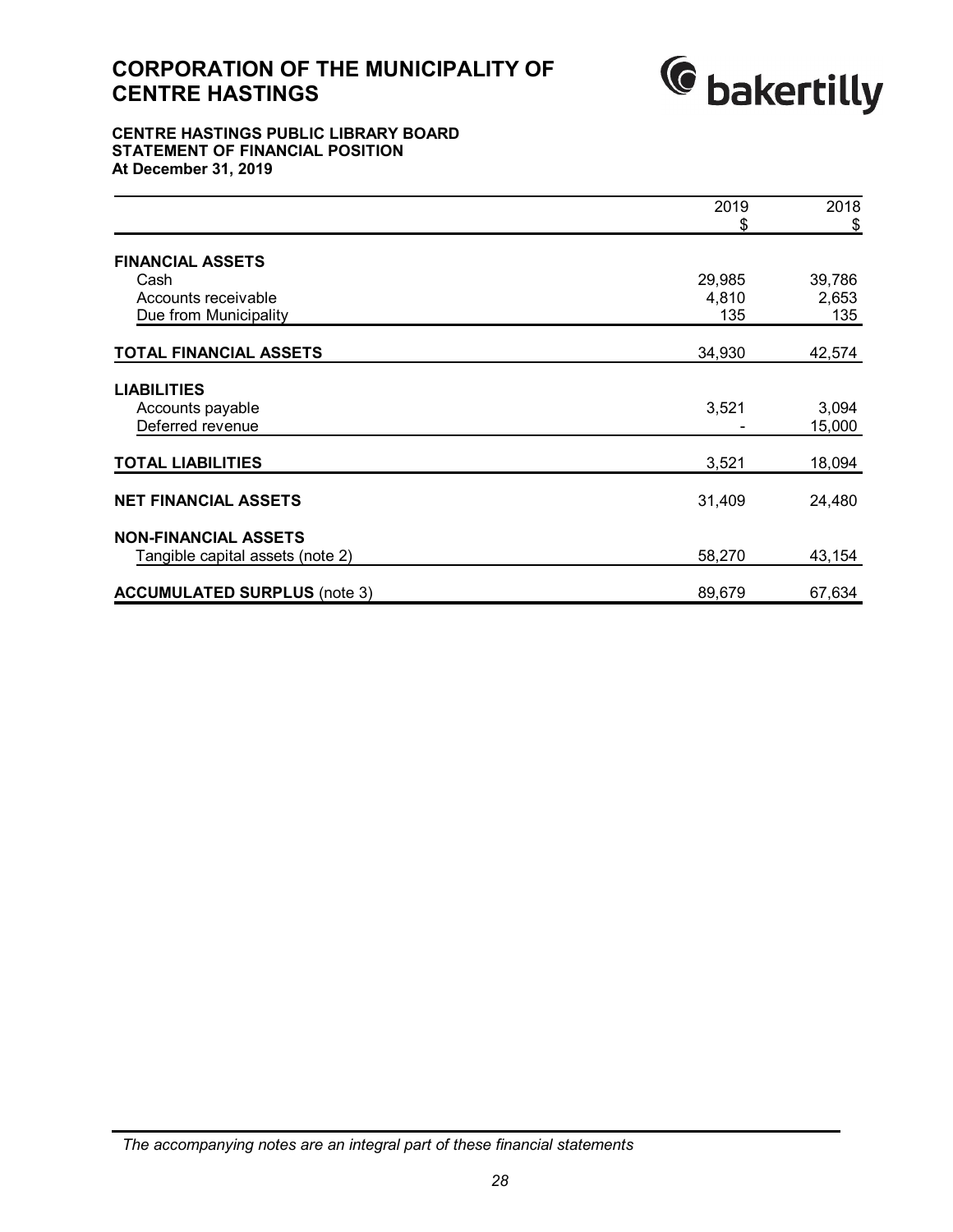

### **CENTRE HASTINGS PUBLIC LIBRARY BOARD STATEMENT OF OPERATIONS AND ACCUMULATED SURPLUS For the Year Ended December 31, 2019**

|                                                | <b>Budget</b> | Actual  | Actual  |
|------------------------------------------------|---------------|---------|---------|
|                                                | 2019<br>\$    | 2019    | 2018    |
|                                                | (Unaudited)   | \$      | \$      |
| <b>REVENUES</b>                                |               |         |         |
| Municipality of Centre Hastings contribution   |               |         |         |
| Levy                                           | 80,479        | 80,479  | 75,632  |
| Allocated repairs and maintenance (note 5)     |               | 5,191   | 37,799  |
| Township of Madoc contribution                 | 34,491        | 34,491  | 32,414  |
| Government of Canada                           |               | 1,680   | 1,680   |
| Province of Ontario                            | 22,052        | 24,268  | 24,312  |
| Other grants                                   |               | 17,820  | 358     |
| User fees                                      | 1,728         | 2,319   | 2,428   |
| Donations and fundraising                      | 1,500         | 10,638  | 2,133   |
|                                                |               |         |         |
| <b>TOTAL REVENUES</b>                          | 140,250       | 176,886 | 176,756 |
| <b>EXPENSES</b>                                |               |         |         |
| Salaries and benefits                          | 103,839       | 103,912 | 93,824  |
| Supplies and services                          | 21,887        | 18,180  | 24,430  |
| Periodicals                                    | 1,135         | 7,190   | 1,166   |
| Repairs and maintenance                        | 4,570         | 4,104   | 2,036   |
| Amortization                                   | 12,338        | 16,264  | 12,338  |
| Allocated repairs and maintenance (note 5)     |               | 5,191   | 37,799  |
| <b>TOTAL EXPENSES</b>                          | 143,769       | 154,841 | 171,593 |
|                                                |               |         |         |
| <b>ANNUAL SURPLUS/(DEFICIT)</b>                | (3, 519)      | 22,045  | 5,163   |
| <b>ACCUMULATED SURPLUS - beginning of year</b> |               | 67,634  | 62,471  |
|                                                |               |         |         |
| <b>ACCUMULATED SURPLUS - end of year</b>       |               | 89,679  | 67,634  |

 *The accompanying notes are an integral part of these financial statements*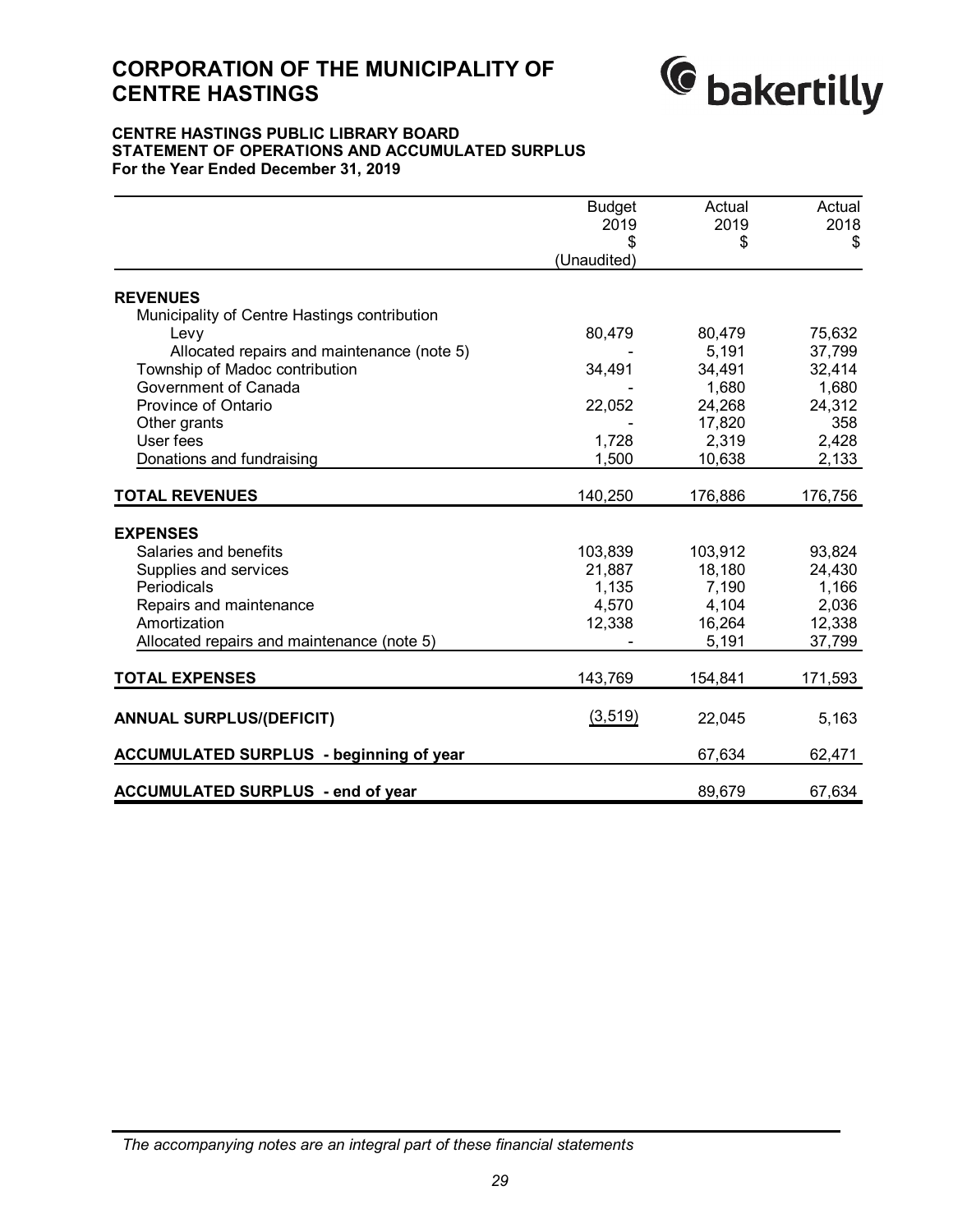

### **CENTRE HASTINGS PUBLIC LIBRARY BOARD STATEMENT OF CHANGE IN NET FINANCIAL ASSETS For the Year Ended December 31, 2019**

|                                                                                   | <b>Budget</b><br>2019 | Actual<br>2019     | Actual<br>2018     |  |
|-----------------------------------------------------------------------------------|-----------------------|--------------------|--------------------|--|
|                                                                                   | \$<br>(Unaudited)     | \$                 | \$                 |  |
|                                                                                   |                       |                    |                    |  |
| <b>ANNUAL SURPLUS/(DEFICIT)</b>                                                   | (3,519)               | 22,045             | 5,163              |  |
| Amortization of tangible capital assets<br>Acquisition of tangible capital assets | 12,338<br>(15, 820)   | 16,264<br>(31,380) | 12,338<br>(14,910) |  |
| INCREASE/(DECREASE) IN NET FINANCIAL ASSETS                                       | (7,001)               | 6,929              | 2,591              |  |
| NET FINANCIAL ASSETS - beginning of year                                          | 24,480                | 24,480             | 21,889             |  |
| <b>NET FINANCIAL ASSETS</b><br>- end of year                                      | 17.479                | 31,409             | 24,480             |  |

*The accompanying notes are an integral part of these financial statements*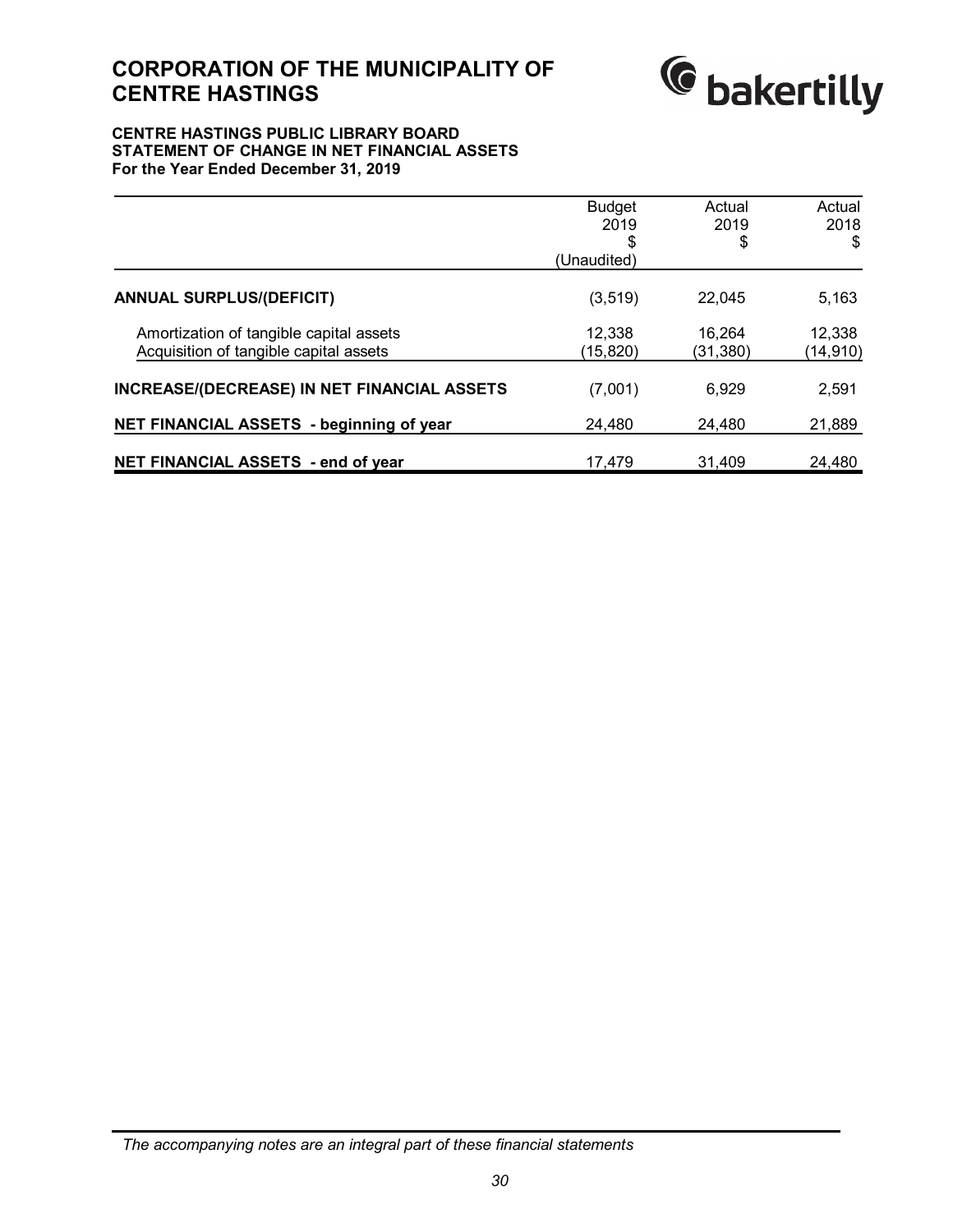

#### **CENTRE HASTINGS PUBLIC LIBRARY BOARD STATEMENT OF CASH FLOWS For the Year Ended December 31, 2019**

|                                              | 2019<br>\$ | 2018<br>\$ |
|----------------------------------------------|------------|------------|
| <b>CASH PROVIDED BY (USED IN)</b>            |            |            |
| <b>OPERATING ACTIVITIES</b>                  |            |            |
| Annual surplus                               | 22,045     | 5,163      |
| Items not involving cash                     |            |            |
| Amortization of tangible capital assets      | 16,264     | 12,338     |
| Change in non-cash assets and liabilities    |            |            |
| Accounts receivable                          | (2, 157)   | (524)      |
| Accounts payable                             | 427        | (1, 354)   |
| Deferred revenue                             | (15,000)   | 15,000     |
| Net change in cash from operating activities | 21,579     | 30,623     |
|                                              |            |            |
| <b>CAPITAL ACTIVITIES</b>                    |            |            |
| Acquisition of tangible capital assets       | (31, 380)  | (14,910)   |
|                                              |            |            |
| <b>NET CHANGE IN CASH</b>                    | (9,801)    | 15,713     |
| CASH - beginning of year                     | 39,786     | 24,073     |
|                                              |            |            |
| CASH - end of year                           | 29,985     | 39,786     |

*The accompanying notes are an integral part of these financial statements*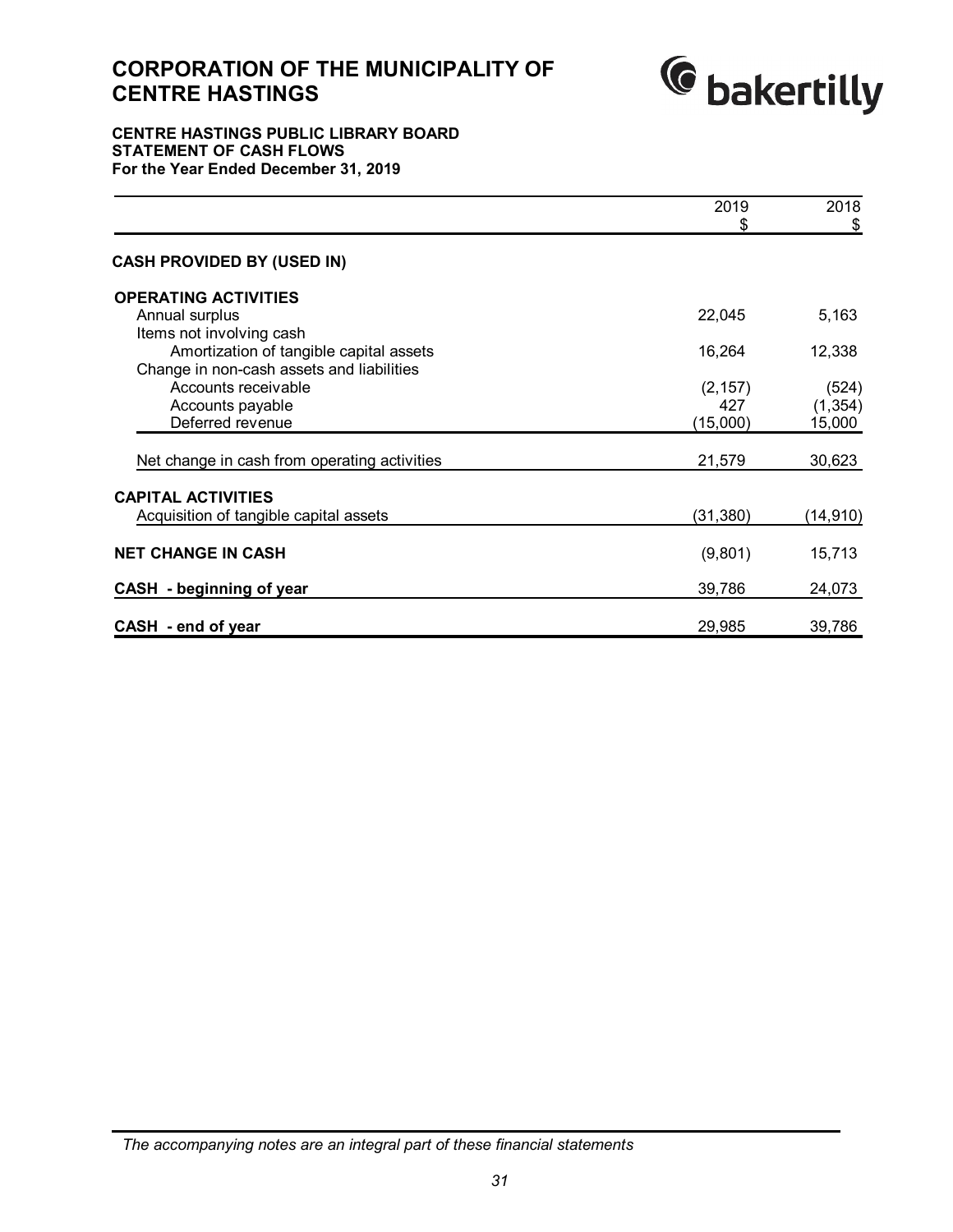

#### **CENTRE HASTINGS PUBLIC LIBRARY BOARD NOTES TO THE FINANCIAL STATEMENTS For the Year Ended December 31, 2019**

#### **1. SIGNIFICANT ACCOUNTING POLICIES**

These financial statements have been prepared in accordance with the standards in the Chartered Professional Accountants Canada Public Sector Accounting (PSA) Handbook. Significant aspects of the accounting policies adopted by the Board are as follows:

(a) Recognition of Revenue and Expenses

Revenue and expenses are reported on the accrual basis of accounting. The accrual basis of accounting recognizes revenue in the period in which the transactions of events occurred that give rise to the revenue; expenses are recognized in the period the goods or services are acquired and a legal liability is incurred or transfers are due.

User fees are recognized as revenue in the year the goods and services are provided.

Donations and fundraising revenue is recognized when the amounts are received.

Government funding and other grants are recognized in the financial statements as revenues in the period in which events giving rise to the transfers occur, providing the transfers are authorized, any eligibility criteria have been met, and reasonable estimates of the amounts can be made.

(b) Use of Estimates

Certain items recognized in the financial statements are subject to measurement uncertainty. The recognized amounts of such items are based on the Board's best information and judgment. By their nature, these estimates are subject to measurement uncertainty and the effect on the financial statements of changes in such estimates in future periods could be significant. The Board's significant estimates include:

- The amounts recorded for amortization and opening costs of tangible capital assets are based on estimates of useful life, residual values and valuation rates.
- (c) Tangible Capital Assets

Tangible capital assets are recorded at cost which includes all amounts that are directly attributable to acquisition, construction, development or betterment of the asset. The cost, less residual value, if any, of tangible capital assets is amortized on a straight-line basis, over the expected useful life of the asset, as follows:

| Books                   | 7 years |
|-------------------------|---------|
| Furniture and equipment | 5 years |

#### (d) Deferred Revenue

Deferred revenue represents grants which have been received but for which the related expenditures have not yet occurred. These amounts will be recognized as revenues in the fiscal year the expenditures are incurred.

(e) Non-Financial Assets

Tangible capital assets and other non-financial assets are accounted for as assets by the Board because they can be used to provide services in future periods. These assets do not normally provide resources to discharge the liabilities of the Board unless they are sold.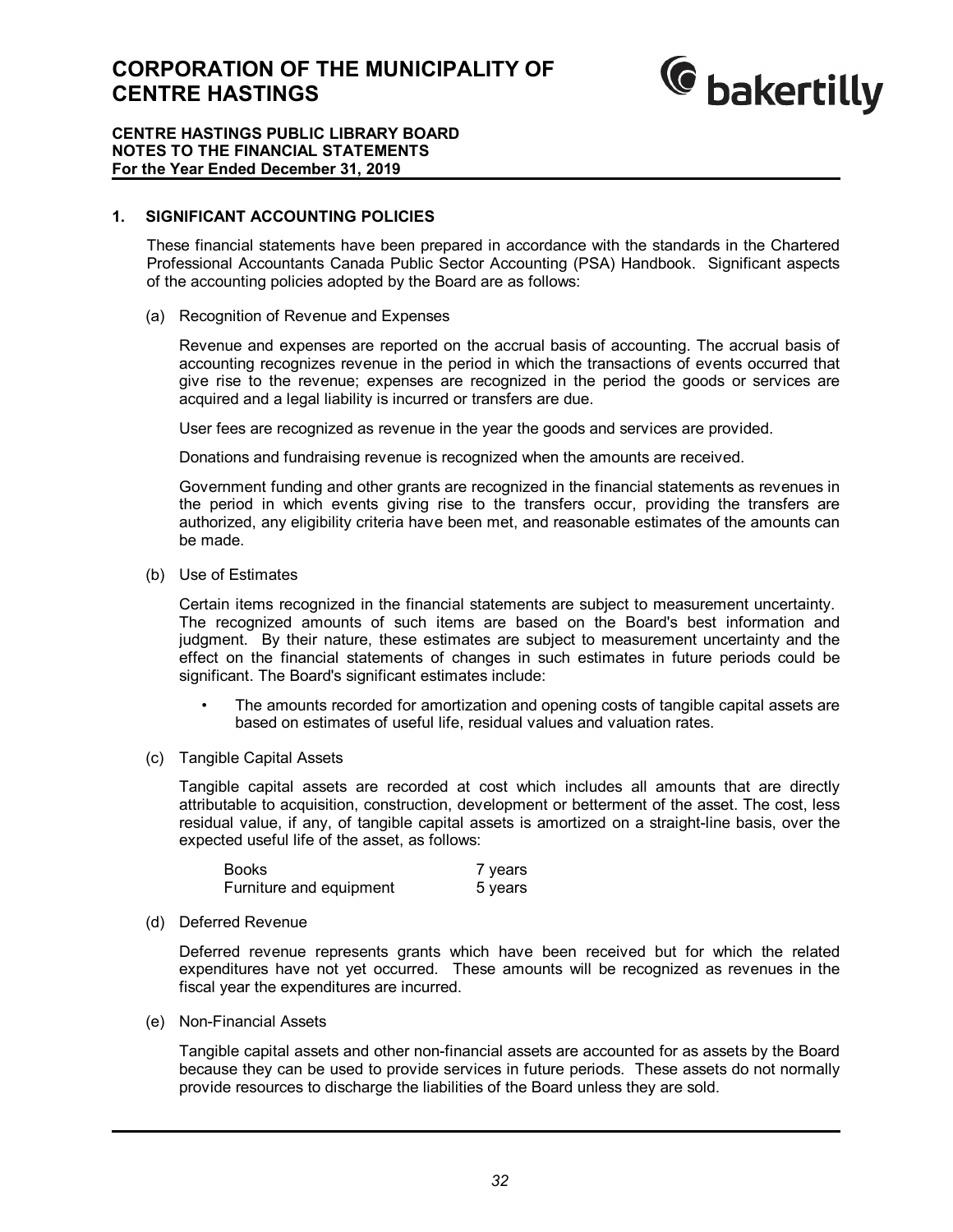

#### **CENTRE HASTINGS PUBLIC LIBRARY BOARD NOTES TO THE FINANCIAL STATEMENTS For the Year Ended December 31, 2019**

#### **1. SIGNIFICANT ACCOUNTING POLICIES, continued**

(f) Inter-Entity Transactions

The Centre Hastings Public Library Board is a Board of the Municipality of Centre Hastings and is consolidated with the Municipality's financial statements.

Allocated costs and recovery of costs are measured at the exchange amount, which is the amount of consideration established and agreed to by the related parties.

Unallocated costs are measured at the carrying amount, which is the amount recorded in the records of the Municipality.

#### **2. TANGIBLE CAPITAL ASSETS**

The net book value of the Board's tangible capital assets are:

|                                           |                    | Furniture<br>and         | 2019         | 2018         |
|-------------------------------------------|--------------------|--------------------------|--------------|--------------|
|                                           | <b>Books</b><br>\$ | Equipment<br>\$          | Totals<br>\$ | Totals<br>\$ |
|                                           |                    |                          |              |              |
| <b>COST</b>                               |                    |                          |              |              |
| Balance, beginning of year                | 79,110             | 21,602                   | 100,712      | 99,878       |
| Add: additions during the year            | 16,440             | 14,940                   | 31,380       | 14,910       |
| Less: disposals during the year           | 6,835              | $\overline{\phantom{a}}$ | 6,835        | 14,076       |
| Balance, end of year                      | 88,715             | 36,542                   | 125,257      | 100,712      |
| <b>ACCUMULATED AMORTIZATION</b>           |                    |                          |              |              |
| Balance, beginning of year                | 37,762             | 19,796                   | 57,558       | 59,296       |
| Add: additions during the year            | 12,673             | 3,591                    | 16,264       | 12,338       |
| Less: disposals during the year           | 6,835              | $\blacksquare$           | 6,835        | 14,076       |
| Balance, end of year                      | 43,600             | 23,387                   | 66,987       | 57,558       |
| NET BOOK VALUE OF TANGIBLE CAPITAL ASSETS | 45,115             | 13,155                   | 58,270       | 43,154       |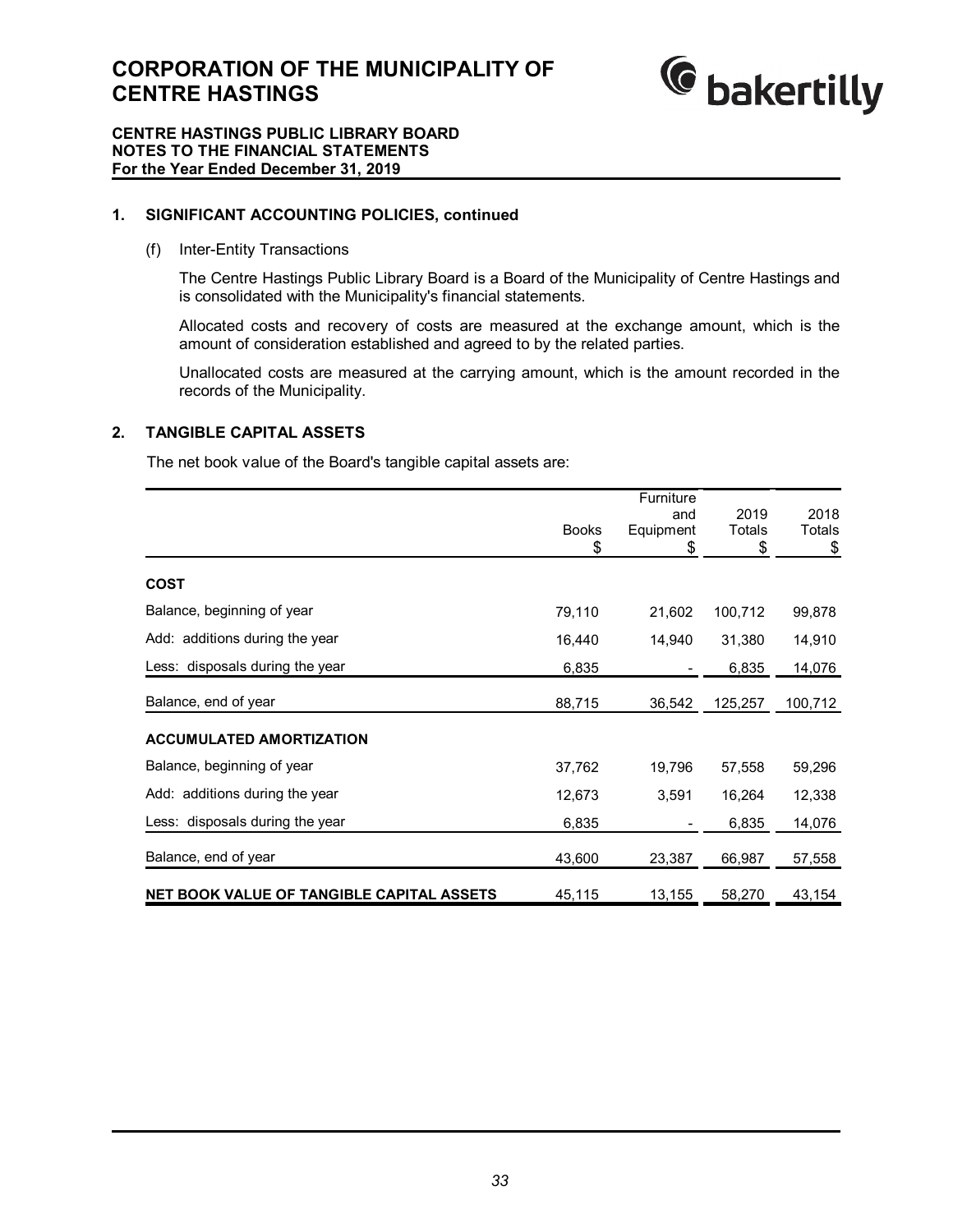

#### **CENTRE HASTINGS PUBLIC LIBRARY BOARD NOTES TO THE FINANCIAL STATEMENTS For the Year Ended December 31, 2019**

#### **3. ACCUMULATED SURPLUS**

Accumulated surplus consists of the following:

|                                          | 2019<br>œ | 2018<br>\$ |
|------------------------------------------|-----------|------------|
| <b>Surplus</b>                           |           |            |
| Operations                               | 31,409    | 24,480     |
| <b>Invested In Capital Assets</b>        |           |            |
| Tangible capital assets - net book value | 58,270    | 43,154     |
|                                          |           |            |
|                                          | 89,679    | 67,634     |

#### **4. BUDGET FIGURES**

The operating budget, approved by the Board, for 2019 is reflected on the Statement of Operations and Accumulated Surplus and the Statement of Change in Net Financial Assets. The budgets established for capital investment in tangible capital assets are on a project-oriented basis, the costs of which may be carried out over one or more years and, therefore, may not be comparable with current year's actual expenditure amounts. Budget figures have been reclassified for the purposes of these financial statements to comply with PSA reporting requirements. Budget figures are not subject to audit.

### **5. INTER-ENTITY TRANSACTIONS**

During the year, the Board entered into transactions with the Municipality of Centre Hastings.

As part of the budgeting process, the Municipality approves a contribution to the Board which is identified on the Statement of Operations and Accumulated Surplus.

Details of the inter-entity expense transactions are as follows:

|                         | 2019  | 2018 |
|-------------------------|-------|------|
|                         | ۰D    | \$   |
| Allocated costs:        |       |      |
| Repairs and maintenance | 5.191 | 799  |

In addition, the Municipality provides rental of buildings to the Board at no cost.

All balances with the Municipality of Centre Hastings have been identified on the Statement of Financial Position. Due from (to) balances are unsecured, without interest and have no terms of repayment.